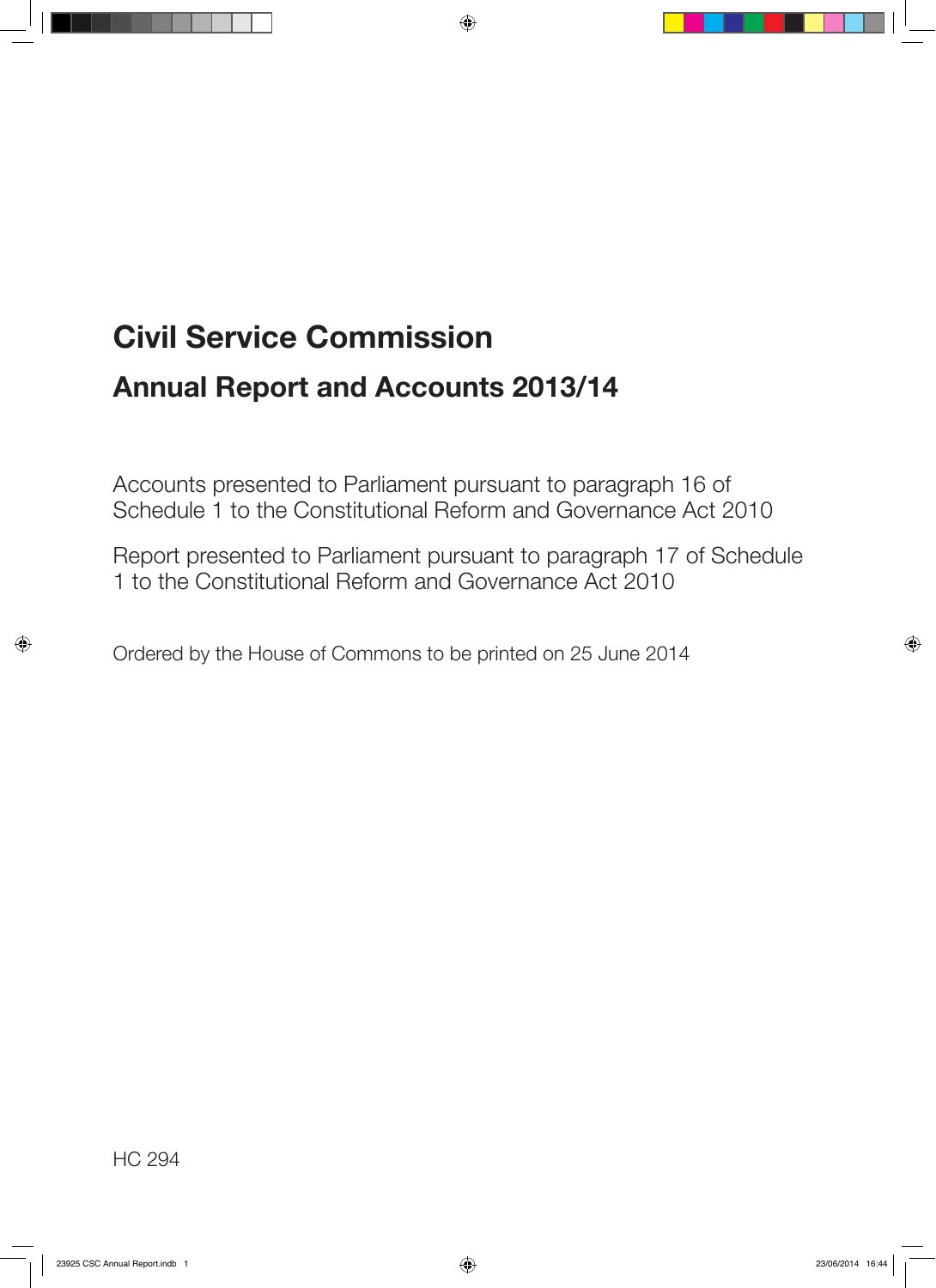

◈

#### © Crown copyright 2014

You may re-use this information (excluding logos) free of charge in any format or medium, under the terms of the Open Government Licence v.2. To view this licence visit www.nationalarchives.gov.uk/doc/open-government-licence/version/2/ or email PSI@nationalarchives.gsi.gov.uk Where third party material has been identified, permission from the respective copyright holder must be sought.

This publication is available at http://civilservicecommission.independent.co.uk

Any enquiries regarding this publication should be sent to us at: Civil Service Commission, Room G/8, Ground Floor, 1 Horse Guards Road, London SW1A 2HQ info@csc.gsi.gov.uk 020 7271 0831

Print ISBN 9781474106511

Web ISBN 9781474106528

Printed in the UK by the Williams Lea Group on behalf of the Controller of Her Majesty's Stationery Office

ID SGD004658 06/14

Printed on paper containing 75% recycled fibre content minimum

 $\bigoplus$ 

 $\bigcirc$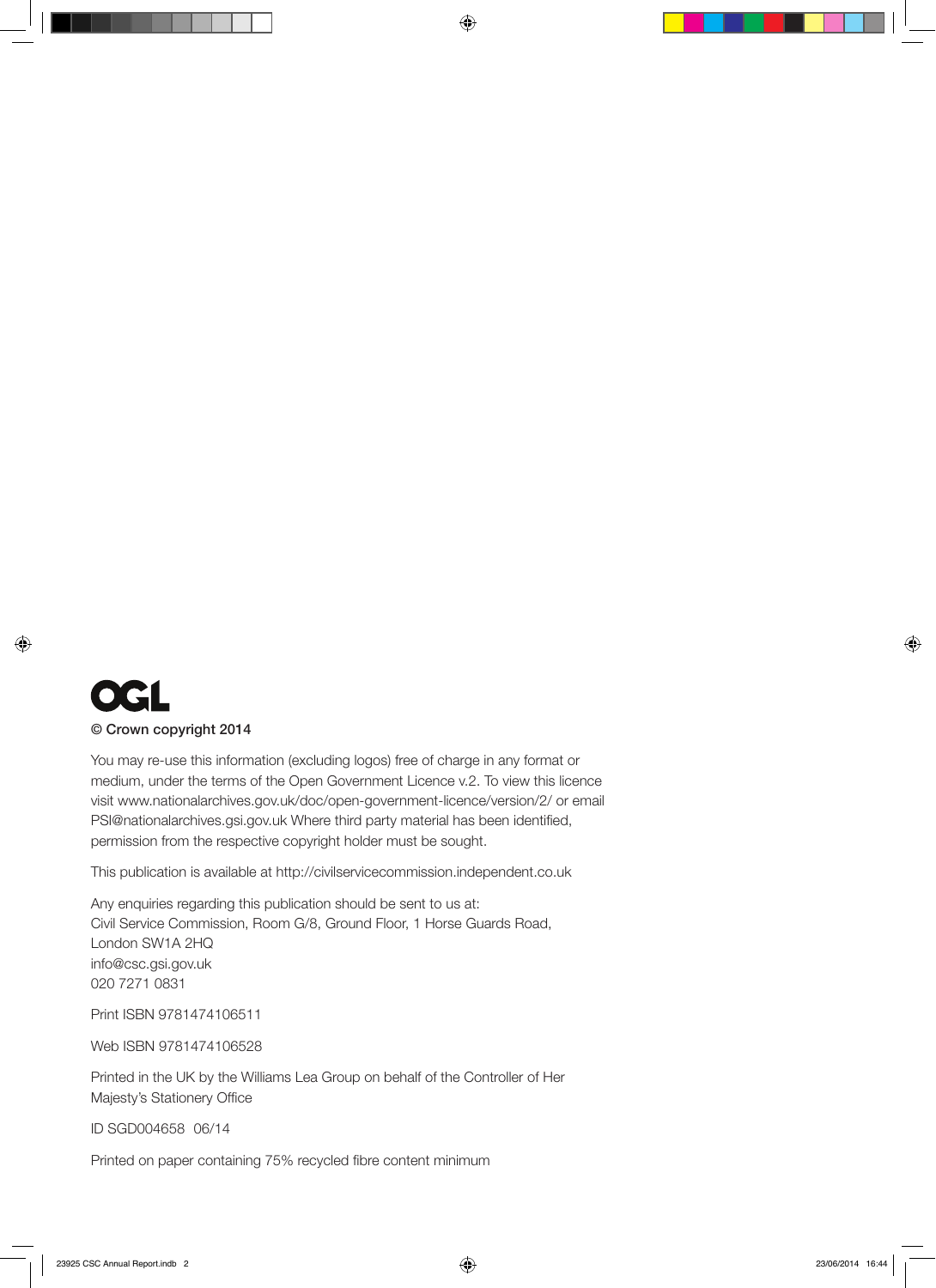

# **Contents**

| <b>First Civil Service Commissioner's Foreword</b>                                           | 5  |
|----------------------------------------------------------------------------------------------|----|
| <b>Chief Executive's Foreword</b>                                                            | 9  |
| Part 1: Annual Report 2013-14                                                                | 11 |
| The Civil Service Commission: our composition and role                                       | 11 |
| <b>Strategic Report</b>                                                                      | 12 |
| Strategic Framework 2012-16                                                                  | 12 |
| Annual Business Plan 2013-14 and summary of progress                                         | 12 |
| Civil Service recruitment and senior appointments                                            | 13 |
| Review of the Recruitment Principles                                                         | 13 |
| Senior recruitment and internal appointments                                                 | 17 |
| Recruitment below SCS pay band 2                                                             | 21 |
| Recruitment by Exception                                                                     | 24 |
| Recruitment complaints and breaches of the Recruitment<br>Principles                         | 25 |
| Civil Service Code                                                                           | 26 |
| Public and Stakeholder engagement                                                            | 28 |
| <b>Statutory disclosures</b>                                                                 | 29 |
| <b>Financial Report</b>                                                                      | 32 |
| <b>Financial Summary</b>                                                                     | 32 |
| <b>Statutory disclosures</b>                                                                 | 34 |
| <b>Remuneration Report</b>                                                                   | 36 |
| <b>Statement of Accounting Officer's Responsibilities</b>                                    | 40 |
| <b>Governance Statement</b>                                                                  | 41 |
| <b>Annex A: Commissioners and Secretariat</b>                                                | 45 |
| <b>Annex B: Standing Committee Membership</b>                                                | 48 |
| Part 2: Annual Accounts 2013-14                                                              | 49 |
| Certificate and Report of the Comptroller and Auditor General to<br>the Houses of Parliament | 49 |
| Statement of Comprehensive Net Expenditure for the period<br>ended 31 March 2014             | 52 |

 $\bigcirc$ 

 $\bigoplus$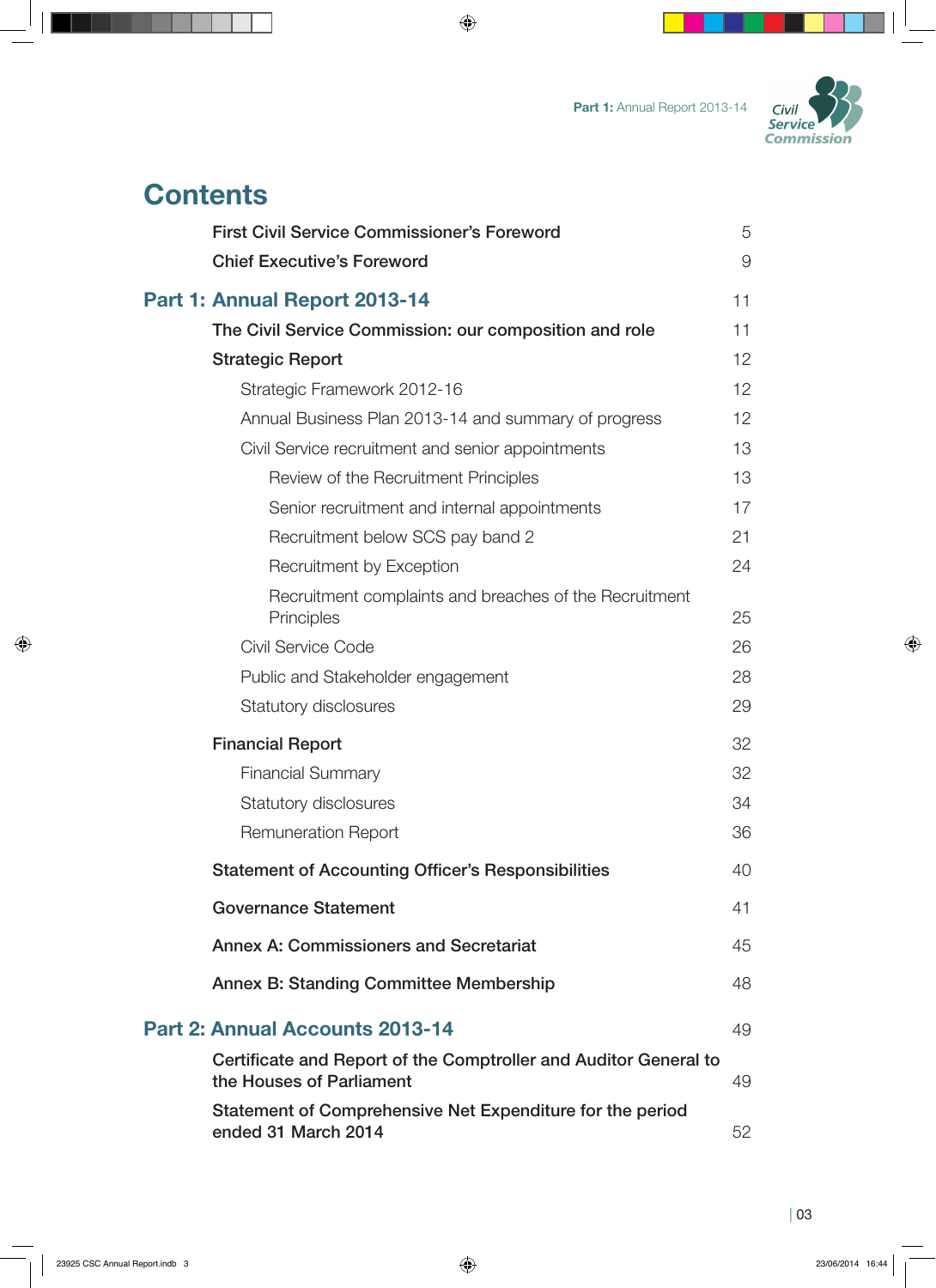$\bigcirc$ 



Part 1: Annual Report 2013-14

| Statement of Financial Position as at 31 March 2014        | 53 |
|------------------------------------------------------------|----|
| Statement of Cash Flows for the period ended 31 March 2014 | 54 |
| Statement of Changes in Taxpayers' Equity                  | 55 |
| Notes to the accounts for the year ended 31 March 2014     | 56 |
| 1. Statement of Accounting Policies                        | 56 |
| 2. Operating Segments                                      | 58 |
| 3. Staff Numbers and Related Costs                         | 59 |
| 4. Other Expenditure                                       | 60 |
| 5. Income                                                  | 60 |
| 6. Trade Payables and Other Liabilities                    | 60 |
| 7. Related Party Transactions                              | 61 |
| 8. Transfer of function                                    | 61 |
| 9. Events after the Reporting Period                       | 62 |

 $\bigcirc$ 

 $\mathbb{I}$  $\overline{\phantom{a}}$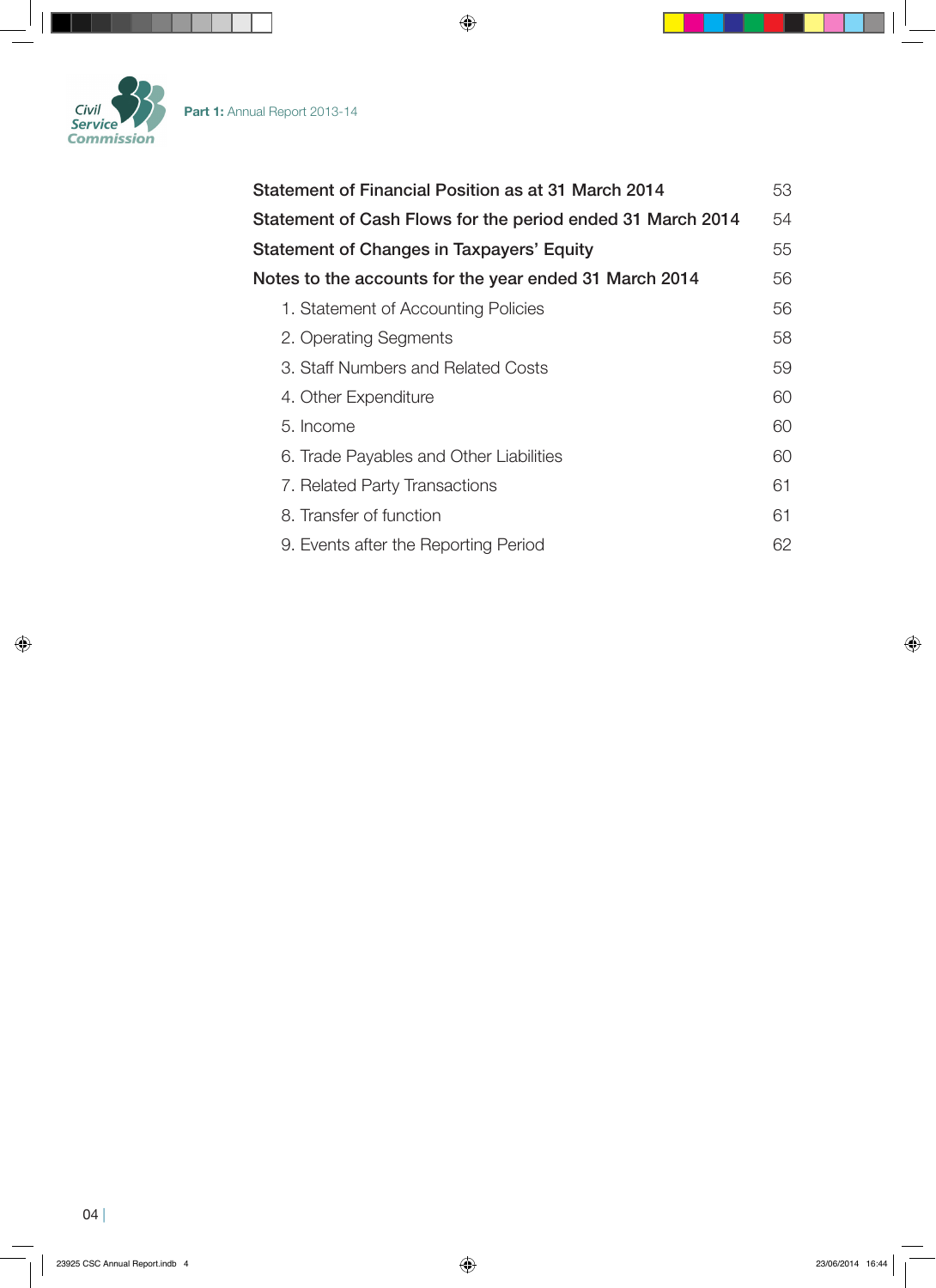

## First Civil Service Commissioner's Foreword

◈

You will see from this Annual Report that the Civil Service Commission continues vigorously to uphold the principle of an impartial and objective Civil Service, appointed on merit. We have done this by chairing 116 senior competitions aiming to select on merit from strong and diverse fields of candidates; by simplifying the 'Recruitment Principles' which govern Civil Service recruitment; by monitoring Government Departments' compliance with those Principles; and by hearing complaints both about recruitment practice and breaches of the Civil Service Code. Our work does not always make us popular, particularly with those who want to make short cuts to appointments or seek to put personal preference ahead of a proper assessment of merit. However, the Commission is tasked by Parliament with ensuring that those selected for appointment to the Civil Service are the best people for the job, assessed through a fair and open competition. That remains our priority and our preoccupation.

#### *Future of the Civil Service*

The real story of the year is the growing debate, including in Parliament, about the capability of the Civil Service and, even in some quarters, the questioning of whether the traditional model of an impartial Civil Service, capable of serving successive Governments, is still valid.

There has been questioning from a range of politicians, including those within the Government, of the Civil Service's competence and skills. There have been suggestions that civil servants are resisting or blocking reform.

In the past few months there have also been unusually vigorous debates about the Civil Service in both Houses of Parliament. The Public Administration Select Committee has called for a Parliamentary Commission to build a new consensus around the future of the Civil Service. Two former Ministers have set up a crossparty think tank to feed fresh thinking on Civil Service reform into the manifestos of the political parties. Civil Service leadership has been criticised in a report from the Institute for Government.

The Civil Service itself has been on the defensive. In many areas there has been excellent performance against the backdrop of major reductions in resource and staffing. But there have continued to be problems in delivering big projects and managing external contracts. There are undoubted gaps in both leadership capability and in specific skills like project management and commissioning. The Civil Service Reform Plan contains some useful reforms, particularly in the areas of developing greater professionalism and in talent management. But questions continue to be asked about whether the reform agenda matches the scale of the change needed.

◈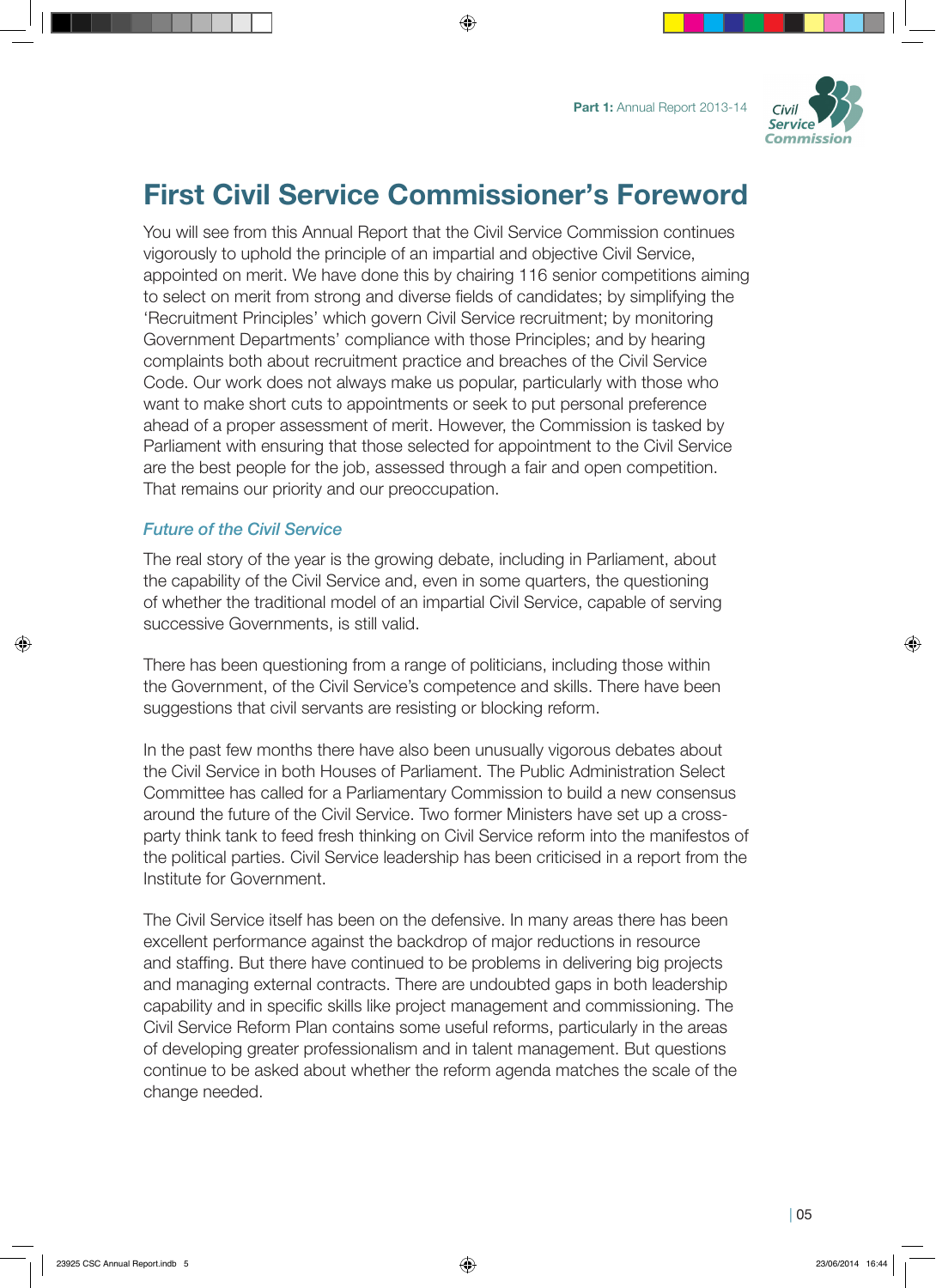

#### *Impact on the Commission*

One impact for the Civil Service Commission is that some Ministers have become less trusting that an independent selection process, overseen by the Commission, will ensure that the best person is appointed. The Government continue to argue for Ministers, and particularly the Prime Minister, to have more choice in the final decision about who gets the top jobs. They have proposed setting up Extended Ministerial Offices with more political appointees and civil servants appointed personally by the Minister. There are cases, although they remain a minority, where Ministers intervene actively on behalf of, or against, individual candidates. Some civil servants seem less willing to abide by the legal requirement to select on merit following fair and open competition. The increase in the use of exceptions for senior appointments also poses a risk to the requirement for appointment on merit. In response the Commission has found itself needing to intervene to protect the integrity and independence of the selection process. We took the decision, following public consultation and particularly on the advice of the Public Administration Select Committee that we should not at present increase Ministerial choice in external competitions for Permanent Secretary appointments until there is a wider settlement about the future of the Civil Service.

◈

We know there is a risk that, in drawing these lines, the Commission is regarded as inflexible or resistant to change. However, our priority is to ensure that a highly effective Civil Service is ready to serve successive Governments with equal commitment and competence. In the run up to the 2015 General Election it is essential that all the major political parties are confident that the Civil Service will be able to deliver on their programme if they form the next Government. Far from being resistant to change, we want to see faster progress in building that confidence, in increasing Civil Service leadership capability and in filling specific skills gaps.

#### *Action needed*

We hope that an early outcome of the current debates about the Civil Service can be a re-establishment of trust at the top between politicians and civil servants. Without that, everything else is more difficult. This needs to be based on mutual respect; shared accountability for performance; swifter action to tackle weak performance; and an end to private briefings and blame-shifting.

Secondly, Civil Service leadership needs strengthening. There have been important developments in the last year in talent management, leadership development and succession planning. But this may not provide an adequate flow of candidates for the senior jobs in time for the post-General Election period. In the Commission's view it remains essential to supplement internal talent with the best of external recruits. This mix of this best of both worlds is the way to create a leadership team with the confidence to define the values and vision of the future Civil Service and to set the pace for reform.

◈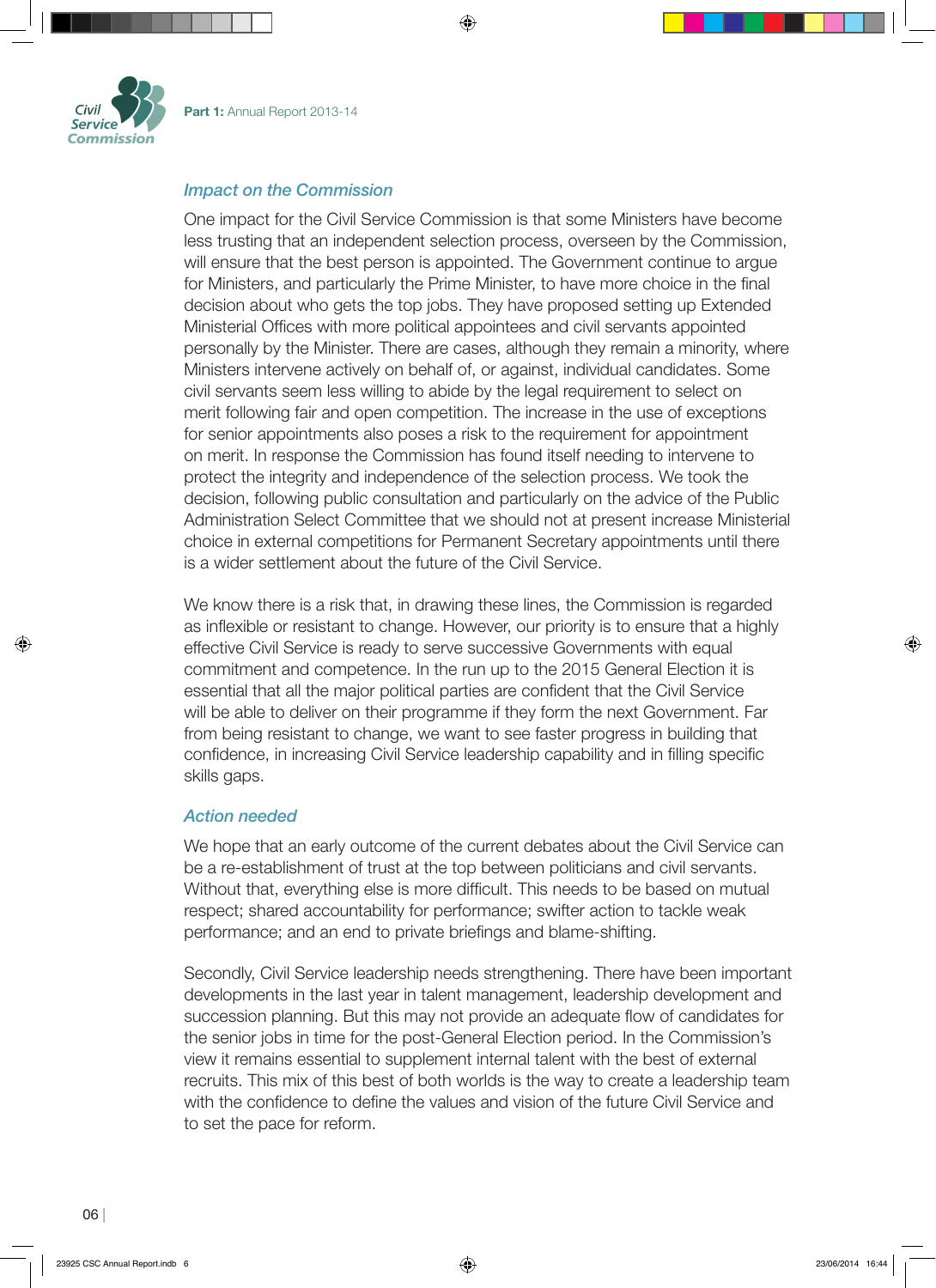

There is a continuing debate about the value of external competitions for Permanent Secretary jobs given that such competitions rarely result in an external appointment. The Commission believes there can be value in testing the external market, even for Permanent Secretary jobs. For this to be a real, rather than a cosmetic exercise, more time is needed to complete the process and it will sometimes be necessary to offer better remuneration. However, the fundamental problem is risk aversion – on the part of both the Civil Service leadership and Ministers, who often want a candidate who has proven capability and experience working with Ministers and inside knowledge of Whitehall. Few external candidates will be able to match those from inside in these areas; but they may bring a fresh perspective and leadership capability which in the longer run adds strength to the overall leadership team.

◈

Thirdly, there are some areas of skill shortages – commissioning skills, project management, digital skills, commercial and financial expertise – where there are not enough people inside and there is no alternative but to recruit from the external market. However, whether recruiting leadership or specialist skills, there is a continuing need for more flexibility in both pay and conditions and in recruitment practice. The Civil Service has fallen too easily into set patterns of recruitment, irrespective of the role. We are working with the HR Directors and the Heads of Profession to ensure that more customised and tailored recruitment can be wholly consistent with the principles of fairness, openness and merit.

Fourthly, the Commission's work on "what happens next" shows that there is a reasonable record in retaining senior external recruits, comparable with what happens in other sectors. However, there is a strong case for better induction for new senior recruits, including in the values of the Civil Service. It is too easy to assume that new recruits will automatically understand and embrace the expectations in the Civil Service Code. We would also like to see continued encouragement for external recruits at Director and Director General level to progress to the very top. This may require more intensive leadership development specifically aimed at this group. Where it has happened in the past it has proved a good way of refreshing the creativity and energy of the top team.

Finally, what is not required, in the Commission's view, is a change to the fundamental model. There is immense strength in a professional administration, dedicated to serving successive Governments with equal dedication and commitment, required to offer objective advice without fear or favour. It does not in itself guarantee effective Government but it is a strong and proven basis of one. The alternative is a Civil Service which is by definition more political, appointed on the basis of personal or political patronage, changing at the top with each change of Government. That is a possible model but it is not one that the Commission could support; and, in any case, it would require significant constitutional change, which is properly the job of Parliament, and should command cross-party agreement. The Civil Service is not the property of any one party or Government. In a sense it belongs to us all.

◈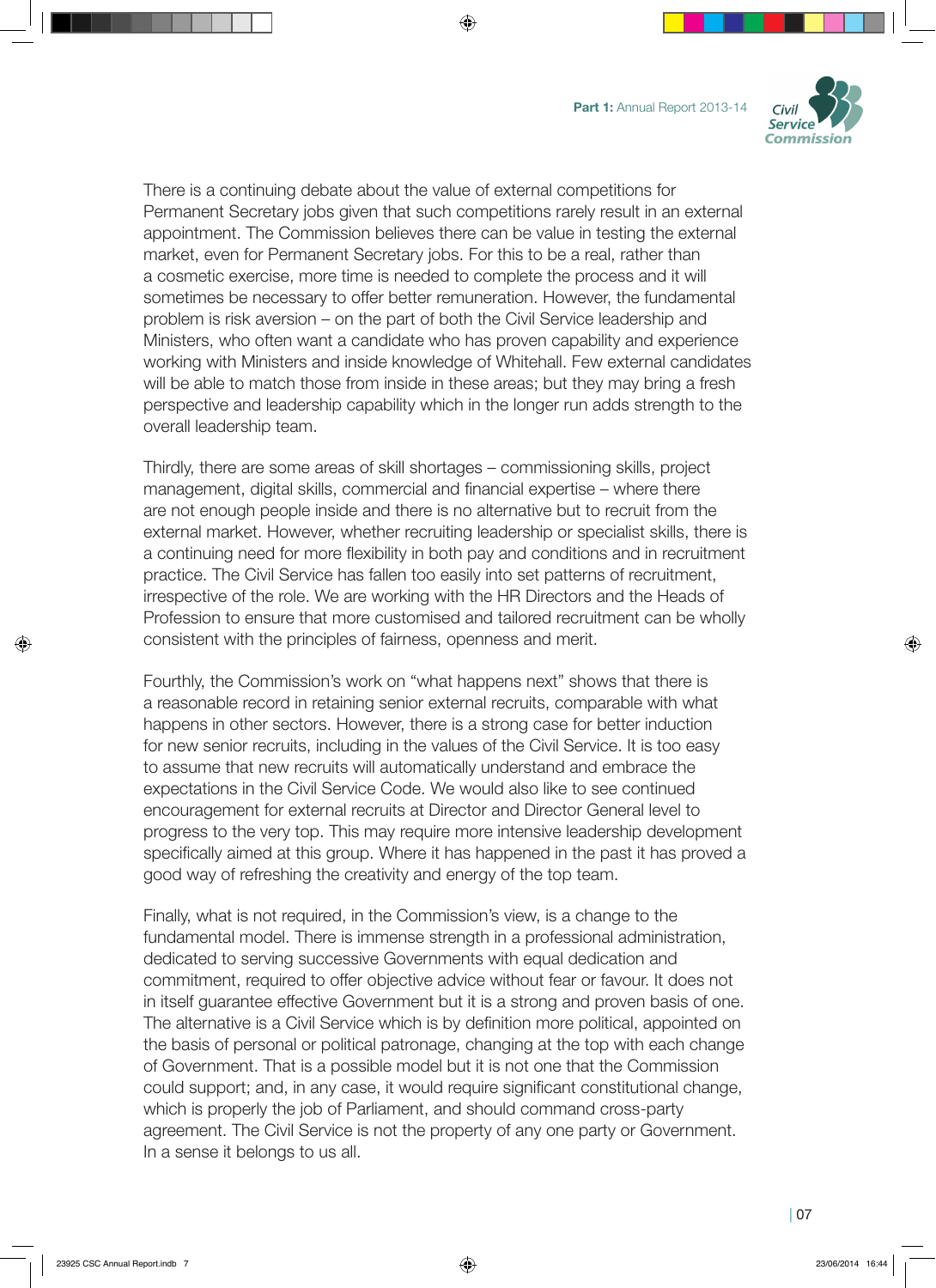

#### *Conclusion*

To sum up, the Commission's plea for 2014-15 is not to search for alternative models: but to concentrate instead on the urgent reforms necessary to make the present system work. Organisations flourish when they have excellent leadership, a clarity of values and vision, up to date skills and a willingness to change with pace and energy. That is what is most needed now in the Civil Service. It requires politicians and civil servants working together to make it happen. The Civil Service Commission will do everything it can to support that change.

◈

As this report shows, this has been an exceptionally busy year for the Commission. I am, therefore, particularly grateful for the hard work of Commissioners this year, including Neil McIntosh and Christine Hallett, who finished their five year terms in July and whose wisdom and judgment we greatly miss. On behalf of all the Commissioners, I would also like to put on record our thanks for the work of the Secretariat, led by our Chief Executive, Clare Salters. This Report shows how much has been achieved. It would not have been possible without the hard work of our excellent and committed team.

David Normylin

Sir David Normington First Civil Service Commissioner

◈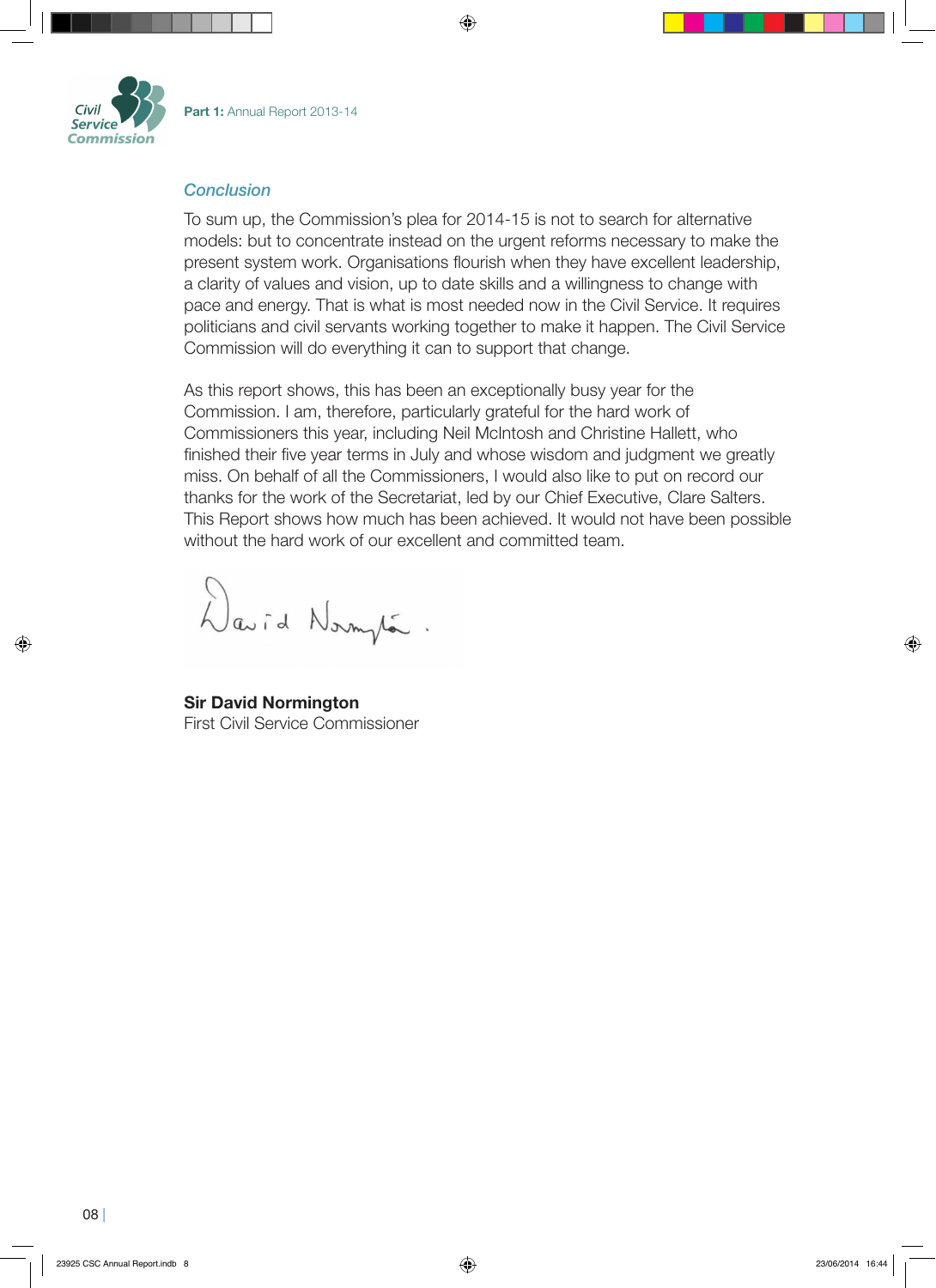

## Chief Executive's Foreword

The Commission's most visible challenge this year has been the consultation about the review of the framework for Civil Service recruitment (set out in our published Recruitment Principles, see page 13).

◈

This review provided a great opportunity to streamline and simplify the framework governing recruitment, making sure that it was appropriate for recruitment at all levels of the Civil Service. Our aim was to keep the 'must dos' to a minimum, leaving Departments the flexibility to tailor their recruitment processes according to their own business needs. I know we all valued the opportunity to discuss the issues in some detail with our stakeholders, particularly the HR experts in Departments.

Our main focus was on getting to the heart of what is required to achieve 'merit, fair and open', and distinguishing between the essential steps to achieve this and the simply 'nice to haves'. We have received positive feedback on the way in which the consultation was carried out, and on the structure of the new Recruitment Principles:

*"We commend and appreciate efforts to consolidate separate guidance and rules into one streamlined document, and the resulting clarity in communication."*

*"We believe that clearer and simpler Recruitment Principles should make the regulatory framework more transparent, which is to be welcomed."*

*"I welcome the proposed changes, particularly in relation to the additional guidance around recruitment at lower grades."*

The resulting Recruitment Principles 2014 are clearer about what matters, much more appropriate to today's recruitment challenges and less onerous for Departments – all in all, I believe this was a very worthwhile piece of work for the Commission.

I am particularly proud that we have been able to perform this major review against a backdrop of both staff turnover – as the three-year secondments of some experienced staff, set up at the time the Commission was established as a statutory body, came to an end and they returned to their parent Departments – and increasing workload across the board. As the Annual Report demonstrates, we've seen a considerable increase in the number of Exception requests requiring the Commission's approval (page 24); a doubling of the number of complaints made under the Recruitment Principles (page 25); an increase in the number of complaints made under the Civil Service Code, including two complaints that were taken through to full investigation this year (page 26); an increase in the number of senior appointment competitions (page 17); as well as a continuation of the routine flow of queries from Departments and prospective applicants for Civil Service jobs, requiring specialist advice and input from our staff.

◈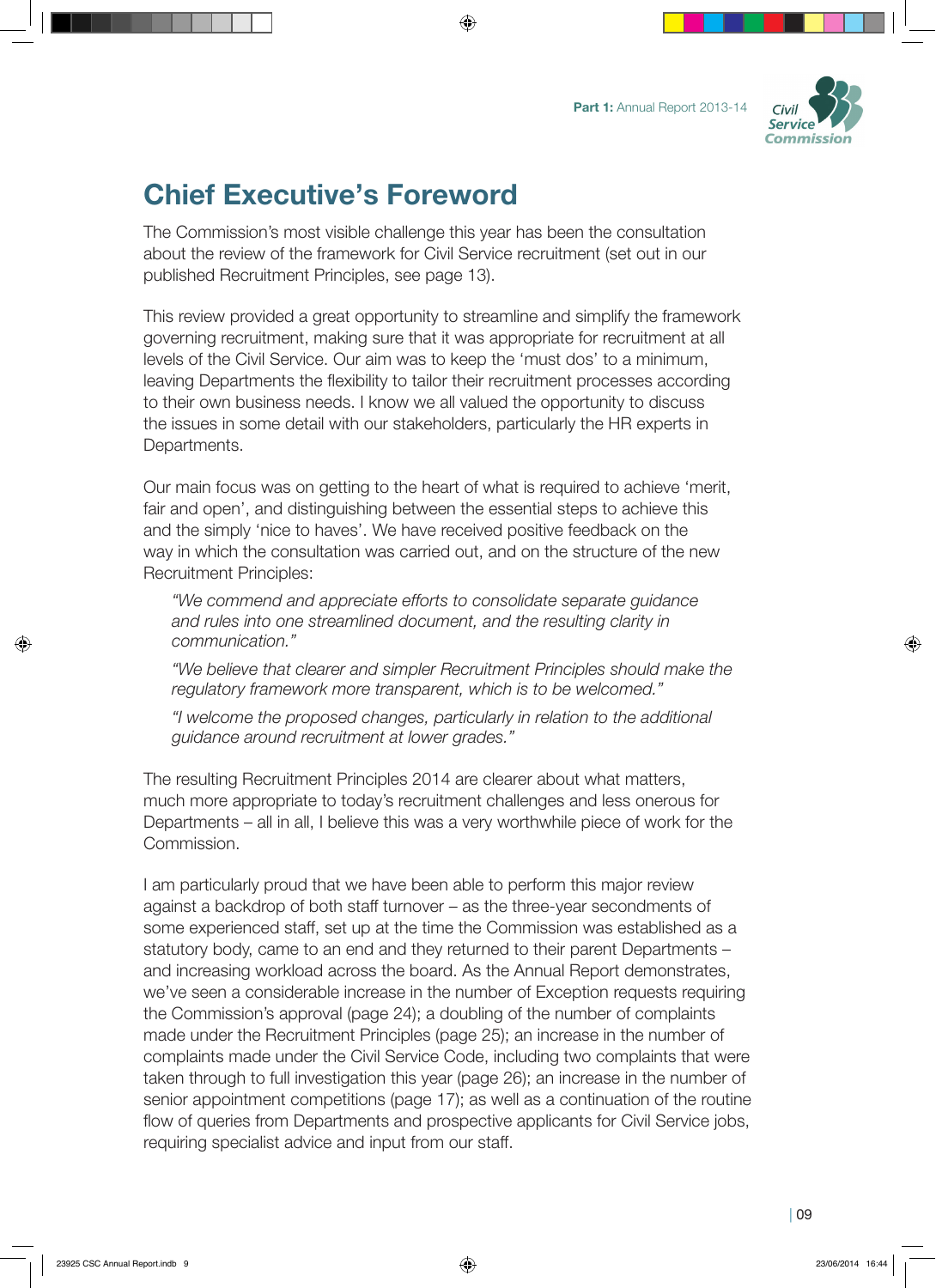

In facing all of these challenges, we have been helped by the extra flexibility created by bringing together the Secretariat team with the teams that support the other Independent Offices – the House of Lords Appointments Commission, the Advisory Committee on Business Appointments and the office of the Commissioner for Public Appointments (see page 11) – which has made it easier to flex staff resource between teams. But each of the other Independent Offices has had its own significant challenges during the year so we have not simply been able to take advantage of a trough elsewhere to help manage the peak in the Commission's workload.

 $\bigoplus$ 

The considerable achievements of the last year would not have been possible without the hard work, dedication and commitment of my team within the Secretariat. I am extremely grateful to all of them for everything they have done to help the Commission realise its goals. The coming year is likely to be no less demanding, and I look forward to our meeting its challenges together.

Clare Salters

Clare Salters Chief Executive

◈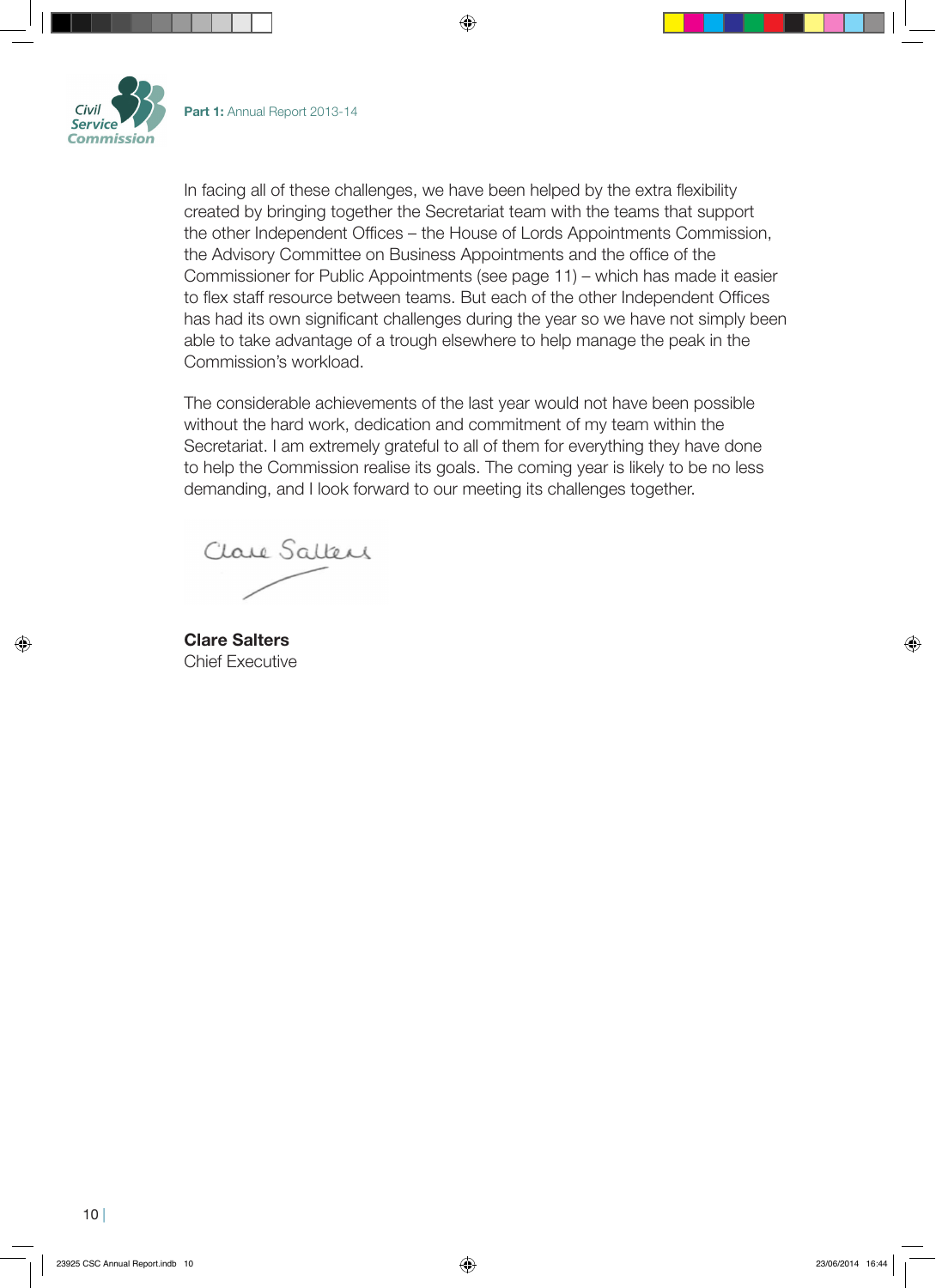

# PART 1: Annual Report 2013-14

◈

# The Civil Service Commission

The Commission is made up of eleven<sup>1</sup> Commissioners and a Secretariat of 21 staff, details of which are published on our website and at Annex A. We are independent of Government and the Civil Service.

Commissioners are appointed by The Queen, following open competition, and bring a mixture of senior level experience in the private, public and non-profit sectors to our work.

The Commission Board is chaired by the First Commissioner, Sir David Normington. The Chief Executive and Accounting Officer is Clare Salters, who is head of the Secretariat and principal policy adviser to the Commissioners.

While the Civil Service Commissioners have been responsible for regulating recruitment to the Civil Service since the middle of the nineteenth century, the Commission in its current form was established by the Constitutional Reform and Governance Act 2010 (referred to as 'the 2010 Act' in this Report). The 2010 Act assigns the Commission two primary functions:

- providing assurance that recruitment to the Civil Service is on merit, on the basis of fair and open competition; and
- hearing and determining appeals made by civil servants under the Civil Service Code, which sets out the values of the Civil Service – Impartiality, Objectivity, Integrity and Honesty – and forms part of the contractual relationship between civil servants and their employer.

The Commission has also agreed with the Government to take on the following functions under section 17 of the 2010 Act:

- regulating internal appointments at SCS Pay Band 3 (Director General) and Permanent Secretary level (the exact functions are described in the "Senior Appointments Protocol");
- working with Departments to help them promote the core values of the Civil Service as outlined in the Civil Service Code; and
- providing secretariat support for three other Independent Offices: the House of Lords Appointments Commission<sup>2</sup> (HOLAC), the Advisory Committee on Business Appointments<sup>3</sup> (ACOBA) and the Office of the Commissioner for Public Appointments<sup>4</sup> (OCPA). This includes supporting the functions of the

◈

Twelve until July 2013.

<sup>2</sup> Chaired, until October 2013, by Lord (Michael) Jay of Ewelme and, from November 2013, by Lord (Ajay) Kakkar.

<sup>3</sup> Chaired by Lord (Ian) Lang of Monkton until March 2014. The Prime Minister appointed Sir Hugh Stevenson as Interim Chair from April 2014.

Sir David Normington.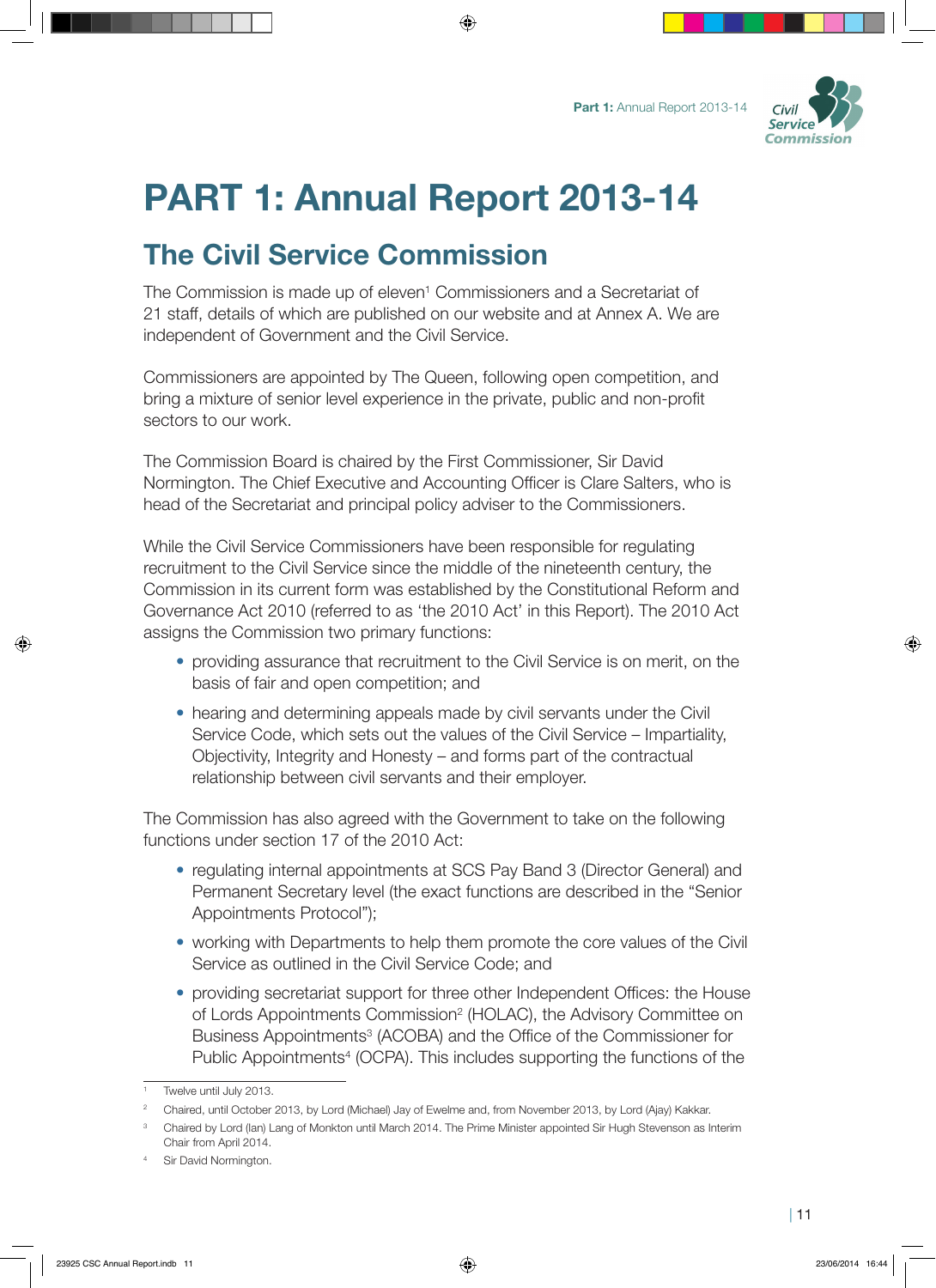Commissior

Part 1: Annual Report 2013-14

Commissioner for Public Appointments set out in the Royal Charter on press self-regulation, granted on 30 October 2013. All three of these institutions publish their own Annual Reports.

◈

## Strategic Report

### Strategic Framework 2012-16

Our Strategic Framework for the period 2012-16<sup>5</sup> describes our overall purpose as being: to support a highly efficient and effective Civil Service, which recruits and develops the best talent, is free of personal and political patronage, and remains true to its core values of Impartiality, Objectivity, Integrity and Honesty.

We seek to fulfil this purpose by:

- being firm on principles but pragmatic about process;
- working with the Civil Service to improve recruitment practices and help achieve better outcomes;
- improving understanding of the Commission's purpose and approach among its key stakeholders; and
- supporting an effective and diverse Civil Service that reflects, and has the confidence of, the people it serves.

### Annual Business Plan 2013-14 and summary of progress

Our annual Business Plan, which the Commission publishes each year, sets out specific actions we propose to fulfil our purpose.

For 2013-14, we set ourselves the following challenges, and have reported on them throughout this Annual Report.

- As part of our contribution to the wider public debate on Civil Service reform, we introduced a new Exception to respond to the Government's decision to establish 'Extended Ministerial Offices'; undertook a major review of the *Recruitment Principles* (see page 13); and reviewed the Commission's continued involvement in the Senior Appointments Protocol.
- We introduced a new system for monitoring recruitment across the Civil Service (see page 21), establishing a solid set of baseline data through our data collection and review visits.
- We conducted an in-depth review of fast-stream recruitment (see page 23 and the full report published on our website $6$ ) and did an assessment of the longer-term outcome of senior appointments (details to be published during 2014-15) but postponed our review of specialist senior recruitment until 2014-15.

◈

<sup>5</sup> http://civilservicecommission.independent.gov.uk/wp-content/uploads/2013/02/Strategic-Framework-2012-2016.pdf

<sup>6</sup> http://civilservicecommission.independent.gov.uk/wp-content/uploads/2014/02/Fast-Stream-report.pdf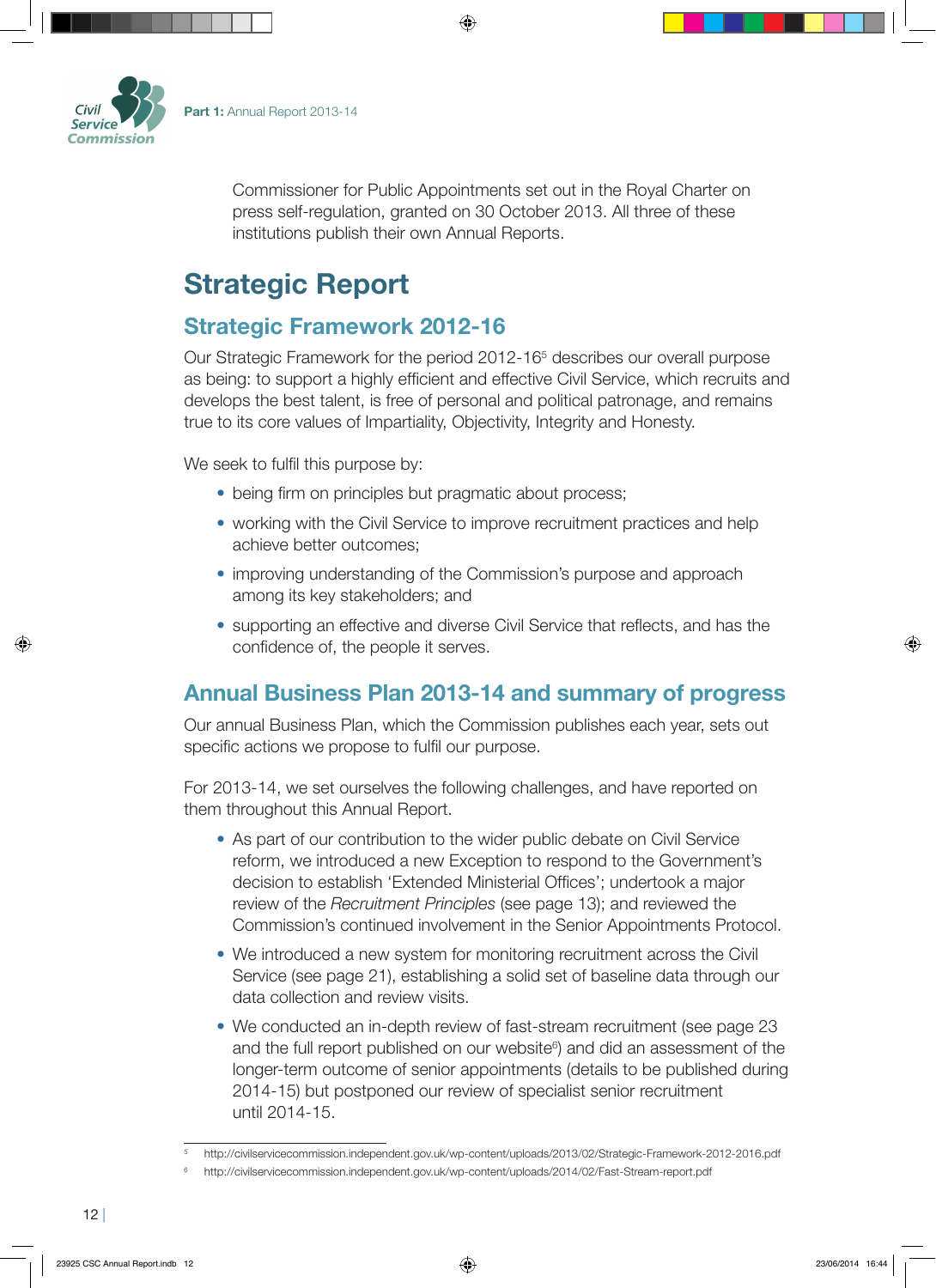

• We continue to accommodate requests from Government to make appointments by exception, in urgent circumstances where this is in the interests of the Civil Service. We were able to respond to 87% of the 152 requests we received during 2013-14 within five working days or less (target 95%). Further details on page 24 and on our website.

◈

- In line with our aim of increasing the quality and diversity of the fields of applicants in competitions for the most senior posts within the Civil Service, we have set out in this Report (page 17) our assessment of the state of recruitment at senior levels within the Civil Service. The position is mixed – there are some indications of improvements, but there is still some way to go. We will keep this issue in view during 2014-15.
- We increased our linkages with those responsible for recruitment within Departments, both through 'Link Commissioner' meetings with Permanent Secretaries and through strengthened engagement from the Commission Secretariat with recruitment teams. These links enable the Commission to share its expertise with those involved in recruitment, helping them to recruit the best people.
- We reviewed the way in which the Commission promotes the Civil Service Code and Values, and conducted an audit of Departments' Code compliance, including the development of standard policies and procedures and support for Nominated Officers (see page 27; further details to be published on our website during 2014-15).
- We have made a number of enhancements to our website, aimed at improving the clarity and relevance of the information available and making it easier for those who need to contact the Commission – particularly those who wish to raise concerns for the Commission to investigate – to understand our role.
- At the request of the Cabinet Office, we review the recruitment practices of around 100 Non-Departmental Public Bodies on a three-year rolling basis. All reviews scheduled for 2013-14 were completed.

### Civil Service recruitment and senior appointments

#### *Review of the Recruitment Principles*

The most significant development during 2013-14 was the review of the Commission's 'Recruitment Principles', which contain the Commission's interpretation of the legal requirement for selection for appointment on merit, on the basis of fair and open competition.

These Principles, which the Commission is required to produce by the 2010 Act, are effectively the code of practice for Civil Service recruitment. They are the main source document for Government Departments. They explain merit, fairness and openness; set down the steps for selecting people for appointment to the Civil Service; and specify the circumstances in which appointments may be made by exception to the legal requirement. Exceptions are designed to provide a flexible

◈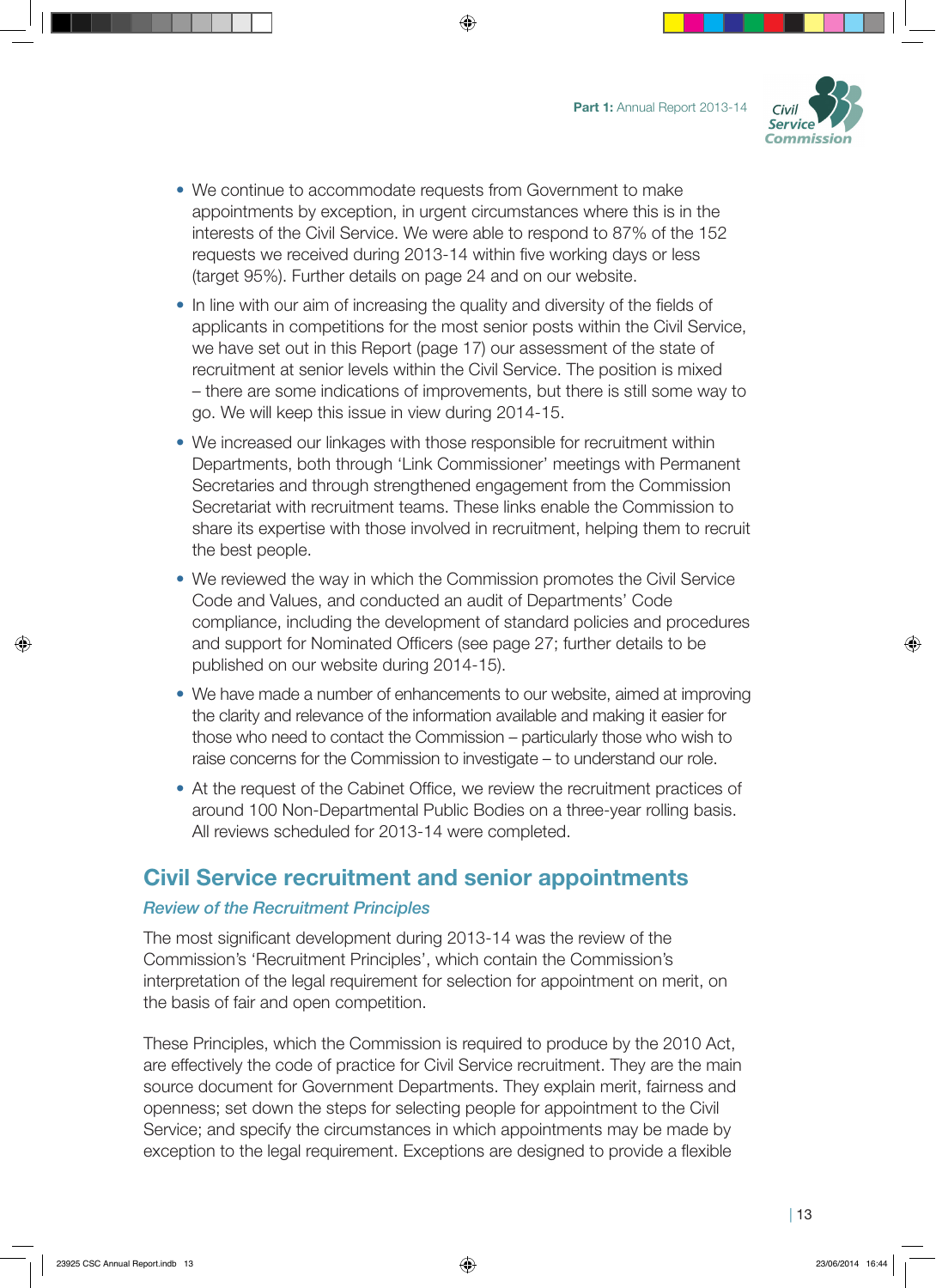

way of recruiting staff where this is necessary in the interests of the Civil Service (for example, to meet a short-term need for specialist skills).

◈

We decided to carry out a full review of the Principles for three reasons. First, they had not been revised, apart from some technical amendments, since 2009, when they replaced a more detailed process-based Recruitment Code. There was a need for some updating and clarification of the rules, in light of experience and to take account of recent developments in the Government's Civil Service Reform Programme, including those relating to the appointment of Heads of Department and the creation of Extended Ministerial Offices (for which we had introduced a special Exception in October 2013).

Secondly, we wanted to continue the process of simplifying and streamlining the existing framework of guidance that had developed to supplement the Recruitment Principles. We were determined to slim this down from five existing documents into a single considerably shorter one, while at the same time improving clarity.

Thirdly, we wanted to ensure that the Recruitment Principles were relevant and intelligible for all Civil Service recruitment, not just for the senior level recruitment, for which the Civil Service Commission is best known.

We consulted widely on proposed changes to the Recruitment Principles during January and February 2014 – with the general public and key interested parties involved in recruitment. We also received a report from the House of Commons Public Administration Select Committee, which conducted its own review of our proposals and held a committee hearing with the First Civil Service Commissioner. We met and received written comments from the Minister for the Cabinet Office, on behalf of the Government.

The responses to the consultation including the report by the Public Administration Select Committee and the letter from the Minister for the Cabinet Office can be viewed on our website.7

The responses were overwhelmingly positive and constructive, particularly from the Government Departments who are responsible for the recruitment. From the total responses received, there was broad agreement from the majority on the following:

- Essential steps were set out clearly
- Nothing was missing
- Nothing was superfluous
- Nothing could be made less onerous without compromising the legal requirement

◈

<sup>7</sup> http://civilservicecommission.independent.gov.uk/news/responses-public-consultation-recruitment-principles-11-april-2014/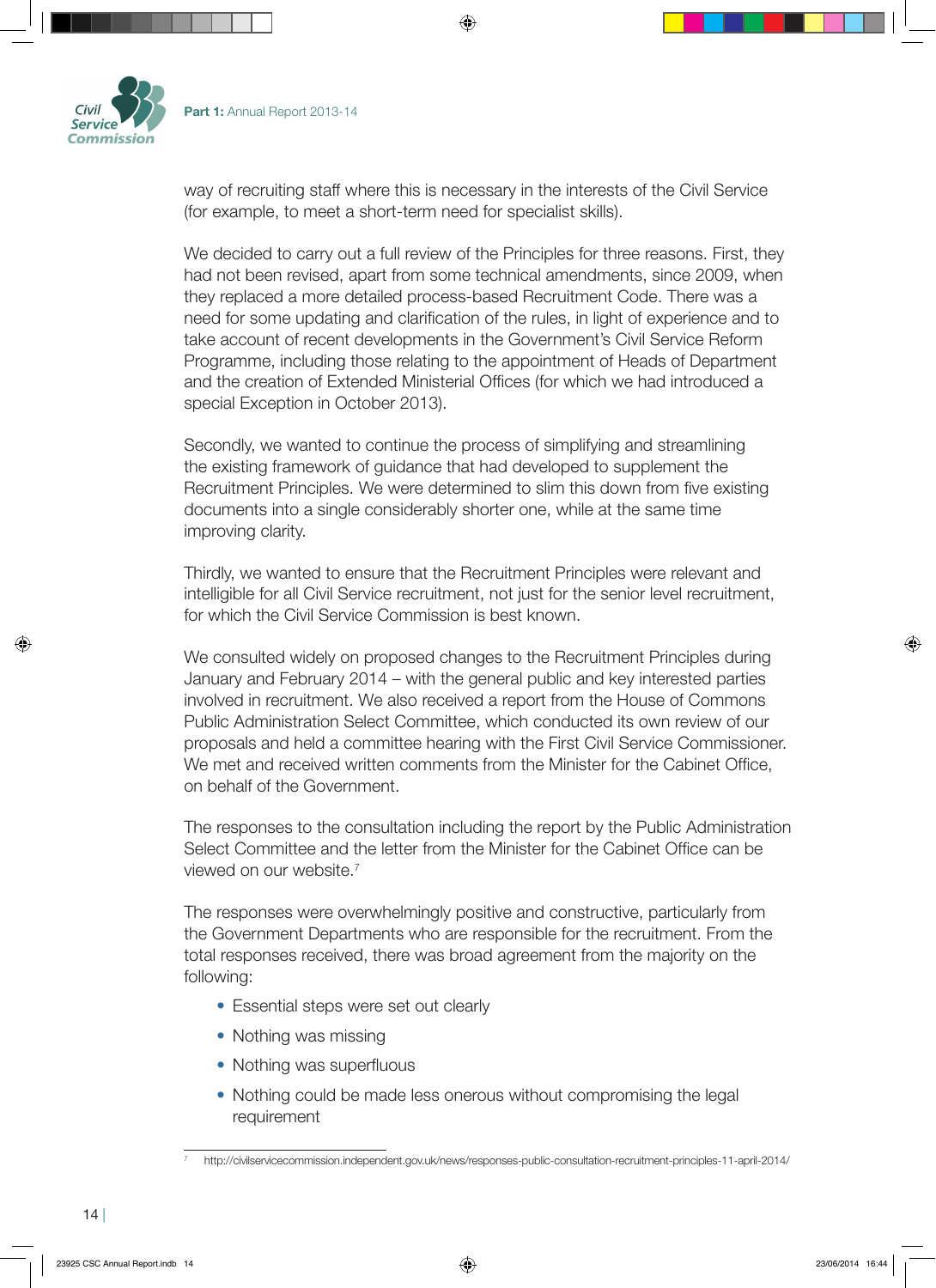



• Increased recognition and guidance for competitions below the Senior Civil Service were very welcome.

⊕

There were four more contentious issues:

#### 1. Heads of Departments appointments

The Commission took the opportunity to consult on how much Ministers should be involved in the appointments of Heads of Departments, including whether the Prime Minister should be given a choice of candidates. This is a subject on which the Commission continues to disagree with the current Government. The Commission put forward two options for consultation: continuing the existing practice, which we revised at the end of 2012 to make clear the important role that the Secretary of State had in the process, or a second option which allowed the Prime Minister to make the choice where two candidates were judged by the panel to be of similar merit.

This would have been the first time that the Commission had been prepared to allow an element of choice, albeit on a limited basis. It inevitably attracted mixed views, with those consultees expressing a preference broadly evenly split between the two options. The Government argued strongly for more Prime Ministerial choice in Head of Department appointments, and expressed disappointment at the Commission's decision not to consult on the Government's own wider option. In contrast, the cross-party Public Administration Select Committee (PASC) advised us against change, arguing that further piecemeal change to the way Heads of Department are recruited should not take place ahead of a more holistic examination of the role of the Civil Service.

The Commission, after much discussion, decided that there was not sufficient support for the second option. This is an issue that goes to the heart of Civil Service impartiality and it is particularly important that we proceed on the basis of Parliamentary consensus. In the light of PASC's opposition to change at this point, we have decided to continue with our existing practice at this stage. We had, however, noted the criticism that the language used in the previous approach was quite opaque, and have re-drafted the text to increase the clarity and transparency of the process.

We recognise that the wider debate on the nature of the Civil Service, within which this is a small part, is moving fast. The Commission welcomes the wider debate and intends to contribute actively to it. In the event that Parliament were to reach a different consensus we would be willing to consider this issue again. But we will continue at every stage to put the case for the importance of appointment on merit as a counterweight to personal or political patronage.

◈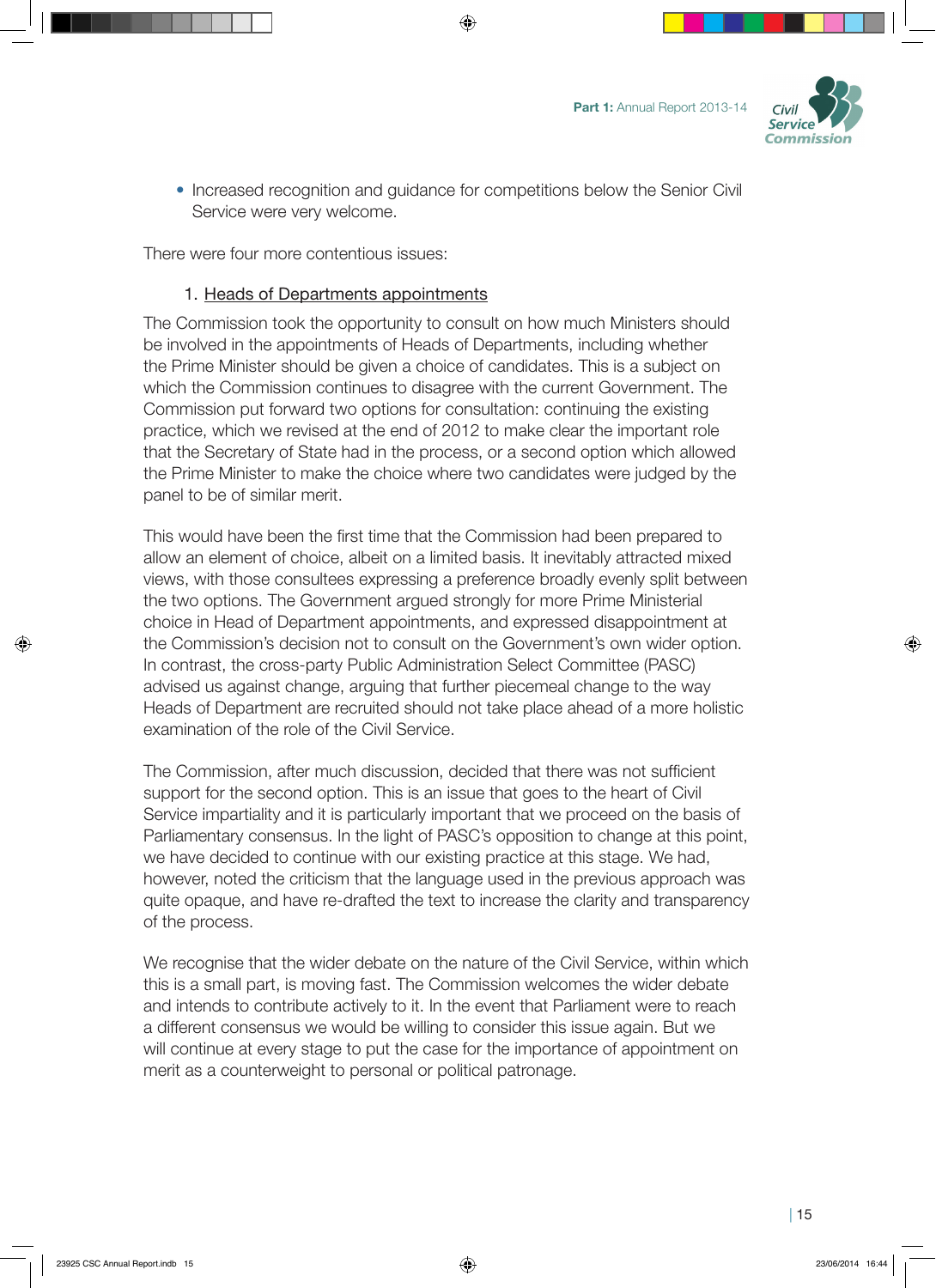

#### 2. The need for civil servants to comply with the Civil Service Code

⊕

We included in our draft Recruitment Principles a requirement that selection panels test applicants, as part of the selection process, to assure themselves that the individual would be capable of complying with the Civil Service Code requirements if appointed. We were particularly concerned to ensure that those who had previous political involvement could fulfil the Code requirements to act impartially and objectively.

There was a consensus that it remained essential everyone appointed to the Civil Service should understand the need to comply with the Civil Service Code. But many in the consultation questioned the proportionality and practicability of what was proposed, particularly for more junior posts. We therefore revised the requirement for this, making clear that it is for the panel to decide the most appropriate and proportionate way to achieve this, taking into account the nature and seniority of the post. Our view remains, however, that this is an important new addition to the Principles.

#### 3. Delegation level for Exceptions

A central issue in the revision of the Recruitment Principles was the need for greater clarity about the use of Exceptions from the requirement for fair and open competition and appointment on merit. As we explain below, we remain concerned about the frequency with which Exceptions are being used, and about the poor level of understanding of the 'rules' on this issue. The revised Principles contain a major revision of the sections that deal with Exceptions, designed to be clearer and easier to use.

As part of this, we decided to tighten the rules on which senior Exceptions should come to the Commission for approval. In future, Commission approval will be required for all senior appointments, senior civil service pay band 2 or above, or on a salary above the Senior Civil Service Pay Band 2 minimum (currently £85,000).

This was generally not supported from within Government but, after detailed consideration, the Commission decided to stick to its new position. We are concerned that some Departments may be using the Exception rules to avoid fair and open competitions when making senior appointments.

#### 4. Extended Ministerial Offices

In the course of the year, but before the consultation on the Recruitment Principles, we produced new guidance, in response to the Government's stated intention to set up Extended Ministerial Offices. We said in our consultation paper that we would review this after twelve months of operation, as we had indicated when we introduced the new Exception in October 2013.

Nevertheless, we received a number of responses during our consultation on the Recruitment Principles that show there is considerable unease that Extended

◈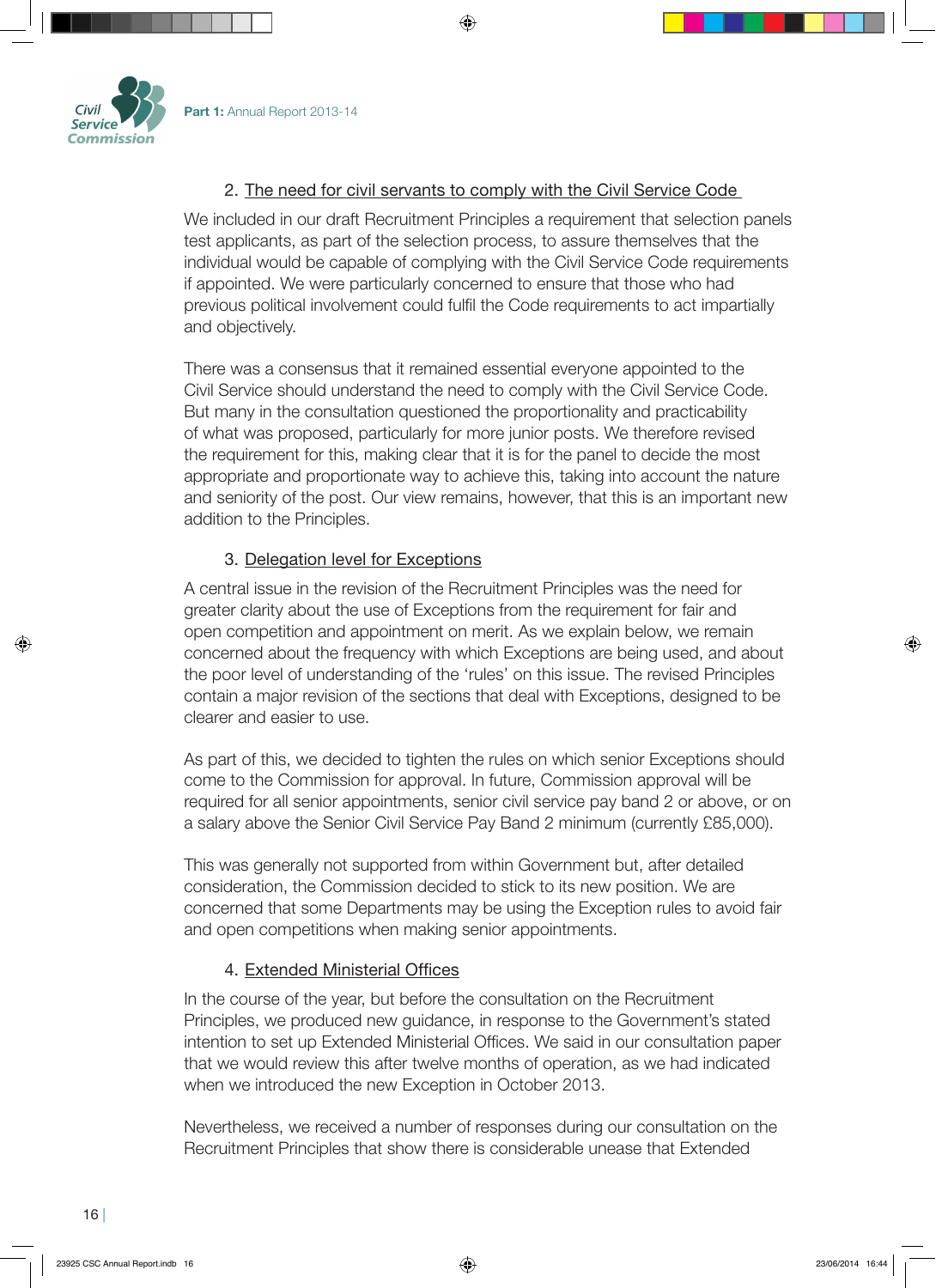



Ministerial Offices will lead to the politicisation of civil servants and/or the appointment of many more political appointees. The Civil Service Commission is very aware of these concerns and is keeping the position under close review.

⊕

#### *The Recruitment Principles 2014*

The new *Recruitment Principles 2014*<sup>8</sup> came into effect on Monday 21 April 2014. In them, the Commission's overall approach remains unchanged. We remain committed to principles-based regulation and have aimed to keep the essential steps to the absolute minimum. Within this framework, it is the responsibility of Departments to develop their own approach to recruitment to suit their operational needs. The overall aim is to ensure that the best people with the right skills are selected from the strongest and most diverse fields possible. That is the ultimate test of successful recruitment.

#### *Senior recruitment and internal appointments*

During 2013-14 the Commission has continued its practice of requiring Civil Service Commissioners to chair all 'open' competitions – that is, posts to which both existing civil servants and non-civil servants can apply – to fill posts at SCS pay band 2 and above.<sup>9</sup> In addition, Commissioners chair competitions for internal competitions (open only to existing civil servants) at SCS pay band 3 and above. Chairing senior competitions remains a key means by which the Commission fulfils its legal responsibilities for appointment on merit on the basis of fair and open competition.

As Table 1 shows, there has been a 12% increase in the number of competitions at these levels compared with 2012-13. In addition to the competitions listed, there were 10 competitions that were cancelled before completion (nine in 2012-13).

|         |      | <b>Competitions chaired</b><br>by Commissioners |       | <b>Appointments made</b> |                 |              | <b>No</b><br>appointment |
|---------|------|-------------------------------------------------|-------|--------------------------|-----------------|--------------|--------------------------|
|         | Open | Internal                                        | Total | Open                     | <b>Internal</b> | <b>Total</b> | made                     |
| 2013-14 | 100  | 16                                              | 116   | 83                       | 15              | 98           | 18                       |
| 2012-13 | 96   | 8                                               | 104   | 85                       |                 | 93           | 11                       |

#### Table 1: Competitions at SCS pay band 2 and above, 2013-14 and 2012-13

The vast majority of these competitions resulted in a successful appointment. The names of the appointees are published on our website.<sup>10</sup> In a few cases, a final appointment decision was still pending at the time of writing; the names of the appointed candidates will be added to the list on the website when available.

The majority of the competitions that did not result in an appointment were open competitions which did not attract a strong enough field of candidates to make an

◈

<sup>8</sup> http://civilservicecommission.independent.gov.uk/wp-content/uploads/2014/04/Recruitment-Principles-April-2014.pdf

Director (Pay Band 2), Director General (Pay Band 3) and Permanent Secretary (sometimes referred to as Pay Band 4).

<sup>10</sup> http://civilservicecommission.independent.gov.uk/wp-content/uploads/2014/06/Senior-Appointments-2013-20141.pdf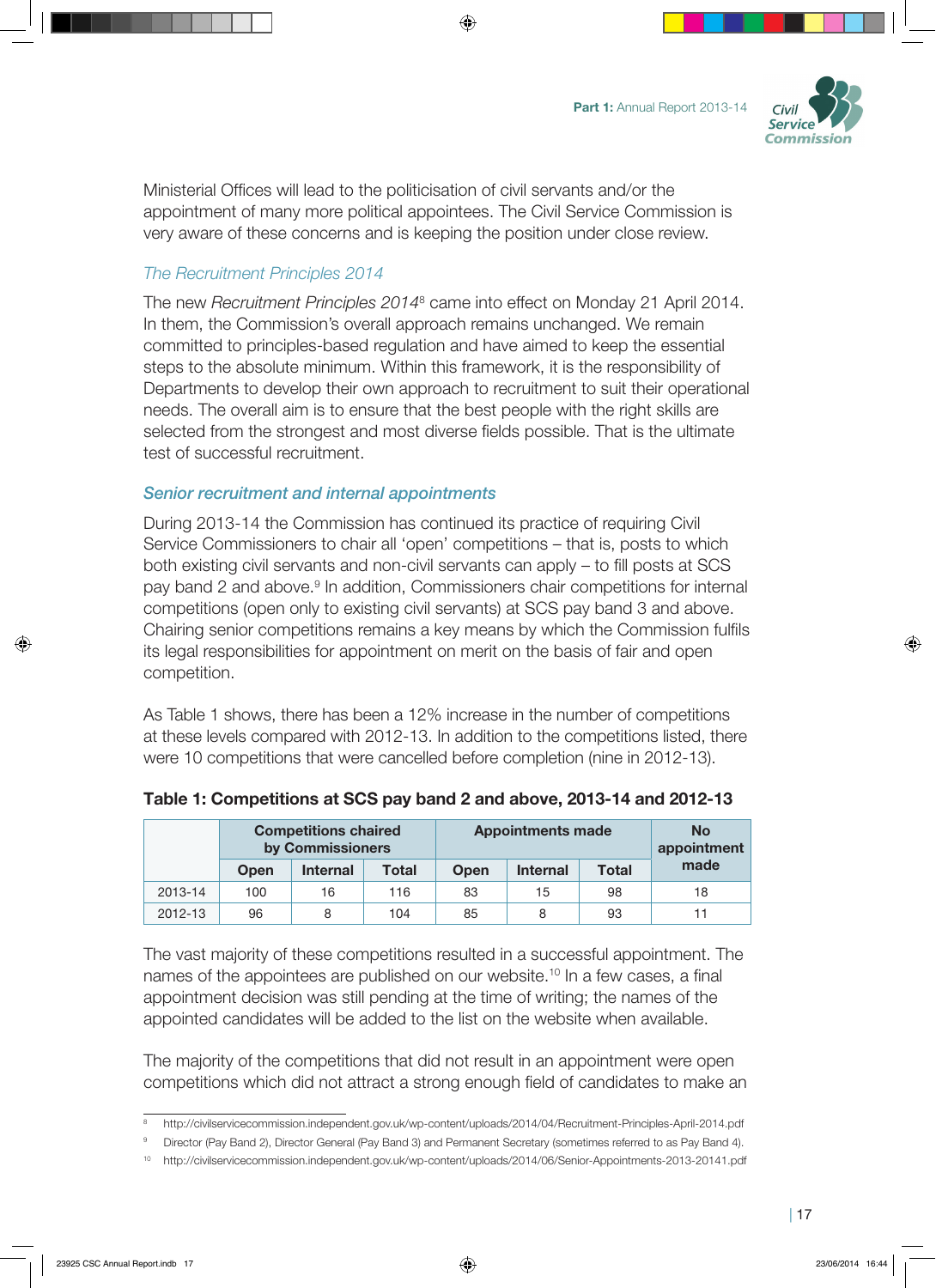

appointment. Although it is not always possible to be specific about the reasons for a failure to appoint, we are increasingly seeing evidence that the uncompetitive levels of pay offered – particularly in skill shortage areas – are an impediment to attracting suitable applicants. In one of the competitions we chaired, a suitable candidate was identified but a private sector company offered a remuneration package some 50% higher than the Civil Service had offered. While this is at the extreme, we should expect competition from other sectors to grow as the economy picks up.

◈

#### *Sector background of senior appointees*

As in previous years, most of those appointed at the most senior grades were working in the Civil Service immediately prior to their appointment. All three of those appointed to Permanent Secretary level posts through open competitions during 2013-14 had been civil servants immediately prior to their appointment. However, as Figure 1 and Figure 2 show, the picture was much more mixed at Director General (PB3) and, especially, Director (PB2) level where, respectively, 38% and 47% of those appointed came from outside the Civil Service. Furthermore, it is worth noting that, in previous years around a quarter of those labelled as 'civil servants' based on their immediately previous role were not, in fact, 'career' civil servants but had been recruited from outside the Civil Service at a relatively senior level.



#### Figure 1: Sector background of candidates appointed to Director General (PB3) roles through open competition, 2013-14

◈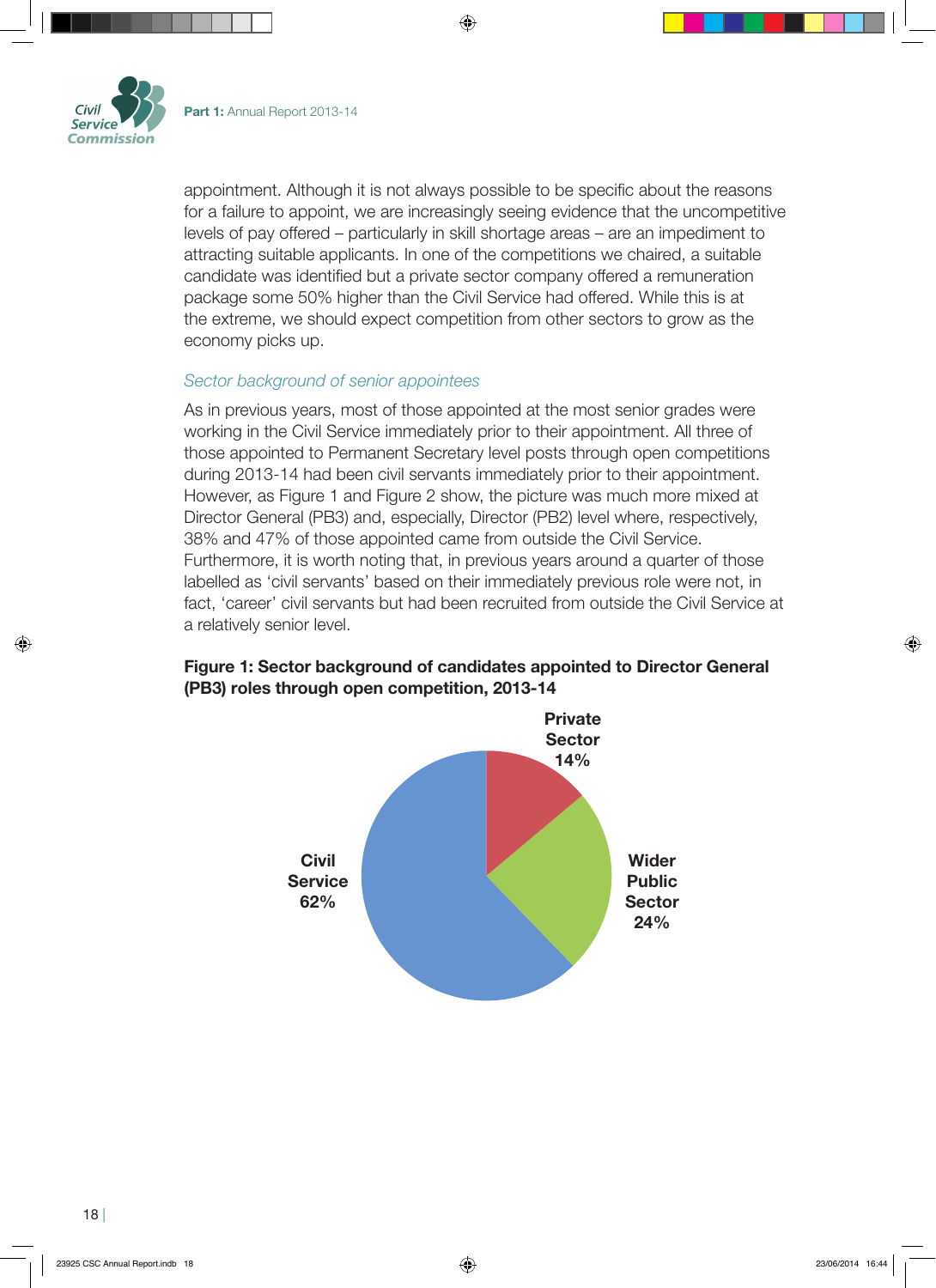





Figure 2: Sector background of candidates appointed to Director (PB2) roles through open competition, 2013-2014

 $\bigoplus$ 

The recent trend (Figure 3) in open competitions at the most senior levels is a continuing increase in the proportion of successful candidates whose immediately previous employment has been within the Civil Service. Compared with 2012-13, 2013-14 has seen a small increase in the proportion from private sector backgrounds and a decrease in the proportion from the wider public sector.

Figure 3: Trends in sector backgrounds of senior open competitions, 2007-2014



#### *Gender diversity in senior appointments*

We commented last year that there appeared to be a slight upward trend in the proportion of women appointed to the most senior levels of the Civil Service (SCS pay band 2 and above). That upward trend has continued in 2013-14.

◈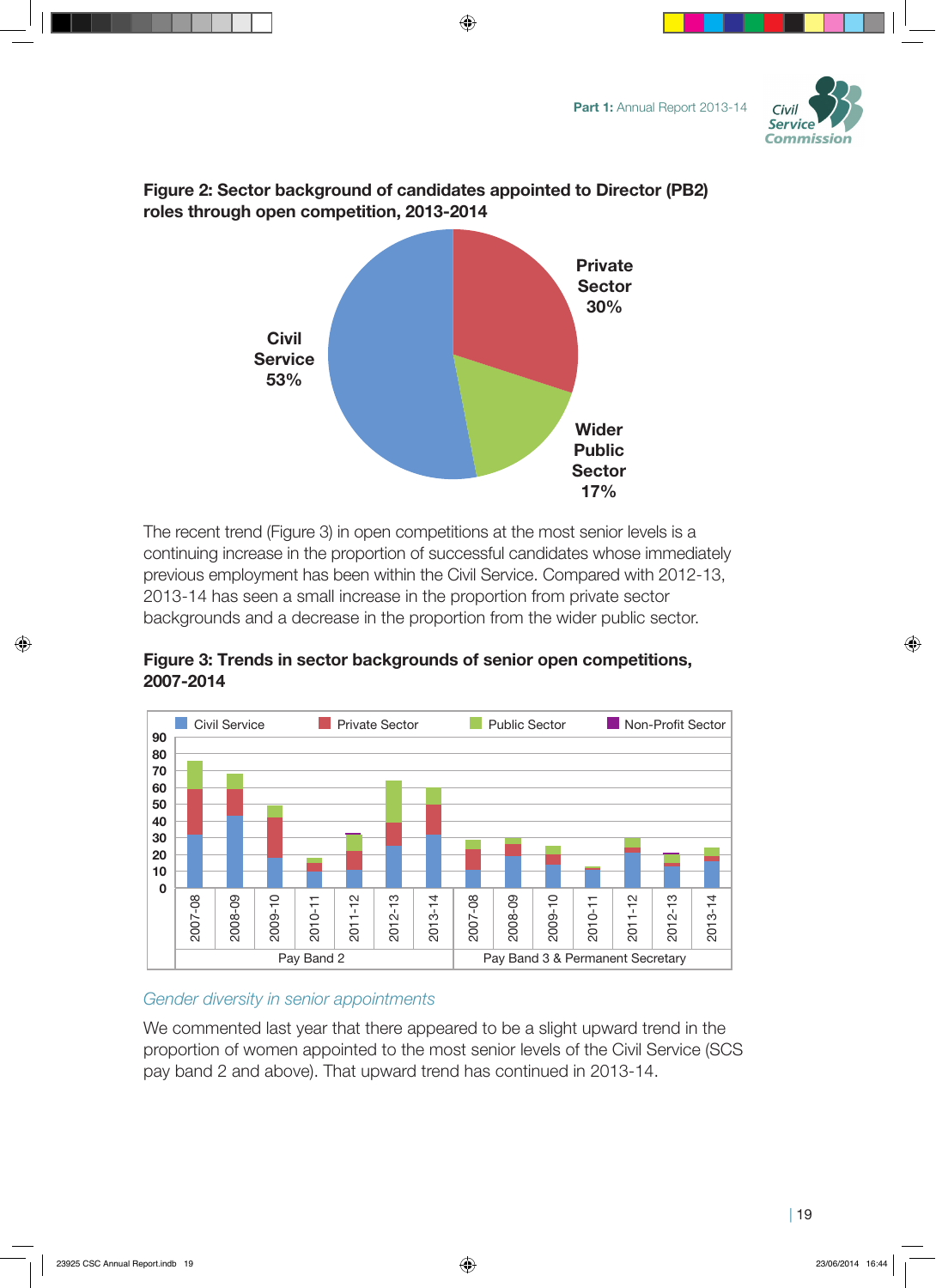Commission

Part 1: Annual Report 2013-14

Three out of the four appointments made at Permanent Secretary level, following competitions chaired by Commissioners, were to women, a higher proportion than in recent years. Overall, 35% of those appointed<sup>11</sup> at SCS pay band 2 or above following competitions chaired by Commissioners were women, with the proportions fairly similar between pay band 2 and pay band 3 (33% and 34% respectively). Encouragingly, it is comparable with the proportion of Senior Civil Servants that is female (35% in 2012, the most recent figure published by the Office of National Statistics), although it remains considerably lower than the proportion of the overall Civil Service that is female (53% in 2012).

⊕

However, appointments made following competitions represent only three quarters of recruitment at SCS pay band 2 and above. The remaining quarter of appointments is made using one of the Recruitment Principles Exceptions (see page 24), approved by the Commission. Of the 31 requests that the Commission was asked to approve during the past year, 87% were requests to appoint a male candidate and only 13% a female candidate. Although this includes some repeated requests for the same individuals<sup>12</sup> and some cases where the individual did not, in the end, take up post, the contrast is quite marked and there is a statistically significant difference with the proportions appointed through open competition. Departments appear more likely to choose a male candidate when they are appointing by Exception than they are when recruiting through a fair and open competition.

While there may be legitimate reasons for the contrast – for example, because many of the Exception appointments related to the need to meet skill shortages in areas where the industry is male dominated – it is a troubling finding, particularly when Exceptions are quite prevalently used at senior levels. It strengthens the Commission's determination to encourage Departments to recruit using open competition rather than Exception where ever possible, including at the most senior level.

#### *Quality of candidates*

Given the Commission's role in providing assurance that the most meritorious candidates are appointed to the Civil Service, we have been encouraging Departments to try to attract a higher quality of candidates to apply for the most senior roles. While this is hard to measure objectively – so much depends on the particular nature of posts each year and the nature of the specialist job market in that specialism at that time – there are a few indicators we can examine to assess whether or not this is happening.

◈

For those competitions where an appointment is pending at the time of publication, we have counted those recommended by the panel.

<sup>12</sup> For example, where a short-term appointment of a few months is approved and a later request is received to extend this for a longer period.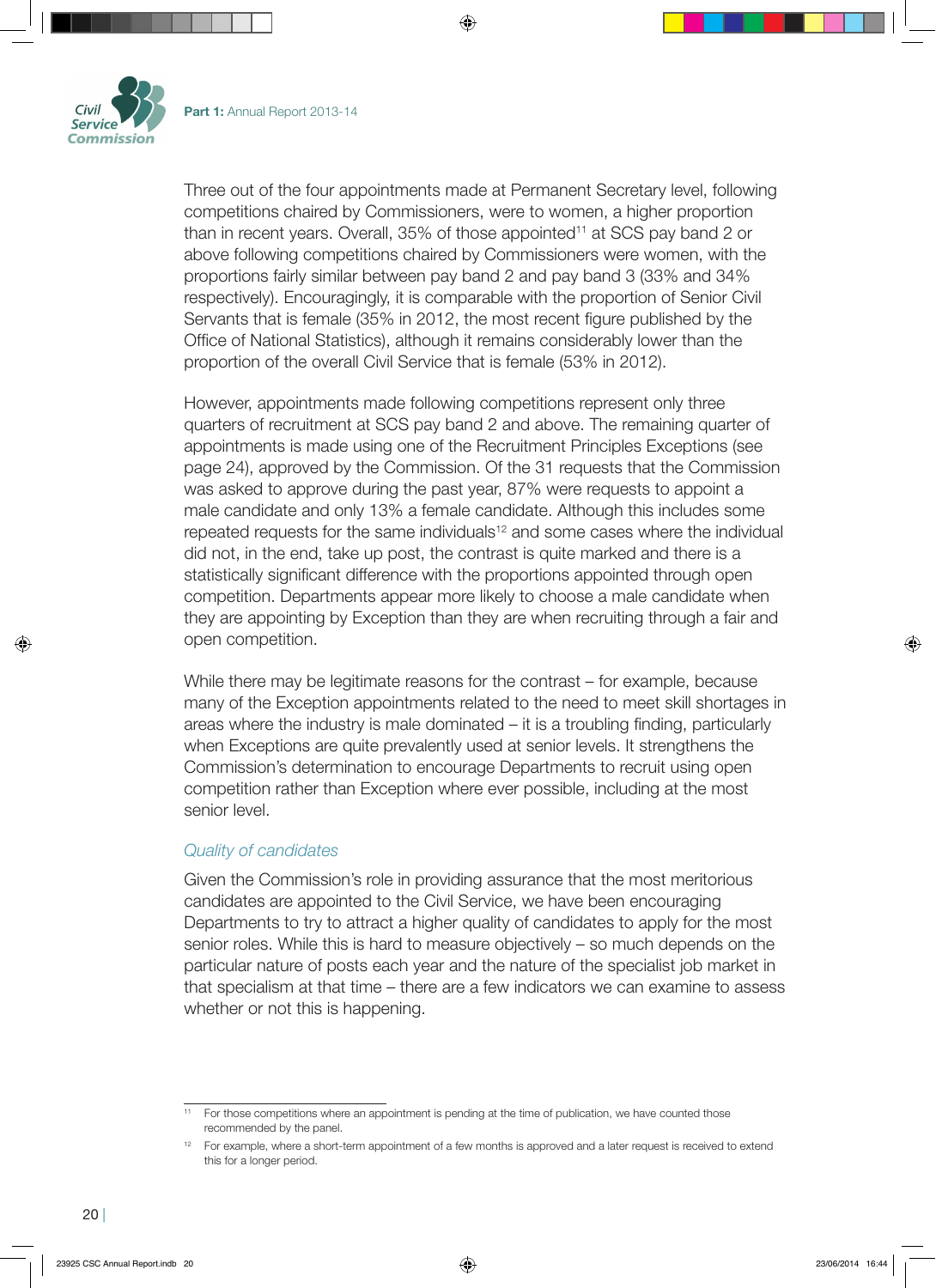

One such indicator relates to the panel assessment for the recommended candidates in the competitions chaired by Commissioners. We require panels to assess each candidate in the final pool on their suitability, categorised as 'outstanding', 'very good', 'clearly above the minimum appointable level', 'appointable', 'near miss' or 'unappointable'. Looking at the competitions chaired by Commissioners in 2013-14, 86% of the recommended candidates were assessed as either 'outstanding' or 'very good', an increase from 73% in 2012-13.

 $\bigoplus$ 

Looked at in isolation, this is a positive finding, indicating that the quality of those who come top in each competition has, on average, increased. But it is only part of the story.

There has also been an improvement this year in the proportion of competitions that result in only one candidate being assessed as suitable: in 2013-14, 29% of competitions where an appointment was made had only one 'above the line' candidate; the figure for 2012-13 was 45%. While the Commission welcomes this reduction, it considers that it remains a vulnerability, particularly in an increasingly competitive job market and in skill shortage areas. It is also of concern that the proportion of competitions that result in no appointment being made has increased from 11% last year to 16% this year (Table 1, page 17). Taken together, this suggests that too many of the most senior competitions fail to attract candidates of sufficiently high quality to make an appointment.

#### *Recruitment below SCS pay band 2*

Initial indications are that around 26,300 staff were recruited to the Civil Service at grades below SCS pay band 2 in 2013-14, the level at which the Civil Service Commission is normally directly involved in recruitment. This represents an increase of 34% compared with the 19,500 recruited in 2012-13, a higher increase than that seen at the more senior grades (see page 17).

#### *Compliance monitoring*

Below SCS pay band 2, the Commission monitors compliance with the Recruitment Principles through an annual compliance monitoring audit. Since 1995, the data collection and much of the analysis for this compliance monitoring work has been contracted out, most recently (since April 2013) to KPMG. As well as fulfilling the Commission's legal duty, the compliance monitoring work enables the Commission to pick up systemic developments in recruitment practice across the Civil Service, to note, identify and spread good practice and mitigate risks of future non-compliance.

◈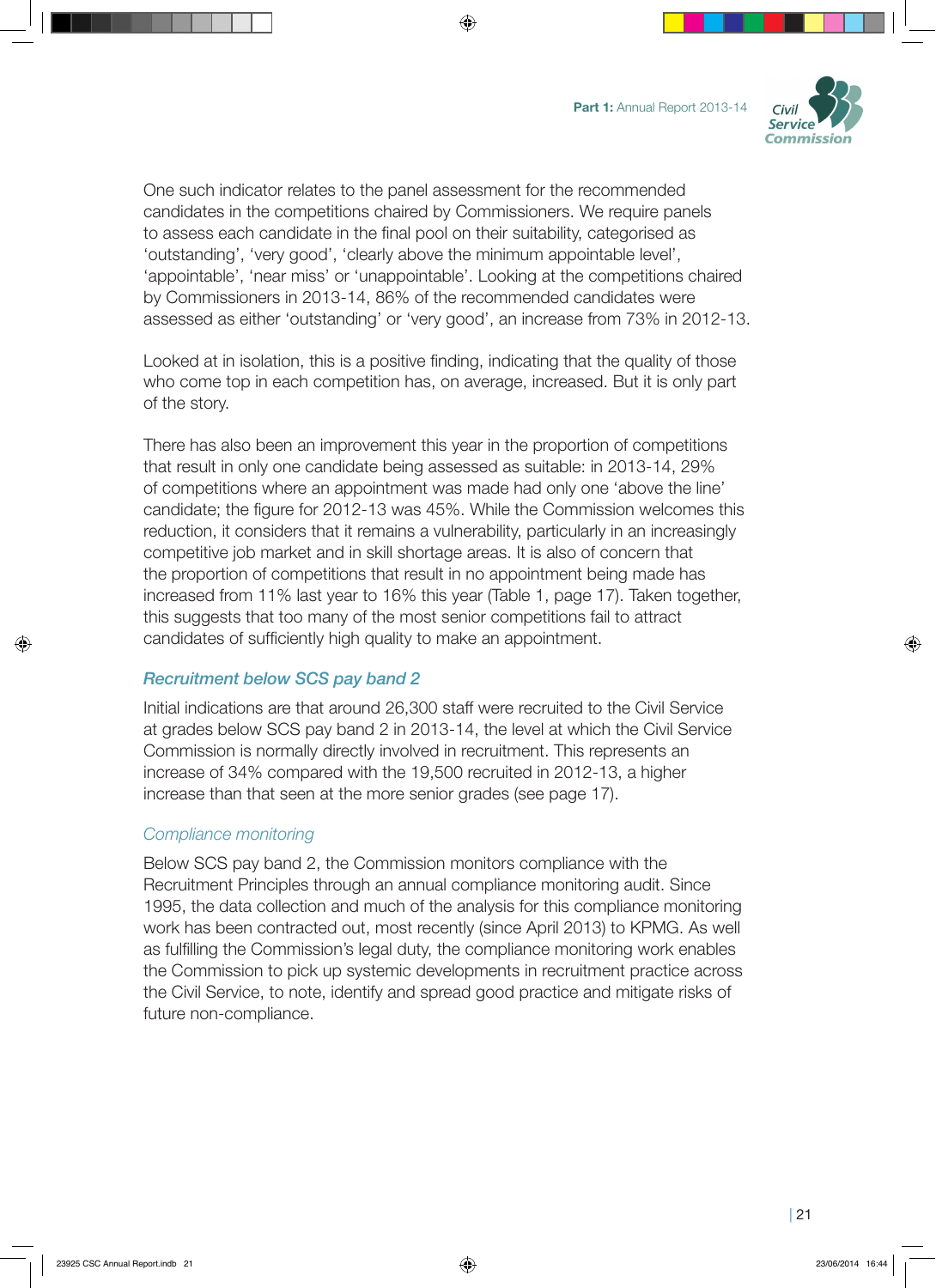

We use four risk ratings to assess Departments:

| I GREEN            | Indicators suggest minor or no compliance risk to the<br>organisation and minor or no concerns with the capability<br>to achieve successful recruitment                            |
|--------------------|------------------------------------------------------------------------------------------------------------------------------------------------------------------------------------|
| <b>AMBER/GREEN</b> | Indicators suggest moderate compliance risk to the<br>organisation and/or moderate concerns with capability to<br>achieve successful recruitment                                   |
| <b>AMBER/RED</b>   | Indicators suggest significant compliance risk to the<br>organisation and/or significant concerns with capability to<br>achieve successful recruitment                             |
| RFD                | Indictators suggest major compliance risks to the<br>organisation or actual breach of the principles and/or<br>major concerns with capability to achieve successful<br>recruitment |

⊕

On the basis of a range of quantitative and qualitative data that they supplied relating to their recruitment in 2012-13, all Departments received an indicative risk rating, from which we determined a programme of follow-up visits. A full recruitment review was undertaken for those that were provisionally assessed as red or amber/red, and then a final risk rating was determined, based on the original recruitment data for 2012-13 and in most cases more recent recruitment data relating to appointments made in 2013-14. Details of the risk ratings for all Departments are published on our website.<sup>13</sup>

Most Departments were assessed either as 'green' (38 of the 71 organisations, or 35% of total Civil Service recruitment) or 'amber/green' (21, representing 36% of total recruitment). This provides strong assurance that recruitment across the majority of the Civil Service is being conducted in line with the Recruitment Principles and the legal requirement of the 2010 Act.

There were, however, 10 Departments (representing 27% of total recruitment) that were assessed as having significant risks ('amber/red')14 and a further two Departments (2% of total recruitment) that were 'red' rated: the Department of Health (DH) and the Department for International Development (DFID).

At DH, we judged, in particular, that there were problems identifying and managing staff recruited through one of the Exceptions set out in the Commission's Recruitment Principles. As the Recruitment Principles explain, Departments' delegated powers extend only to making temporary appointments (up to two years) and the Commission's approval is required to extend this beyond two

◈

<sup>13</sup> http://civilservicecommission.independent.gov.uk/civil-service-recruitment/compliance/

<sup>14</sup> The Cabinet Office (CO); the Department for Business, Innovation and Skills (BIS); the Department for Communities and Local Government (DCLG); the Department for Culture, Media and Sport (DCMS); the Department for Work and Pensions (DWP) ; the Food Standards Agency (FSA); the Insolvency Service; the Ministry of Justice (MoJ); the Royal Parks Agency; and the Serious Fraud Office (SFO).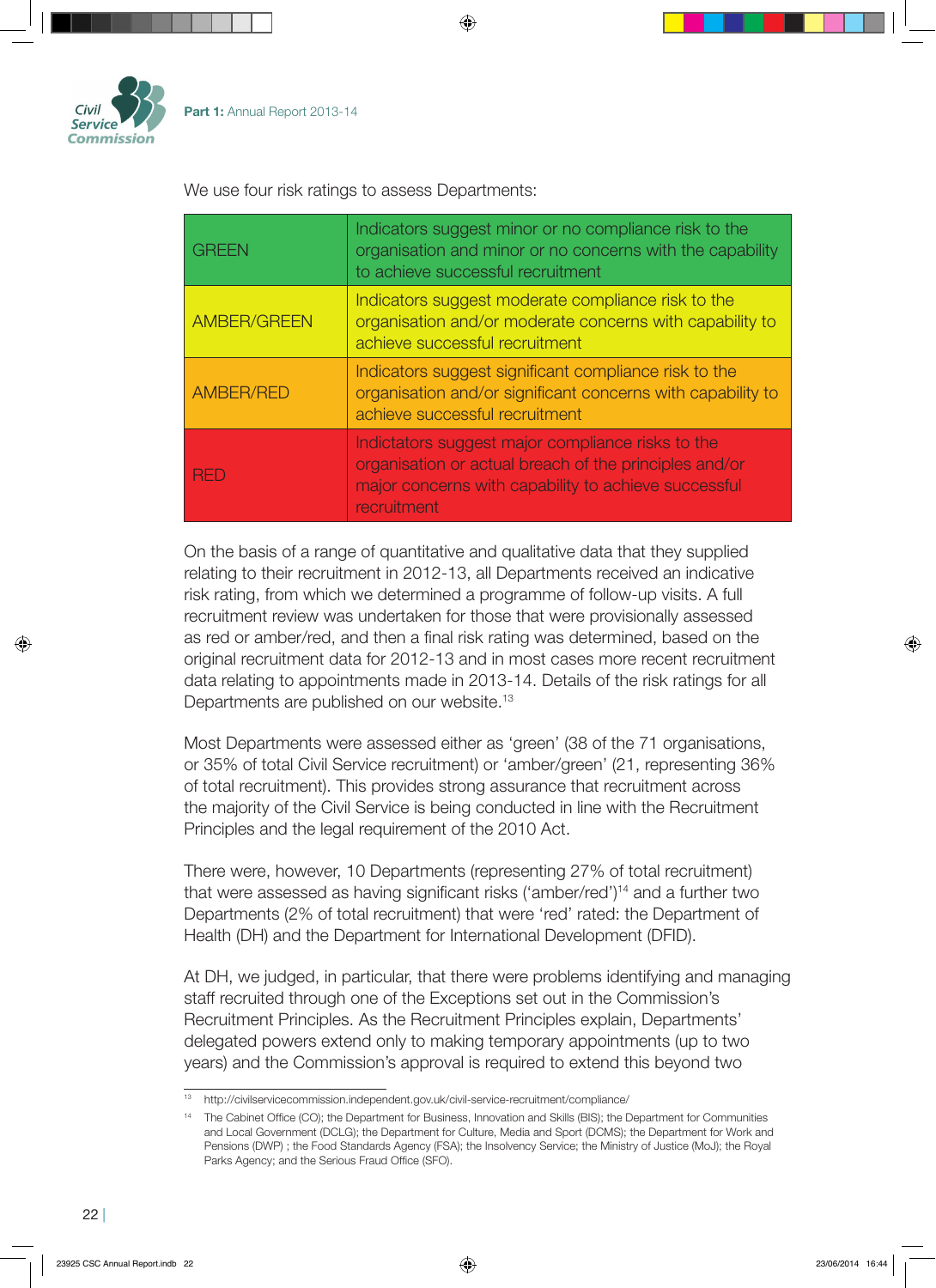

years. Failure to keep track of staff appointed by exception creates a risk that staff may be retained inadvertently beyond the point at which the Department has legal authority to employ them, making their continued appointment unlawful. We identified at least one case where this had happened at DH in the past year.

⊕

The problem at DFID related more to the absence of evidence to demonstrate that the most meritorious candidates were selected following fair and open competitions. There were two recruitment campaigns in our test sample where this was the case. That is not to say that the wrong candidates were appointed, only that there was no evidence to explain the selection decision.

The Commission has written to the heads of all red and amber/red rated Departments, giving them an action plan for improvement and asking them to report back regularly on progress. Some of these Departments will receive a follow up visit during 2014-15 to ascertain whether the risks of non compliance are still live.

It is clear from what we have seen that most Departments have good policies and procedures to enable them to recruit in line with the legal requirement for selection on merit on the basis of fair and open competition. However, our compliance monitoring indicates a risk that the downsizing of human resources teams in advance of the transition to a Civil Service-wide recruitment system could reduce the future capability of those teams and increase the risk that Departments would make appointments that were unlawful. The principal shortcoming was inadequate evidence to underpin the decision making process. Without this, it is difficult to give assurance that the best candidates have been appointed and that the process has been fair and open.

#### *Review of graduate Fast Stream recruitment*

The Commission said in its strategic framework that it would supplement its normal compliance monitoring with occasional more in-depth or thematic reviews of specific issues or programmes. In 2013-14, we decided to review recruitment and selection to the Civil Service Fast Stream, which is the main way the Civil Service aims to recruit and develop top graduates. The review, overseen by two Commissioners, looked at whether Fast Stream recruitment and selection was compliant with the statutory requirement for appointment to the Civil Service to be on merit on the basis of fair and open competition. This involved analysing material provided by Civil Service Resourcing, the organisation that operates the Fast Stream schemes, and observing Fast Stream selection processes.

While concluding that the Fast Stream was compliant with the Recruitment Principles, the report, which was published on the Commission's website in February 2014,<sup>15</sup> explores this compliance conclusion in more detail; and makes some suggestions to Civil Service Resourcing about the need to understand better who applies to the Fast Stream schemes; it also includes some wider

◈

<sup>15</sup> http://civilservicecommission.independent.gov.uk/wp-content/uploads/2014/02/Fast-Stream-report.pdf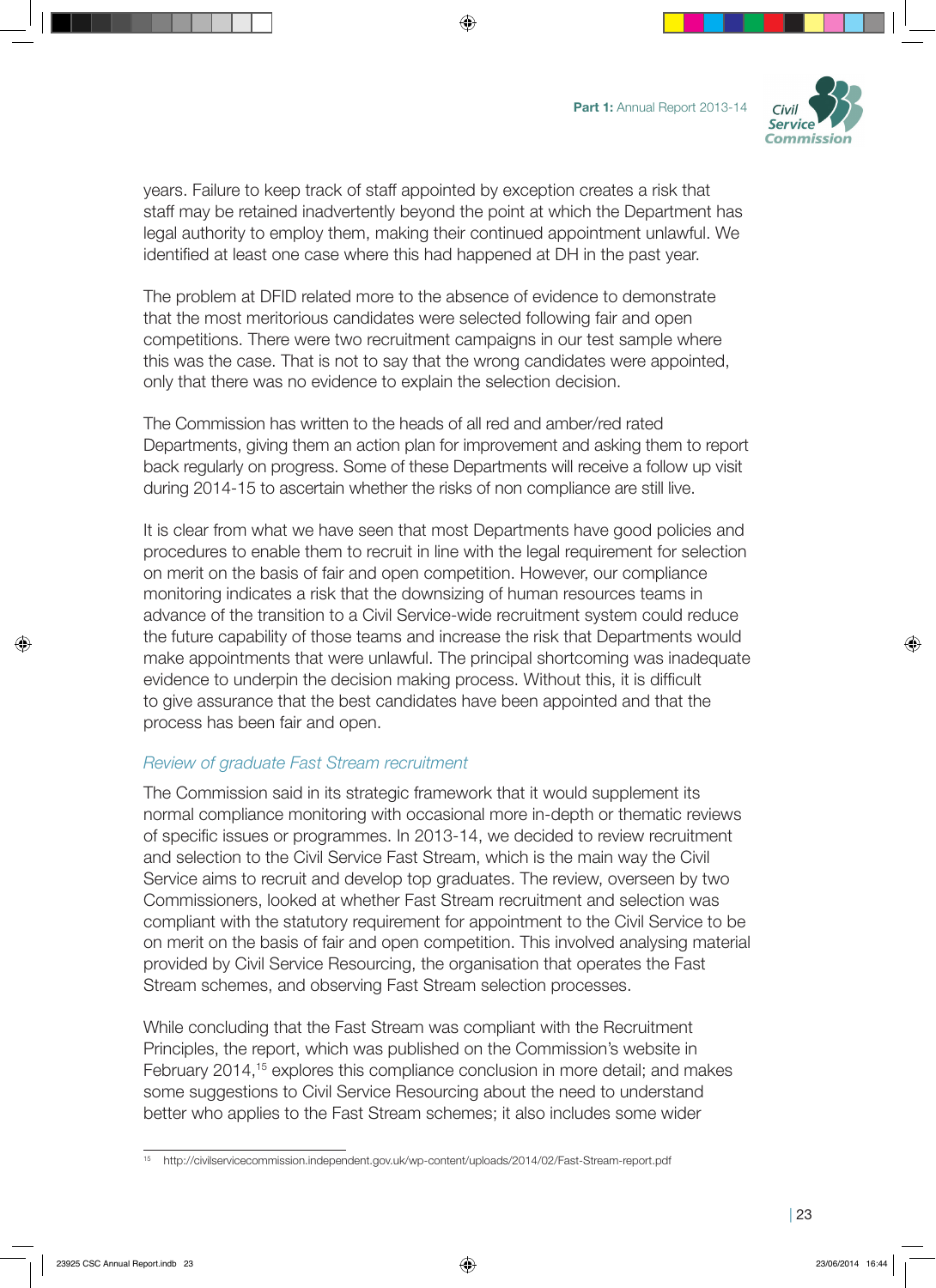

observations about the Fast Stream recruitment model more generally, raising some particular issues about the diversity of applicants to the Scheme. While diversity has improved enormously over the last decade, there is still the need to ensure both that the Scheme is attracting its 'share' of top graduates from all backgrounds and that the assessments used to select applicants at each stage are demonstrably fair. The review found that the information and analysis currently available is not sufficient to draw firm conclusions on these points.

⊕

#### *Recruitment by Exception*

The 2010 Act gives the Commission the power to determine circumstances in which it is lawful for Departments to appoint staff by exception to the legal requirement for appointment on merit, following fair and open competition where this is either in the interests of the Civil Service or necessary to enable the Civil Service to comply with a Government employment initiative. These Exceptions, which are set out the Recruitment Principles (see page 13), are designed to provide a flexible way of recruiting staff when necessary. The number of people appointed by Exception is monitored and, for senior posts or for extended appointments, must be authorised by the Commission.

The Commission's prior authorisation is required for appointments to be made by Exception at SCS pay band 2 level or above.<sup>16</sup> We approved 31 requests for senior appointments by Exception (or extensions to existing senior Exception appointments) during 2013-14. The names of those appointed following Exceptions granted by the Commission at these grades are published on the Commission's website.17

Most of these (27, compared to 25 in 2012-13) were for short-term appointments. Three related to secondments (compared with seven in 2012-13). One related to the reappointment of a former civil servant (who had previously been on a secondment) (also one in 2012-13).

Departments have delegated authority to use the Exceptions in the Recruitment Principles for appointments below this level, however the Commission's approval is required for appointments by Exception that are for longer than two years (including extensions of existing appointments). We approved 123 appointments below SCS pay band 2 in 2013-14 (114 in 2012-13), the majority of which were extensions of short-term appointments.

In our 2012-13 Annual Report we reported our concern at what appeared to be an increase in the proportion of staff being recruited by Exception rather than through fair and open competition. On first sight, the figures for 2013-14 raised similar worrying concerns, showing that around 9,100 appointments were made

◈

<sup>16</sup> With the introduction of the Recruitment Principles 2014 from 21 April 2014, the Commission's approval is also now required for appointments at salaries above the SCS pay band 2 minimum, currently £85,000.

<sup>17</sup> http://civilservicecommission.independent.gov.uk/wp-content/uploads/2014/06/Exceptions-to-the-Recruitment-Principles-2013-2014.pdf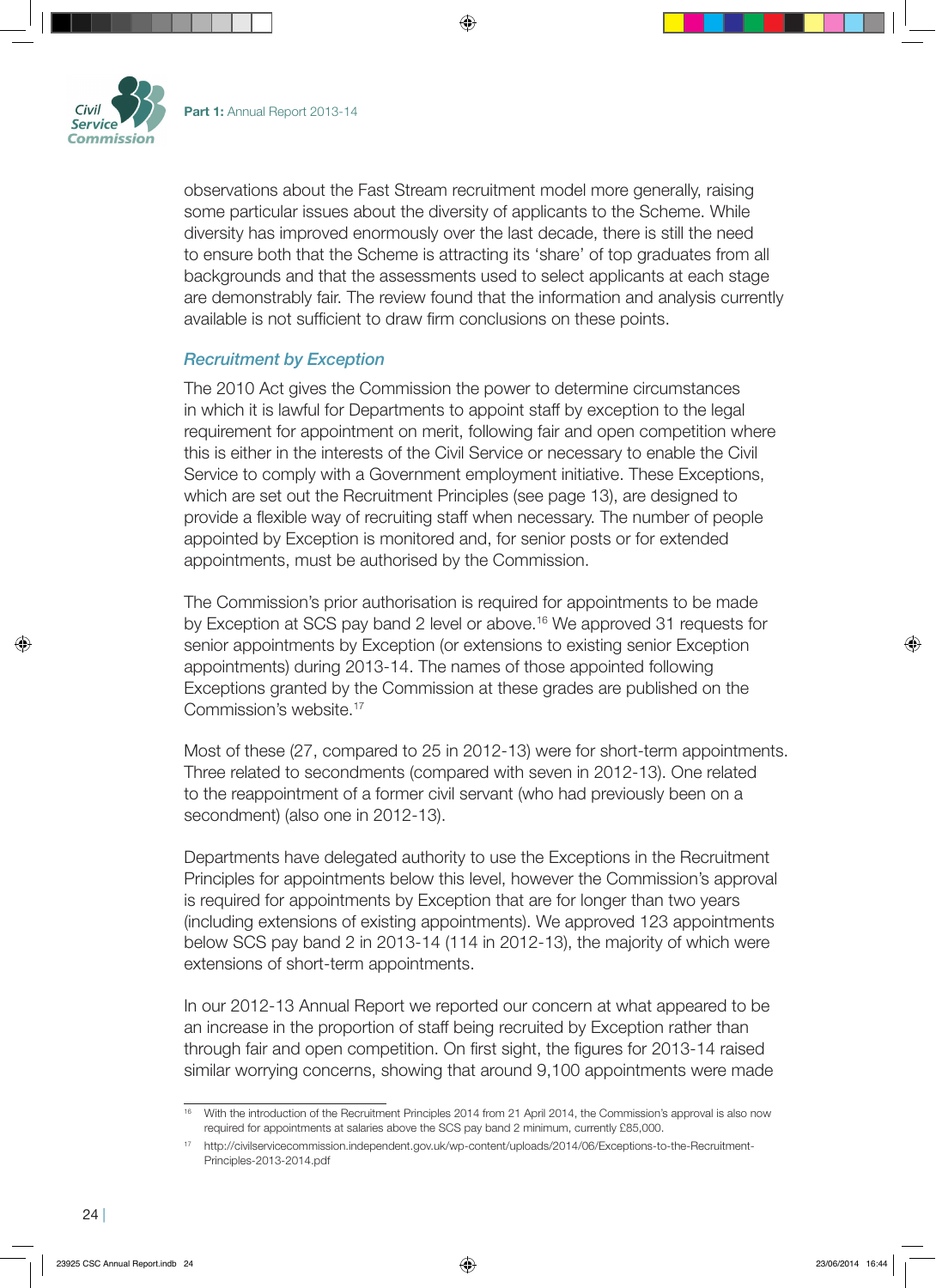

by Exception (around 35% of total recruitment). This represents a very sizeable proportion and number of appointments that are made without complying with the legal requirement for appointment on merit following fair and open competition.

◈

On closer inspection, the position is somewhat less concerning. Nearly 5,300 of these Exception appointments related to the appointment of staff who worked for an organisation that was transferred into the Civil Service – for example, the transfer of staff from the Health Protection Agency (a non-Departmental Public Body, and outside the Civil Service) into Public Health England (an Agency of the Department of Health and therefore part of the Civil Service). The Commission recognises that these situations represent entirely legitimate reasons to appoint by Exception and the high numbers do not imply a significant disregard for the legal requirement to appoint on merit. Rather, they are likely to be the result of the current Government public bodies reform policy, which has resulted in a number of functions, previously carried out by arm's length bodies, being brought into central government.

When those 5,300 appointments are excluded from the total, this leaves around 3,900 appointments made by Exception, 15% of total Civil Service recruitment in 2013-14.

#### *Recruitment complaints and breaches of the Recruitment Principles*

We received 46 complaints about recruitment during 2013-14, compared with 22 in 2012-13. We ascribe the increase to an increase in recruitment and, in part, to a change in the way we record complaints data rather than an indication that recruitment practices are deteriorating.

Of these cases, 29 were referred back to the Department of origin as they had not yet been considered by the Department. Twelve cases, including one that had been received during 2012-13, were identified as being outside our remit, in most cases because they related to internal Civil Service competitions. One further case was discussed with the Department concerned without being investigated by the Commission and resulted in an apology being issued by the Department to the complainant.

Of the five 'within remit' cases that we investigated, we found that there had been no breach of the Recruitment Principles.

The Commission also investigates situations where Departments may have failed correctly to apply the Recruitment Principles (breaches). The Commission identified 17 cases (32 in 2012-13) where the Recruitment Principles had not been properly applied during 2013-14. All but two of these were comparatively minor cases, involving administrative errors:

◈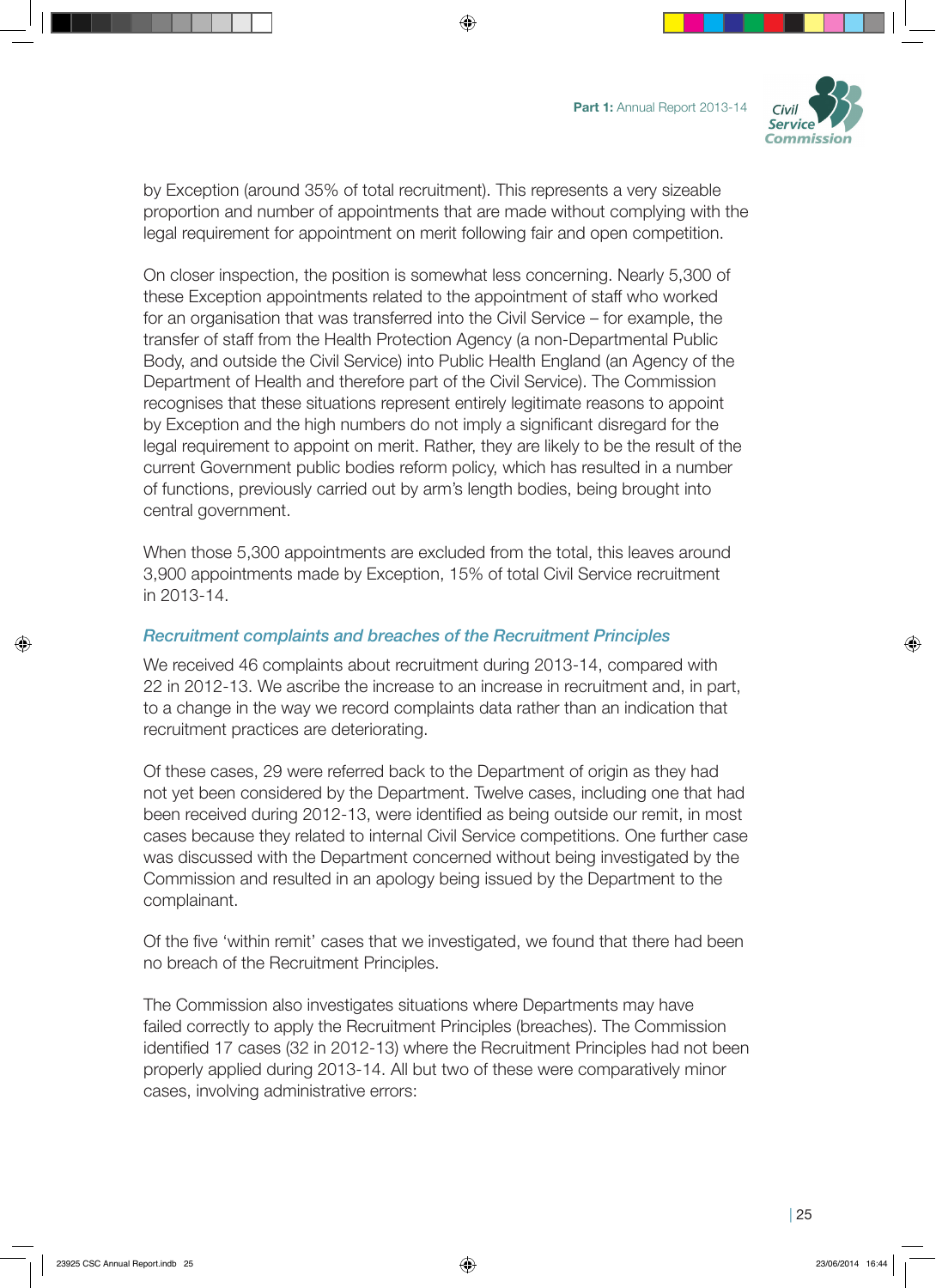⊕



Part 1: Annual Report 2013-14

- 1 breach each: Department for Culture Media and Sport; the Serious Fraud Office; the Competition and Markets Authority; and Her Majesty's Revenue and Customs.
- 2 breaches each: the Scottish Government; the Department for Environment, Food and Rural Affairs; the Office of Rail Regulation; and the Department of Health.
- 3 breaches: Department for Work and Pensions. These breaches occurred due to misunderstanding. DWP believed these posts were not secondments because the funding for them came from a separate Government initiative.
- The Government Actuary's Department breached the openness requirement of the Recruitment Principles in their graduate recruitment scheme by refusing to accept applications from previous applicants.

Of these, three of the cases (6 in 2012-13) related to the appointment of Senior Civil Servants.

### Civil Service Code

The Civil Service Code is the ethical code of the Civil Service and outlines its core values: Integrity, Honesty, Objectivity and Impartiality. It is issued by the Cabinet Office and forms part of the terms and conditions of employment of every civil servant.

The Commission has a role, under the 2010 Act, in hearing Code complaints from civil servants where it has not been possible to resolve these at Departmental level. From 2013-14, the Commission has published the outcomes of these cases on our website.<sup>18</sup>

#### *Code complaints*

The Commission dealt with 19 new cases in the period 2013-14 (17 in 2012-13), and concluded two cases that had been received during 2012-13.

Most of these 21 cases (15, or 71%) were outwith the Commission's remit either because they dealt with HR issues (HR issues are explicitly excluded from the Code) or because they were made by individuals who were not civil servants (our legal powers only allow us to investigate cases brought by civil servants; there are other bodies – for example the Parliamentary and Health Services Ombudsman – who are able to look at complaints of maladministration brought by members of the public). Two further cases were ultimately dealt with satisfactorily by the Department, having first been brought to the Commission and another was passed to another authority for investigation.

◈

<sup>18</sup> http://civilservicecommission.independent.gov.uk/civil-service-code/complaints-to-the-commission/2013-civil-servicecode-complaints/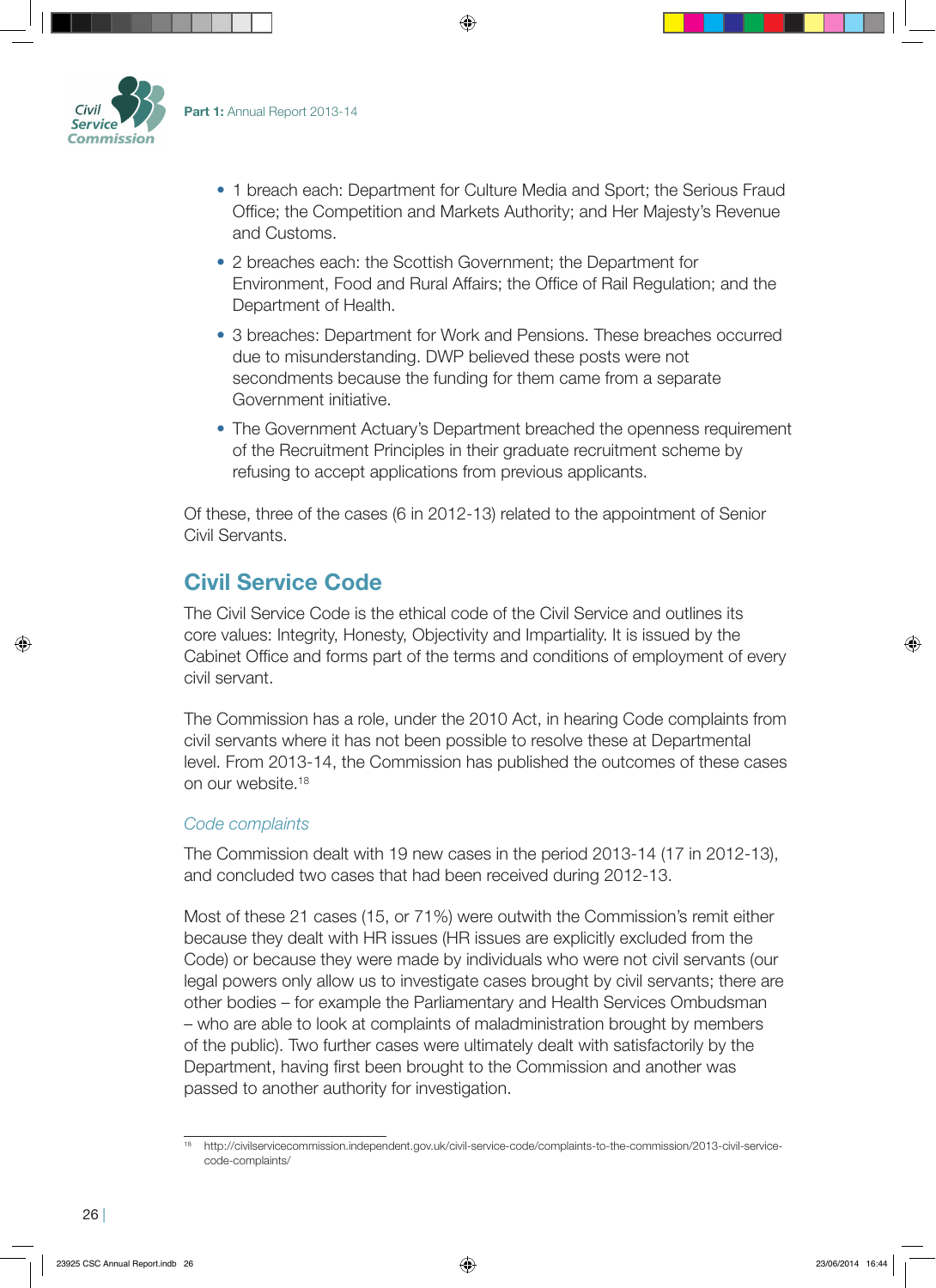

Three cases remained that were within the Commission's remit and were investigated during 2013-14, one of which remains under investigation at the time of writing. The Commission concluded that the Code had been contravened in one of the remaining two cases. The complaint that we upheld concerned the way in which the previous senior management team at the Serious Fraud Office had dealt with information about consultancy contracts in 2010.

◈

#### *Promotion of the Civil Service Code and values*

The Commission works with Departments to help them promote the Code and the core Civil Service values. This is an 'additional function' agreed between the Commission and the Government, which supplements the Commission's role in hearing complaints under the Code outlined in the 2010 Act. This year we conducted our third audit of Departments' activities to promote and uphold the values in the Civil Service Code (previous audits were in 2009 and 2011).

The purpose of the audit was to assess how well the Code is embedded and promoted across the Civil Service. In particular, we sought to gain a fuller picture of:

- Who is involved in promoting the Code;
- What processes are in place to address and record concerns raised; and
- Whether the values of the Civil Service Code are highlighted during the recruitment process.

We will publish the full results on our website later this year. Preliminary findings are that, as in previous years, the areas where good practice predominates are in the provision of advice to staff on their right to complain to the Commission, providing new entrants with a copy of the Code, and making reference to the Code within induction for new staff.

The weakest areas were those that related to the role of Nominated Officers. Cabinet Office established a network of Nominated Officers in 2006. They are individuals appointed in each department to advise staff on the interpretation of the Civil Service Code and on steps that might be taken to resolve a concern raised under the Code.

The Commission has reviewed how it can best fulfil its agreed additional role in helping Departments promote and uphold the values in the Civil Service Code. As part of this, we have worked with the Cabinet Office and Civil Service Resourcing to produce a first iteration of a set of standard policies and procedures for Departments to adopt or adapt. We have also decided to concentrate our efforts on supporting Nominated Officers, an area of need highlighted by the audit. We have already provided support material for Nominated Officers on our website, and will be taking forward further initiatives during 2014-15.

◈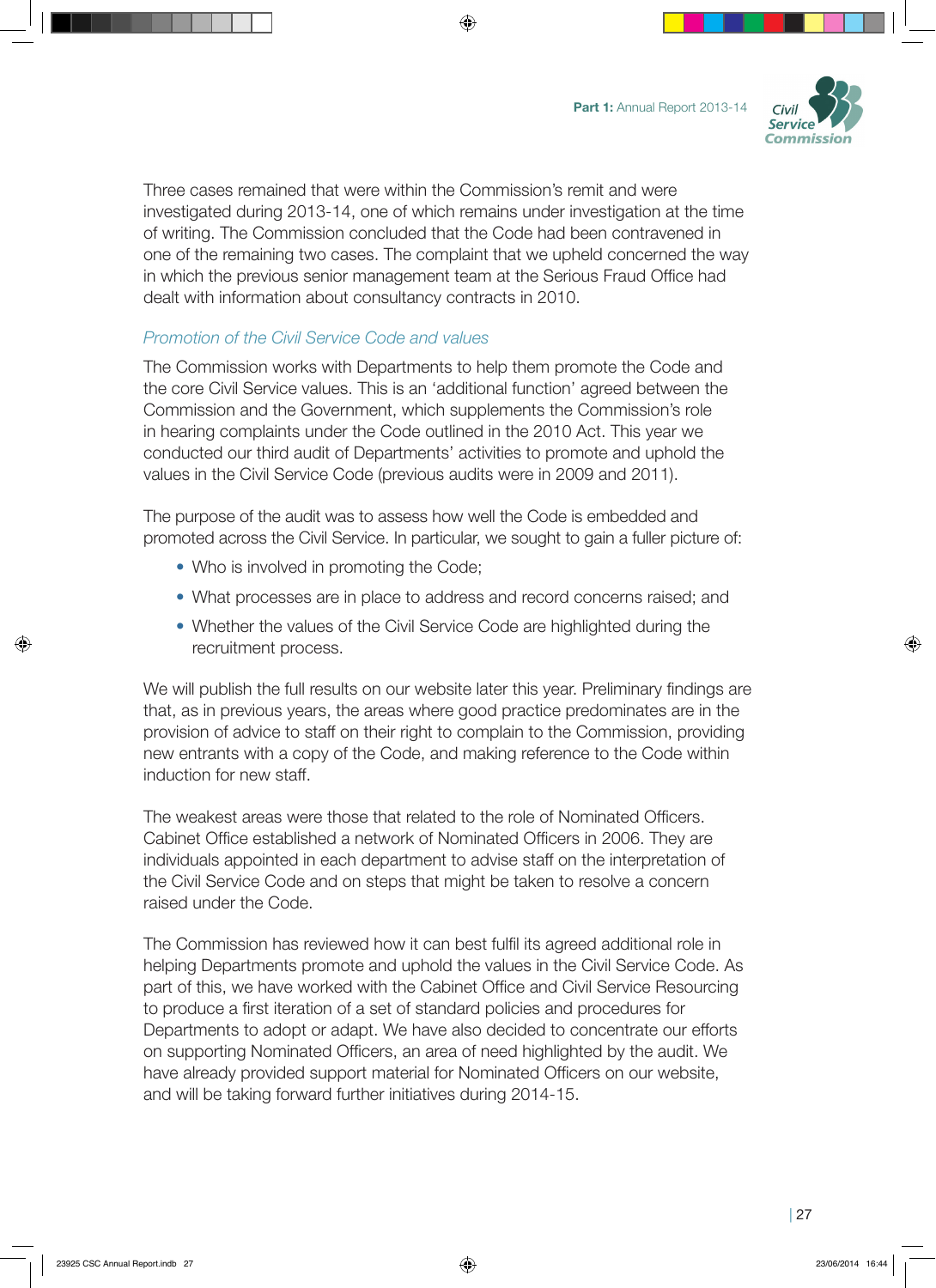

The fifth Civil Service People Survey took place in October 2013, and again included three questions on the Civil Service Code (Table 2). We were pleased to note that awareness among respondents of the Code has continued to grow across the Civil Service, though the improvement has not been as marked as in previous years. Confidence that Code complaints would be properly investigated is the same as last year. Similar patterns can be seen across almost all Departments.

⊕

#### Table 2: Awareness of the Civil Service Code<sup>19</sup>

| <b>Question Text (from the Civil Service People</b><br>Survey)                                                                                               | 2009 | 2010 | 2011 | 2012 | 2013 |
|--------------------------------------------------------------------------------------------------------------------------------------------------------------|------|------|------|------|------|
| Are you aware of the Civil Service Code?<br>(% answering yes)                                                                                                | 75%  | 81%  | 86%  | 88%  | 89%  |
| Are you aware of how to raise a concern under the Civil<br>Service Code? (% answering yes)                                                                   | 44%  | 53%  | 59%  | 63%  | 64%  |
| Are you confident that if you raised a concern under<br>the Civil Service Code in [the organisation] it would be<br>investigated properly? (% answering yes) | 58%  | 62%  | 64%  | 67%  | 67%  |

While there have been improvements in these awareness figures over the last five years, we think there is scope for further improvements in the awareness of how to raise a complaint and in the confidence of staff that the complaint will be properly investigated. The 64% and 67% positive scores are good, but leave sizeable minorities with low awareness and confidence.

## Public and Stakeholder engagement

One of the key themes in the Commission's Strategic Framework 2012-16 is to improve understanding of the Commission's purpose and approach. There have been a number of initiatives in this area during the year.

We have taken forward a programme of incremental improvements of our website. This has included a new area with information and resources aimed particularly at those in Departments involved in recruitment or the Civil Service Code. We have also increased the amount of information on our work that we publish online, shifting some material from the Annual Report and Accounts to the website, where it is available much earlier than previously. We have also introduced a new section to help guide people quickly through the different complaint regimes the Commission runs, to help them decide much more quickly whether their concern is something the Commission may be able to investigate.

◈

<sup>19</sup> Detailed results for each Department are available on the Government's data site: http://data.gov.uk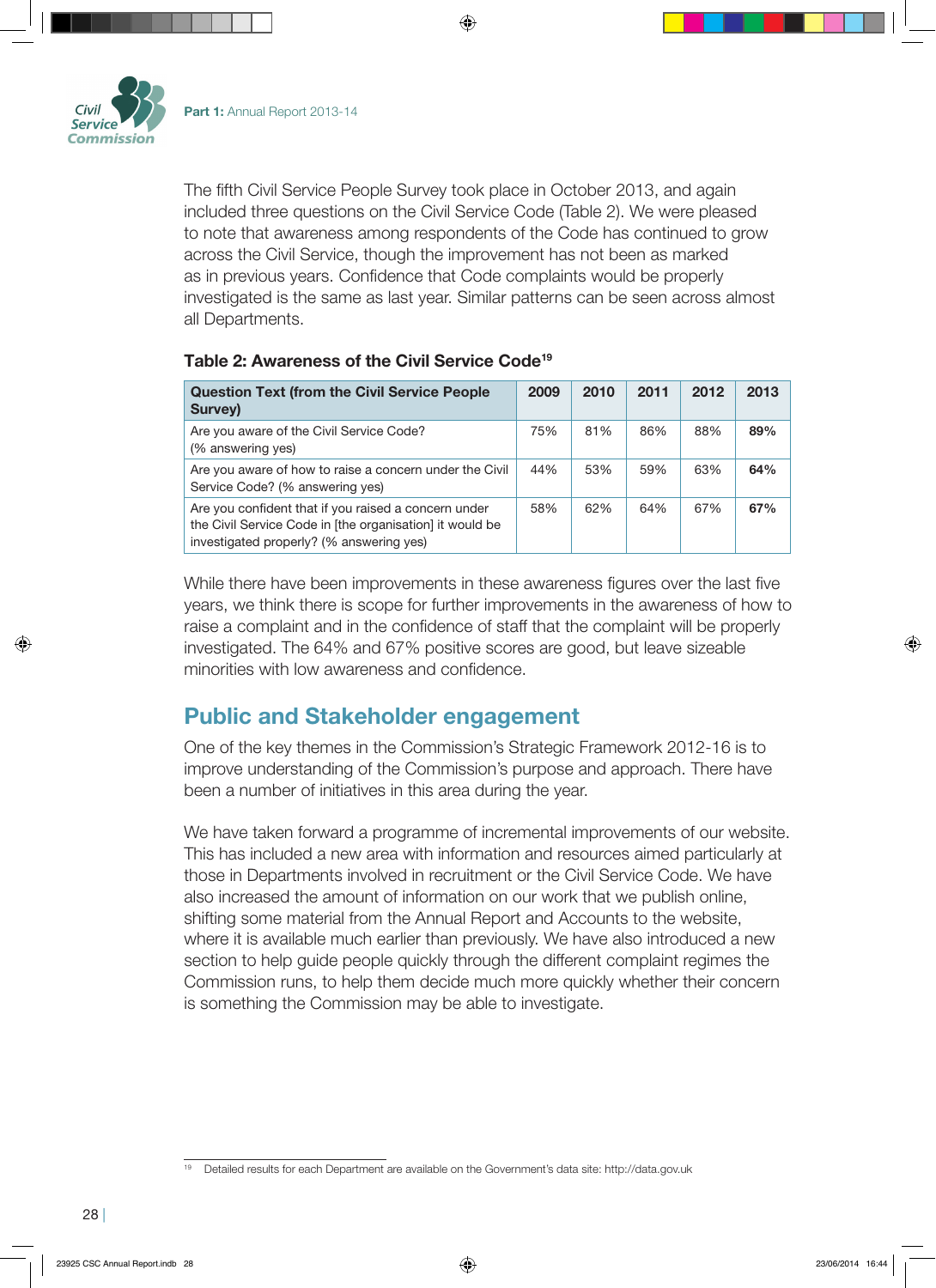

The Commission is required, by its Memorandum of Understanding with the Cabinet Office, to hold an annual open meeting. Last year we piloted a new approach by holding an online virtual Open Week, to provide an opportunity for civil servants from across the UK to raise issues and put questions to Commissioners via email, Facebook and Twitter.

⊕

We were delighted that the initiative reached a range of civil servants, across the UK and across the grade spectrum, and so we repeated it this year. The Open Week was held 24-28 February 2014 as part of our public consultation on the Commission's Recruitment Principles (see page 13). Among the issues raised were the relationship between 'whistleblowing' and the Civil Service Code, the use of secondments, the use of social media as a tool for advertising and selection, and the use of search consultants in Civil Service recruitment processes.

### Statutory disclosures

The following information is published in accordance with the requirements of the Companies Act 2006, as modified for public sector organisations by the *Government Financial Reporting Manual (FReM)*, published by HM Treasury.

#### *Incidents involving personal data*

There have been no personal data incidents during 2013-14.

#### *Attendance information*

◈

The level of sickness absence within the Secretariat was 10.2 average working days lost per staff year<sup>20</sup> in 2013-14 (2.4 days in 2012-13). The equivalent figure for the Civil Service as a whole was 7.4 average working days lost per staff year.<sup>21</sup> The increase in sickness absence is, in large part, explained by the long-term absence of one member of staff, which in a small organisation like ours can cause a disproportionate impact. When that individual's absence is excluded from the calculation, the average working days lost per staff year is 3.9.

Commissioner attendance at Board and Standing Committee meetings is shown in table 3 (overleaf). Standing Committees are sub-committees of the Board (see page 41).

Average Working Days Lost per Staff Year = the total number of working days lost across the year divided by the total number of potential staff years.

http://www.civilservice.gov.uk/about/improving/health-and-wellbeing/sickness-absence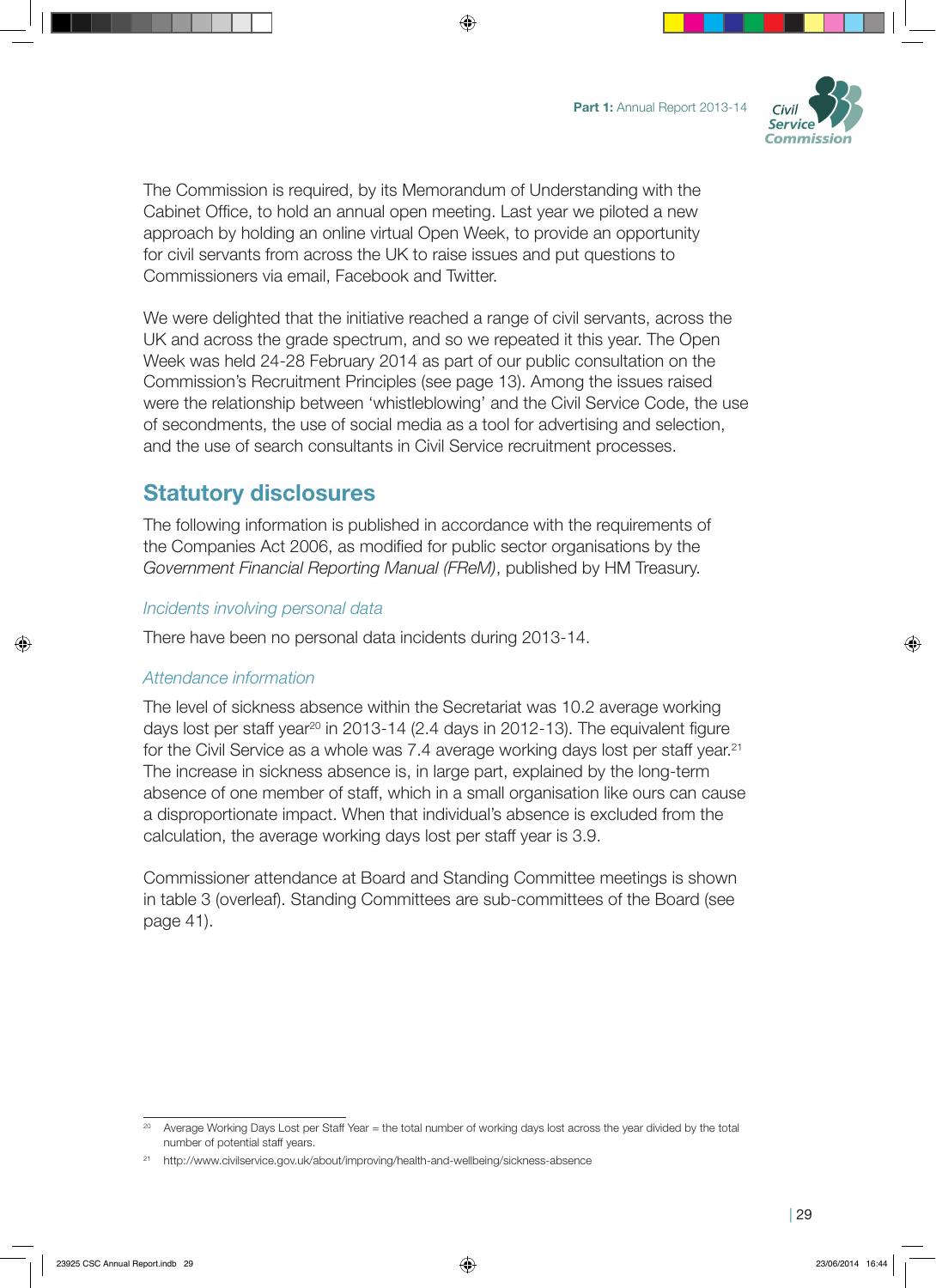

|                                              | <b>TOTALS</b>       | Not attended                       | $\overline{\phantom{0}}$ | $\circ$       | $\circ$                 | $\overline{\phantom{0}}$ | $\sim$  | $\overline{\phantom{0}}$ | 4               | $\overline{\phantom{0}}$ | $\circ$ | $\circ$       | $\circ$         | $\circ$    | S             |                          |                 |                                                                      |
|----------------------------------------------|---------------------|------------------------------------|--------------------------|---------------|-------------------------|--------------------------|---------|--------------------------|-----------------|--------------------------|---------|---------------|-----------------|------------|---------------|--------------------------|-----------------|----------------------------------------------------------------------|
|                                              |                     | bebnettA                           | $\overline{1}$           | $\frac{5}{1}$ | $\frac{\infty}{\infty}$ | $\frac{1}{2}$            | င္      | Ξ                        | $\widetilde{C}$ | $\overline{4}$           | 5       | $\frac{4}{7}$ | ဖ               | Ξ          | $\frac{5}{1}$ |                          |                 |                                                                      |
|                                              |                     |                                    |                          |               |                         |                          |         |                          |                 |                          |         |               |                 |            |               |                          |                 |                                                                      |
|                                              |                     | <b>Audit &amp; Risk - February</b> | ↘                        |               | ↘                       |                          |         | ↘                        |                 | ↘                        |         |               |                 |            |               | $\circ$                  | 4               |                                                                      |
|                                              |                     | Audit & Risk - October             | ↘                        |               | ↘                       |                          |         | ↘                        |                 | ↘                        |         |               |                 |            |               | O                        | 4               |                                                                      |
|                                              |                     | <b>Suuldi &amp; Risk - June</b>    | ↘                        |               | ↘                       |                          |         | $\searrow$               |                 | ↘                        | ↘       |               | ↘               |            |               | $\circ$                  | ဖ               |                                                                      |
|                                              |                     | Code - November                    | ↘                        | ↘             | ↘                       |                          | ↘       |                          |                 |                          |         |               |                 |            | ↘             | $\circ$                  | 5               |                                                                      |
|                                              |                     | Code - September (2)               | ↘                        | ↘             | ↘                       |                          | ↘       |                          |                 |                          |         |               |                 |            | ↘             | $\circ$                  | 5               |                                                                      |
|                                              |                     | Code - September (1)               |                          | ↘             | ↘                       |                          |         |                          |                 |                          |         |               |                 |            | ↘             | N                        | ო               |                                                                      |
|                                              | STANDING COMMITTEES | lingA - abo <sup>2</sup>           | ↘                        | ↘             | ↘                       |                          | ↘       |                          |                 |                          |         |               | ↘               |            | ↘             | $\circ$                  | 6               |                                                                      |
|                                              |                     | Recruitment - February             |                          |               |                         | $\searrow$               |         | $\ast$                   |                 |                          |         | ↘             |                 |            | ↘             | $\mathbf{C}$             | S               |                                                                      |
|                                              |                     | <b>Recruitment - October</b>       |                          |               |                         |                          |         | ↘                        | ↘               |                          |         | ↘             |                 |            |               | $\mathbf{c}$             | S               |                                                                      |
| ard and Standing Committee meetings, 2013-14 |                     | <b>Recruitment - May</b>           |                          |               |                         | ↘                        |         |                          |                 | ↘                        | ↘       | ↘             |                 |            | ↘             | T                        | 5               |                                                                      |
|                                              |                     |                                    |                          |               |                         |                          |         |                          |                 |                          |         |               |                 |            |               |                          |                 |                                                                      |
|                                              |                     | March                              | ↘                        | ↘             | ↘                       | ↘                        | ↘       | ↘                        |                 | ↘                        |         | ↘             |                 | ↘          | ↘             | $\overline{\phantom{0}}$ | 70              |                                                                      |
|                                              |                     | <b>February</b>                    | ↘                        | ↘             | ↘                       | ↘                        |         | ↘                        | ↘               | ↘                        |         | ↘             |                 | ↘          | ↘             | $\overline{\phantom{0}}$ | 70              |                                                                      |
|                                              |                     | <b><i><u>Auenuer</u></i></b>       | ↘                        | ↘             | ↘                       | ↘                        | ↘       | ↘                        | ↘               | ↘                        |         | ↘             |                 | ↘          | ↘             | $\circ$                  | 11              |                                                                      |
|                                              |                     | <b>December</b>                    | ↘                        | ↘             | ↘                       | ↘                        | ↘       | ↘                        | ↘               |                          |         | ↘             |                 | ↘          |               | $\mathbf{c}$             | σ               |                                                                      |
|                                              |                     | November                           | ↘                        | ↘             | ↘                       | ↘                        |         | ↘                        |                 | ↘                        |         | ↘             |                 | ↘          | ↘             | T                        | 70              | attend.                                                              |
|                                              | <b>BOARD</b>        | October                            | ↘                        | ↘             | ↘                       | ↘                        | ↘       | ↘                        | ↘               | ↘                        |         | ↘             |                 | ↘          |               | $\overline{ }$           | 5               |                                                                      |
|                                              |                     | September                          | ↘                        | ↘             | ↘                       | ↘                        | ↘       | ↘                        | ↘               | ↘                        |         | ↘             |                 | ↘          | ↘             | $\circ$                  | 11              |                                                                      |
|                                              |                     | <b>J</b><br><b>j</b><br>BuguA      |                          |               |                         |                          |         |                          |                 |                          |         |               |                 |            |               | O                        | $\circ$         |                                                                      |
|                                              |                     | ∧լոր                               | ↘                        | ↘             | ↘                       | ↘                        | ↘       |                          | ↘               | ↘                        |         | ↘             | ↘               | ↘          | ↘             | $\overline{ }$           | $\overline{11}$ |                                                                      |
|                                              |                     | June                               | ↘                        | ↘             | ↘                       | ↘                        | ↘       |                          | ↘               | ↘                        | ↘       | ↘             | ↘               | ↘          | ↘             | $\circ$                  | 27              |                                                                      |
|                                              |                     | yay                                | ↘                        | ↘             | ↘                       | ↘                        | ↘       |                          | ↘               | ↘                        | ↘       | ↘             | ↘               | ↘          | ↘             | $\circ$                  | 73              |                                                                      |
|                                              |                     | linqA                              | ↘                        | ↘             | ↘                       | ↘                        | ↘       |                          | ↘               | ↘                        | ↘       | ↘             | ↘               | ↘          | ↘             | $\circ$                  | 72              |                                                                      |
| Table 3: Commissioners' attendance at Bo     | $2013 - 14$         | Commissioner                       | <b>BAUME</b>             | <b>BISHOP</b> | <b>BISS</b>             | <b>BLAUSTEN</b>          | FARNISH | FLANAGAN                 | GIBB            | GOLDWAG                  | HALLETT | HERMANN       | <b>MCINTOSH</b> | NORMINGTON | <b>SARKIS</b> | Absences                 | Attendance      | Grey shading indicates a meeting that individual was not required to |

 $\bigcirc$ 

\* indicates a clash between two Standing Committee meetings, making attendance at both impossible. \* indicates a clash between two Standing Committee meetings, making attendance at both impossible.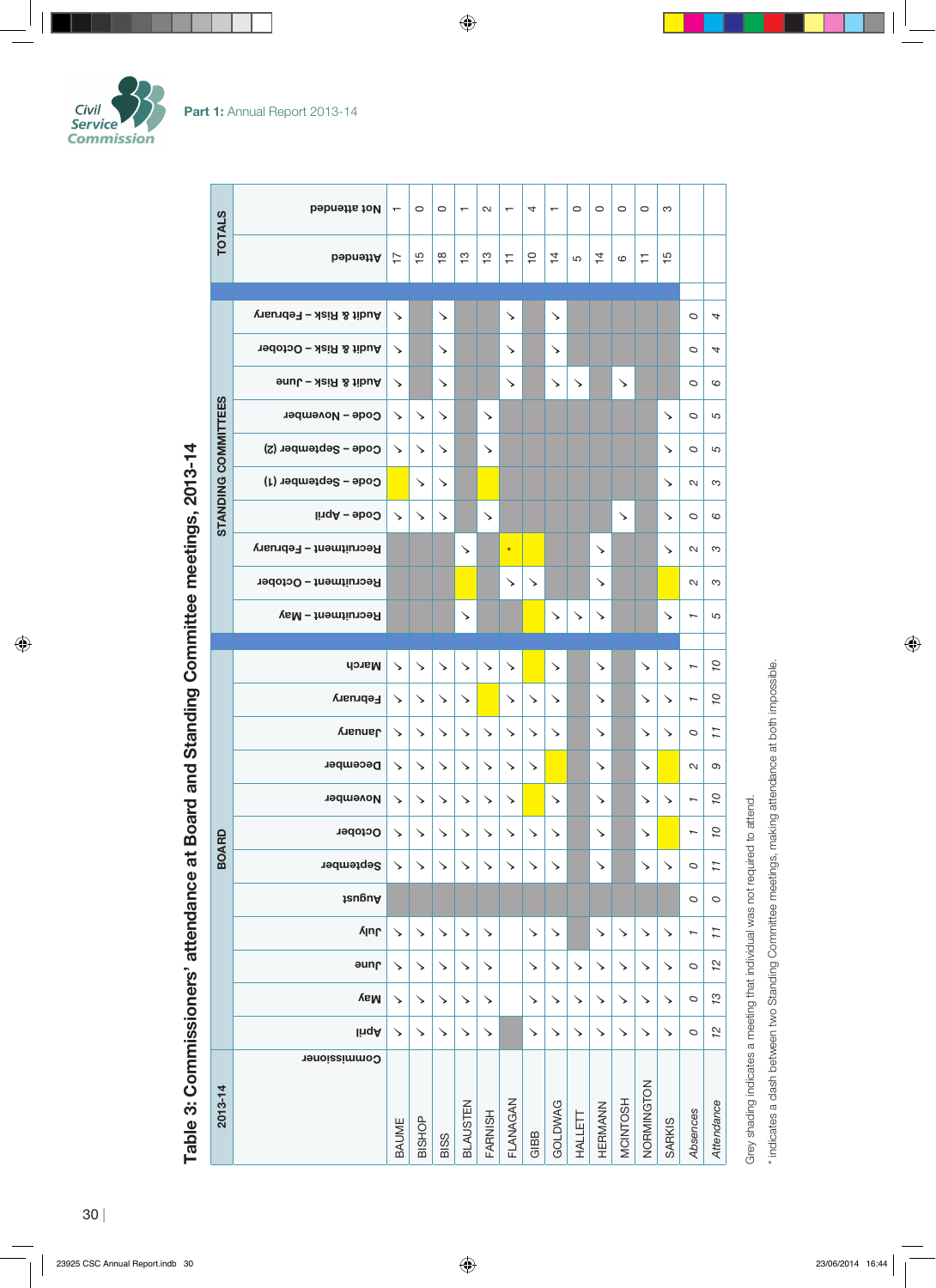



#### *Sustainability, environmental, social and community initiatives*

The Civil Service Commission contributes to the Cabinet Office's commitment to making a continuing contribution to the goals, priorities and principles of the UK Government's Sustainable Development Strategy, Securing the Future. Details of the initiatives to reduce energy consumption in Cabinet Office can be found on the Government's website www.gov.uk.

◈

The Civil Service Commission has adopted the Cabinet Office's policy on volunteering which aims to encourage staff to participate in volunteering activity in the community and to enable staff to build their skills through practical experience. Staff are eligible for up to five days paid leave per year for volunteering activity as part of their personal development.

The Commission actively supports the Summer Diversity Internship schemes organised by Civil Service Resourcing to encourage staff from Black and Minority Ethnic backgrounds and from less-privileged backgrounds to consider a career in the Civil Service, in particular as part of the graduate Fast Stream. We benefited from having two interns from these schemes during summer 2013.

The Commission has a Code of Practice for Commissioners that requires them to observe the highest standards of integrity, honesty, objectivity and impartiality; and a Code of Practice for staff which requires them to offer the highest standards of conduct and service to the public.

The Civil Service Commission is committed to improving the work/life balance for its staff and we value diversity. We try to accommodate different work patterns and our staff may join the Cabinet Office's diversity networks.

#### *Future developments*

The Commission was scheduled for its Triennial Review under the Public Bodies Act 2011 during 2013-14. As of 31 March 2014 the Triennial Review by the Cabinet Office has not commenced.

Clare Salters

Clare Salters Chief Executive Civil Service Commission 16 June 2014

◈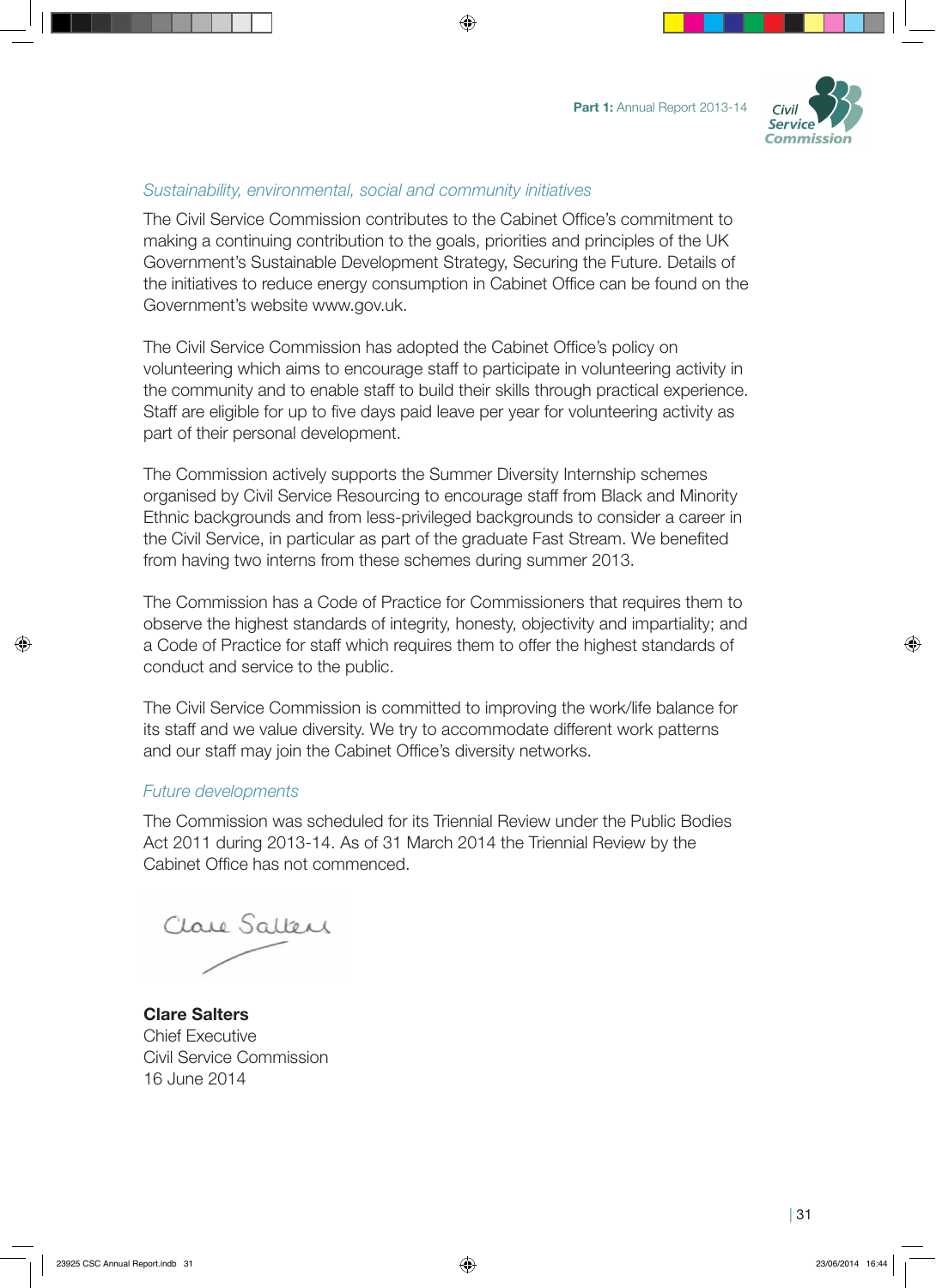

## Financial Report

### Financial Summary

The Commission's Accounts for 2013-14 are presented at Part 2. This year, the Commission's budget was increased to incorporate the budgets of the other Independent Offices for whom we provide secretariat support (see page 11).

◈

In 2012-13, the Civil Service Commission had a total budget of £1.431m and incurred net expenditure of £1.335m, an under-spend of £96k.

The like-for-like equivalent figures for 2013-14, focusing on the Commission's 'core' responsibilities of regulating Civil Service recruitment and dealing with complaints under the Civil Service Code, are a budget of £1.431m and net expenditure of £1.328m, an under-spend of £103k.

Taking into account the Commission's work for the other Independent Offices, the Commission had a budget of £2.488m in 2013-14. The Commission's net expenditure was £2.252m, an under-spend against budget of £236k.

The reasons for the increase in budget and expenditure in 2013-14 are:

- An additional £884k<sup>22</sup> was allocated to the Commission when it took on responsibility for providing secretariat services to the three other Independent Offices (see page 11). These Offices' expenditure is now included within the Commission's 2013-14 Accounts.
- A further additional £171k was allocated to the Office of the Commissioner for Public Appointments during 2013-14 by the Department for Culture, Media and Sport for work to fulfil the requirements of the Royal Charter on press self-regulation, granted on 30 October 2013.

Figure 4 shows a comparison of the budgets before and after the transfer of functions. As can be seen, the only real increase is the £171k relating to the Royal Charter on press self-regulation.

◈

Equivalent to the combined budgets (£754k) of the three other Independent Offices (HoLAC, ACoBA and OCPA) plus the associated per capita corporate overhead costs (£130k) previously incurred by the Cabinet Office in respect of HoLAC and ACoBA (the corporate overhead cost for OCPA has been incorporated within the CSC budget since 2011-12).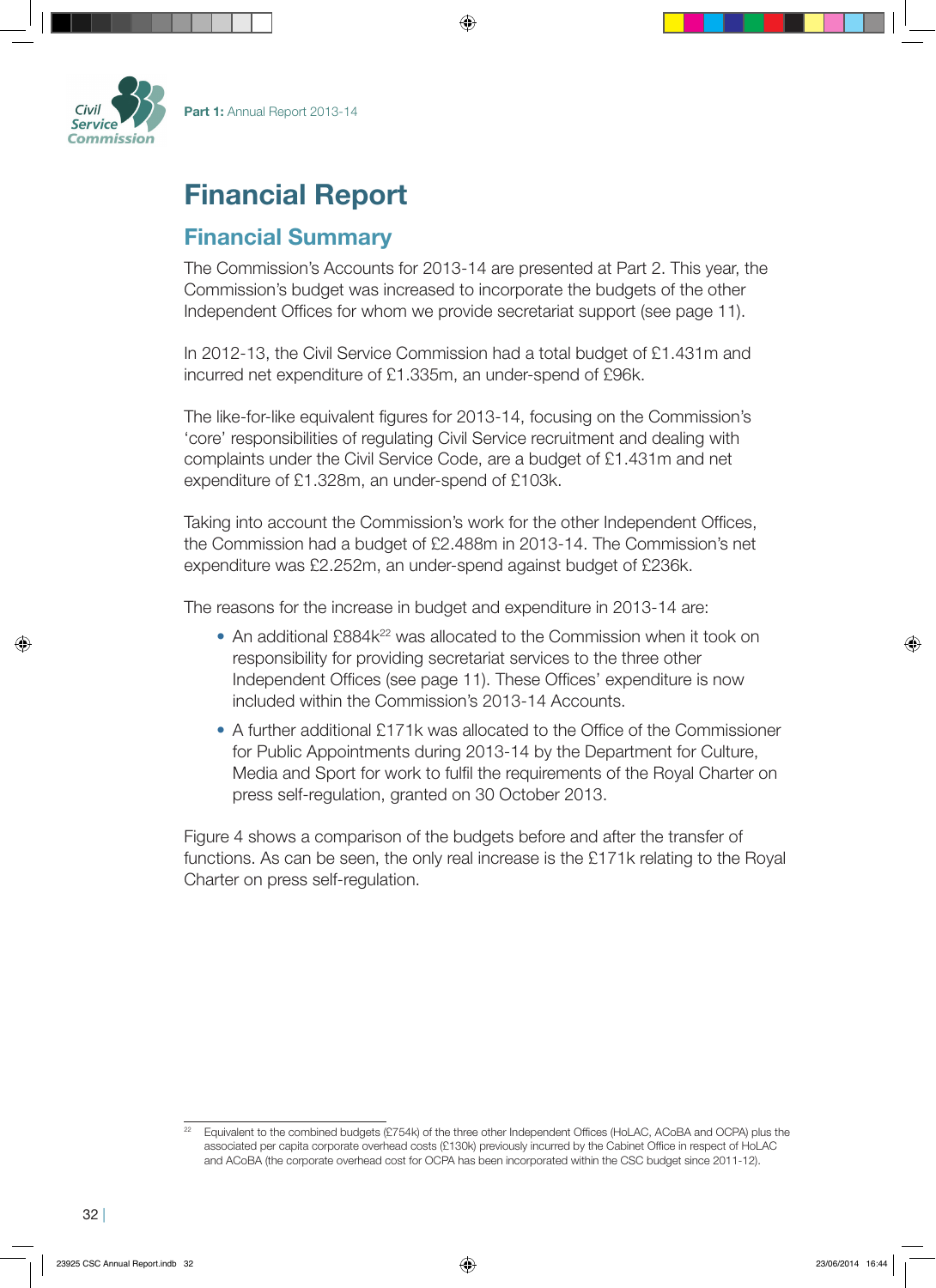





#### Figure 4: Funding for the Independent Offices before and after transfer of functions and addition of Royal Charter work

 $\bigoplus$ 

Our main items of expenditure during 2013-14 were:

- Secretariat staff costs: £901k, compared with £703k in 2012-13. The increase reflects the transfer of staff from the House of Lords Appointments Commission and the Advisory Committee on Business Appointments. The figure for both years includes the cost of providing support to the Office of the Commissioner for Public Appointments, which was previously recharged to the Cabinet Office.
- Compliance monitoring audit contract: £234k, compared with £179k in 2012-13. Of the £234k figure, £129k (55%) relates to 'core' Civil Service Commission work of monitoring compliance with the Recruitment Principles, a decrease from last year's £179k, reflecting the higher cost in year 1 of the contract, which involved set-up costs as well as running the first year's audit. The remainder (£105k or 45%) relates to monitoring compliance with the Code of Practice on Public Appointments; and

◈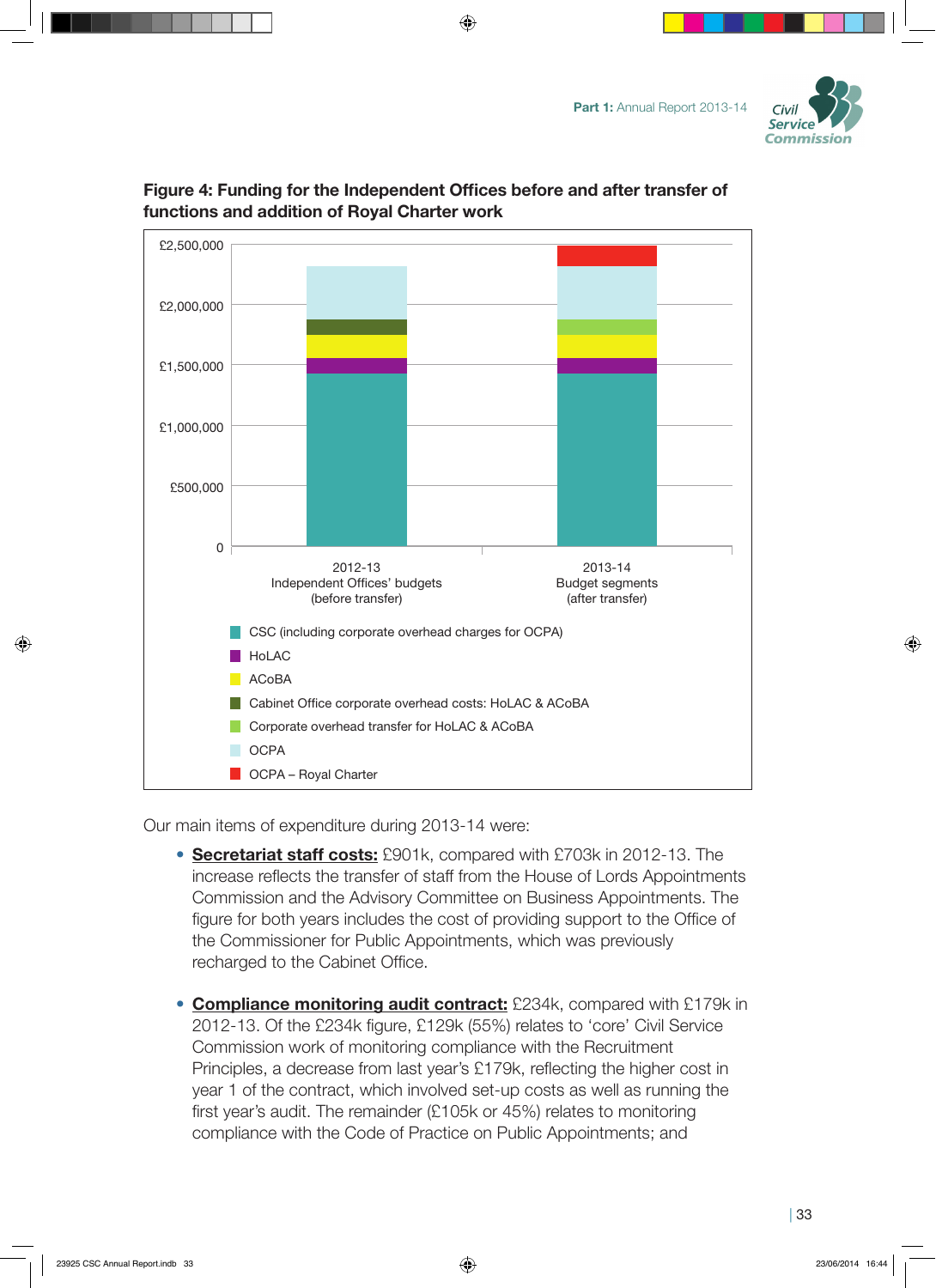

**• Civil Service Commissioners' competition fees: £188k, compared with** £167k in 2012-13.23 This is the most volatile element of the Commission's expenditure, and is driven primarily by the volume of senior competitions. The Commission's budget is based on an estimate of the number of recruitment competitions that may be held, however the Commission does not have control over when, or how often, Departments choose to recruit.

## Statutory disclosures

The following information is published in accordance with the requirements of the Companies Act 2006, as modified for public sector organisations by the *Government Financial Reporting Manual (FReM)*, published by HM Treasury.

⊕

#### *Risks and uncertainties*

The Commission maintains a risk register which is regularly reviewed by both the Audit and Risk Committee and the Board. As the regulator for recruitment to the Civil Service, we consider our principal risk to be that Government, Civil Service and/or Departmental policy initiatives and/or practice changes (including European legislation) unintentionally undermine confidence in our regulatory framework or leads to loss of confidence in the Civil Service appointments system.

All the identified risks have agreed risk controls and mitigation, including reliance on legislation and the fact that our regulatory approach has been made clear in the Recruitment Principles since April 2009. The risk controls also include maintaining close links with Government Departments, including the Cabinet Office as our sponsor.

#### *Accounts preparation and going concern basis*

The accounts attached to this report have been prepared in accordance with the Accounts Direction issued by the Minister for the Cabinet Office under the 2010 Act.

The Commission's accounts have been prepared on the assumption that the Civil Service Commission is a going concern on the grounds that where the Commission has outstanding current liabilities at the end of the year these will be funded in the next year by annual Grant-in-Aid. The Cabinet Office has agreed our budget and business plan for 2014-15 and our four-year corporate strategy for 2012-16. These can be viewed on our website. $24$ 

In common with Government Departments, the future financing of the Commission's liabilities is accordingly to be met by future grants of supply to

◈

<sup>23</sup> Competition fees are paid in addition to the Commissioners' Board fees and the First Commissioner's salary, all three types of fee (Commissioners' Board fees, Commissioners' Competition fees and the First Commissioner's salary amount to £356k).

<sup>24</sup> http://civilservicecommission.independent.gov.uk/wp-content/uploads/2013/02/Strategic-Framework-2012-2016.pdf and http://civilservicecommission.independent.gov.uk/wp-content/uploads/2014/04/Business-Plan-2014-15.pdf.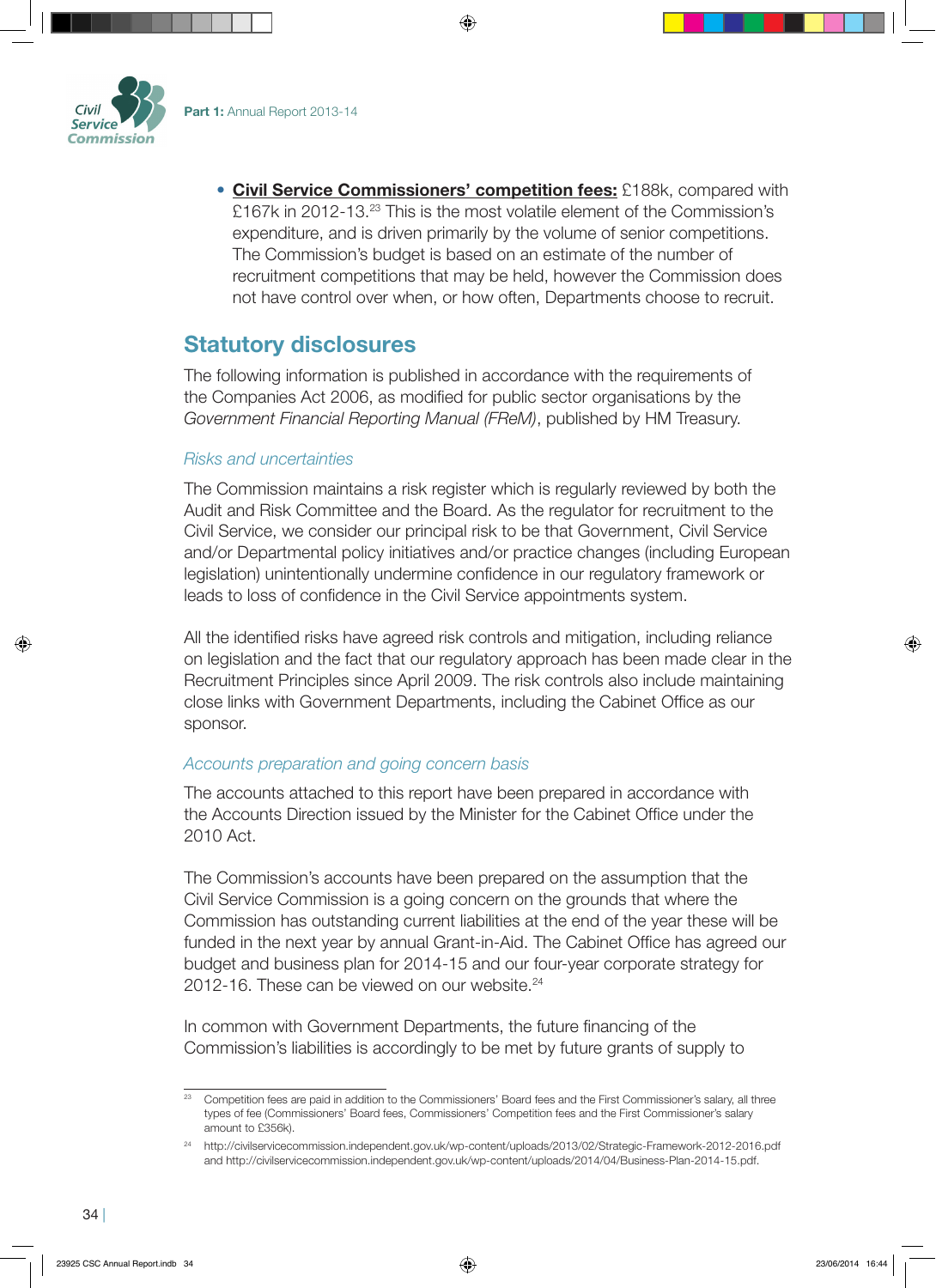

the Cabinet Office and the application of future income, both to be approved by Parliament. There is no reason to believe that future approvals will not be forthcoming.

◈

#### *Pension schemes and liabilities*

The Commission has no pension liabilities. Commissioners' appointments are not pensionable. All staff are currently seconded from the Civil Service and are members of the Principal Civil Service Pension Scheme.

#### *Register of Board members' interests*

Commissioners record any interests such as company directorships and other significant interests in the Register of Interests, published on our website.<sup>25</sup>

#### *Audit*

◈

The Commission's internal audit service is provided by the HM Treasury audit team. The internal audit team advise the Chief Executive, who is also the Accounting Officer, and the Audit and Risk Committee. The Commission also uses an independent accounts specialist to provide training to its finance staff as required.

The external audit of the Commission's accounts is undertaken by the Comptroller and Auditor General, as required by the 2010 Act. The remuneration for this work is £7,250 for 2013-14 (2012-13: £7,250), see note 3 to the attached Accounts. No other non-audit work was undertaken by the National Audit Office during the year 2013-14 (2012-13: nil).

As far as the Accounting Officer is aware:

- there is no relevant audit information of which the auditors are unaware; and
- the Accounting Officer has taken all the steps that she ought to have taken to make herself aware of any relevant audit information and to establish that the auditors are aware of, and have access as required, to that information.

#### *Contractual relationships*

The Commission has a contract with KPMG to conduct annual compliance monitoring audits of Government Departments and Agencies' recruitment policies and procedures on the Commission's behalf to ensure that they comply with the Commission's Recruitment Principles.

The Commission has a contract with Compupaye to process the payment of Commissioners and a contract with DF Press to provide press officer support.

<sup>25</sup> http://civilservicecommission.independent.gov.uk/wp-content/uploads/2014/06/June-2014-Register-of-Interests-v2.pdf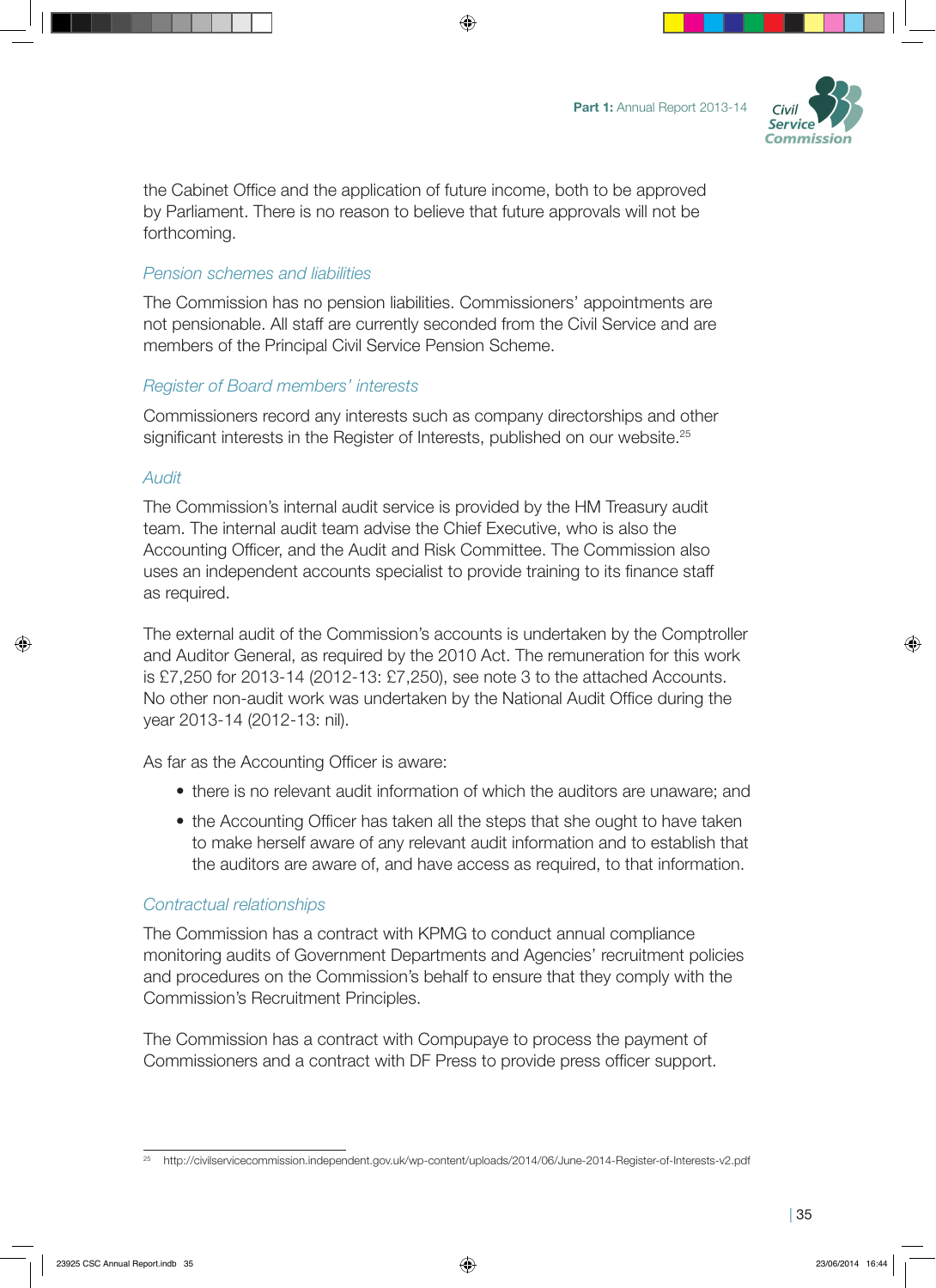

The Commission also contracted with Gatenby Sanderson on behalf of the Appointments Committee appointed by the Commissioner for Public Appointments. Gatenby Sanderson were contracted, after a competitive tender process, to provide executive search services in relation to the appointments to the Board of the Recognition Panel established under the Royal Charter on the self regulation of the press.

◈

In addition, the Commission's Memorandum of Understanding with the Cabinet Office enables us to use many of the Cabinet Office's suppliers, in particular the Department for Work and Pensions which provides the Cabinet Office with much of its corporate finance requirements. We are charged on a per capita basis for these services.

#### *Policy on payment of suppliers*

Payment of the Commission's suppliers is carried out by the Cabinet Office under the Memorandum of Understanding; it is not possible to identify separately the speed with which the Commission's suppliers are paid from those of the Cabinet Office. The Cabinet Office's terms of contract are usually payment within 30 days of receipt of a valid invoice. The Commission understands that during 2013-14 the Cabinet Office paid 98.9 per cent of invoices within 30 days (2012-13: 99.0 per cent).

#### *Compliance with Treasury and other guidance*

The Commission has complied with the cost allocation and charging requirements set out in HM Treasury and Office of Public Sector information guidance.

### Remuneration Report

#### *Board and senior staff remuneration*

The following information is covered by the Comptroller and Auditor General's audit opinion.

The First Civil Service Commissioner is a part time office holder; Commissioners are all part time fee-paid office holders.

◈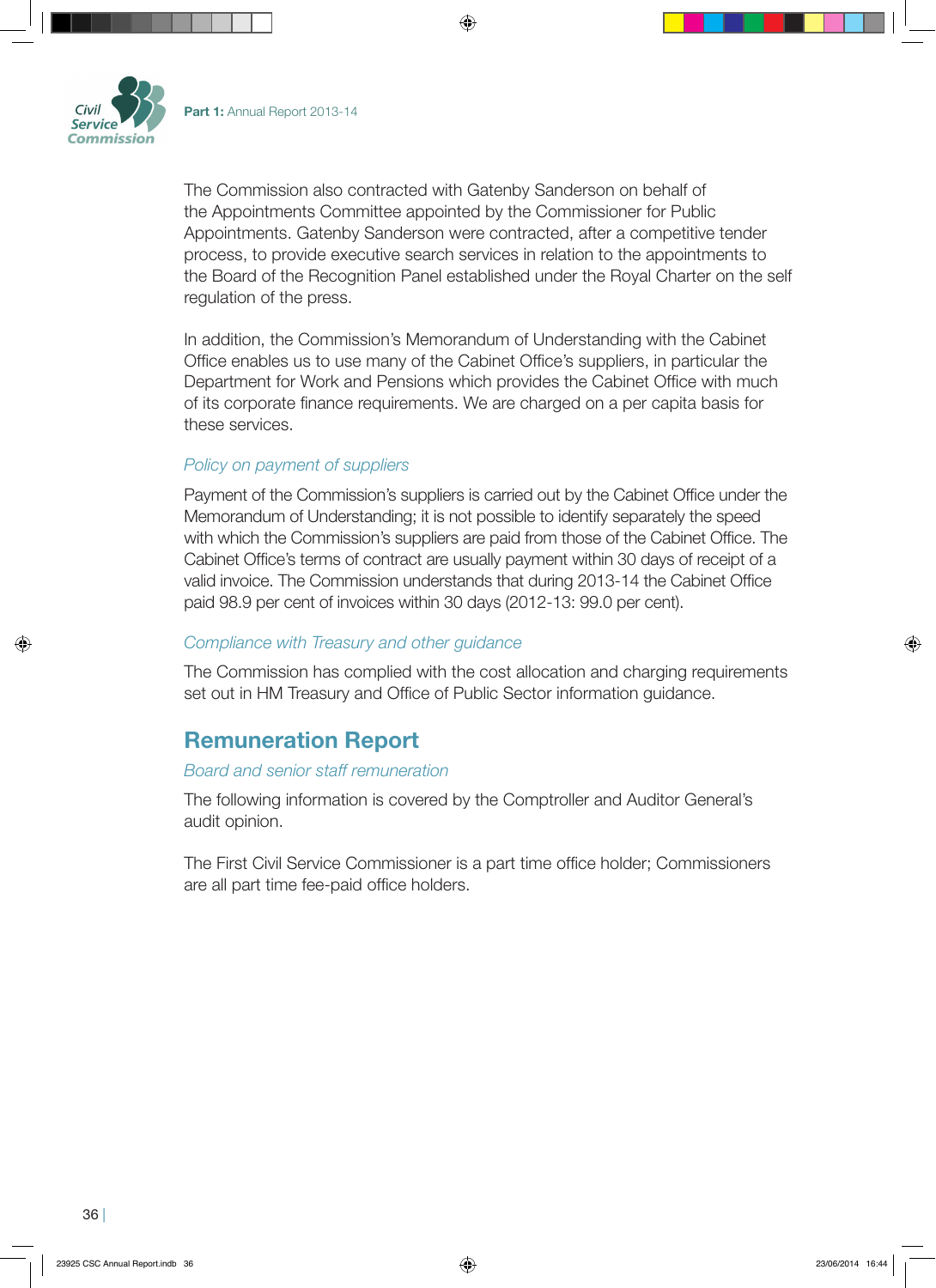



#### Table 4: Fees paid to Commissioners

|                          | Period 1 April 2013 to<br>31 March 2014 | Period 1 April 2012 to<br>31 March 2013 |  |  |
|--------------------------|-----------------------------------------|-----------------------------------------|--|--|
| <b>Commissioners</b>     | Pay band (£000)                         | Pay band (£000)                         |  |  |
| David Normington         | 85-90                                   | $85 - 90$                               |  |  |
| <b>Adele Biss</b>        | Board fees 5-10                         | Board fees 5-10                         |  |  |
|                          | Competition fees 15-20                  | Competition fees 15-20                  |  |  |
| Andrew Flanagan          | Board fees 5-10                         | Joined 1 July 2013                      |  |  |
|                          | Competition fees 10-15                  |                                         |  |  |
| Angela Sarkis            | Board fees 5-10                         | Board fees 5-10                         |  |  |
|                          | Competition fees 20-25                  | Competition fees 15-20                  |  |  |
| <b>Christine Farnish</b> | Board fees 5-10                         | Board fee 5-10                          |  |  |
|                          | Competition fees 15-20                  | Competition fees 10-15                  |  |  |
| <b>Christine Hallett</b> | Board fees 0-5                          | Board fees 5-10                         |  |  |
|                          | Competition fees 5-10                   | Competition fees 10-15                  |  |  |
| Eliza Hermann            | Board fees 5-10                         | Board fees 5-10                         |  |  |
|                          | Competition fees 20-25                  | Competition fees 25-30                  |  |  |
| Jonathan Baume           | Board fees 5-10                         | Board fees 0-5                          |  |  |
|                          | Competition fees 30-35                  | Competition fees 0-5                    |  |  |
| Kathryn Bishop           | Board fees 5-10                         | Board fees 5-10                         |  |  |
|                          | Competition fees 10-15                  | Competition fees 5-10                   |  |  |
| Moira Gibb               | Board fees 5-10                         | Board fees 5-10                         |  |  |
|                          | Competition fees 5-10                   | Competition fees 15-20                  |  |  |
| Neil McIntosh            | Board fees 0-5                          | Board fees 5-10                         |  |  |
|                          | Competition fees 0-5                    | Competition fees 25-30                  |  |  |
| Peter Blausten           | Board fees 5-10                         | Board fees 5-10                         |  |  |
|                          | Competition fees 5-10                   | Competition fees 5-10                   |  |  |
| Wanda Goldwag            | Board fees 5-10                         | Board fees 5-10                         |  |  |
|                          | Competition fees 25-30                  | Competition fees 15-20                  |  |  |

 $\bigoplus$ 

#### Notes

◈

With the exception of the David Normington, Commissioners receive two separate forms of payment: a flat fee (Board fees) and additional payment to reflect the volume of competition work they are involved in (Competition fees).

David Normington's fees reflect his full remuneration for both his work as First Civil Service Commissioner and his work as the Commissioner for Public Appointments.

Neil McIntosh and Christine Hallett ended their terms as Commissioners in July 2013. Andrew Flanagan commenced his term as a Commissioner the same month.

The total fees payable to Commissioners for chairing competitions were £188k (£167k in 2012-13).

No bonuses or benefits in kind were received in year.

 $\bigcirc$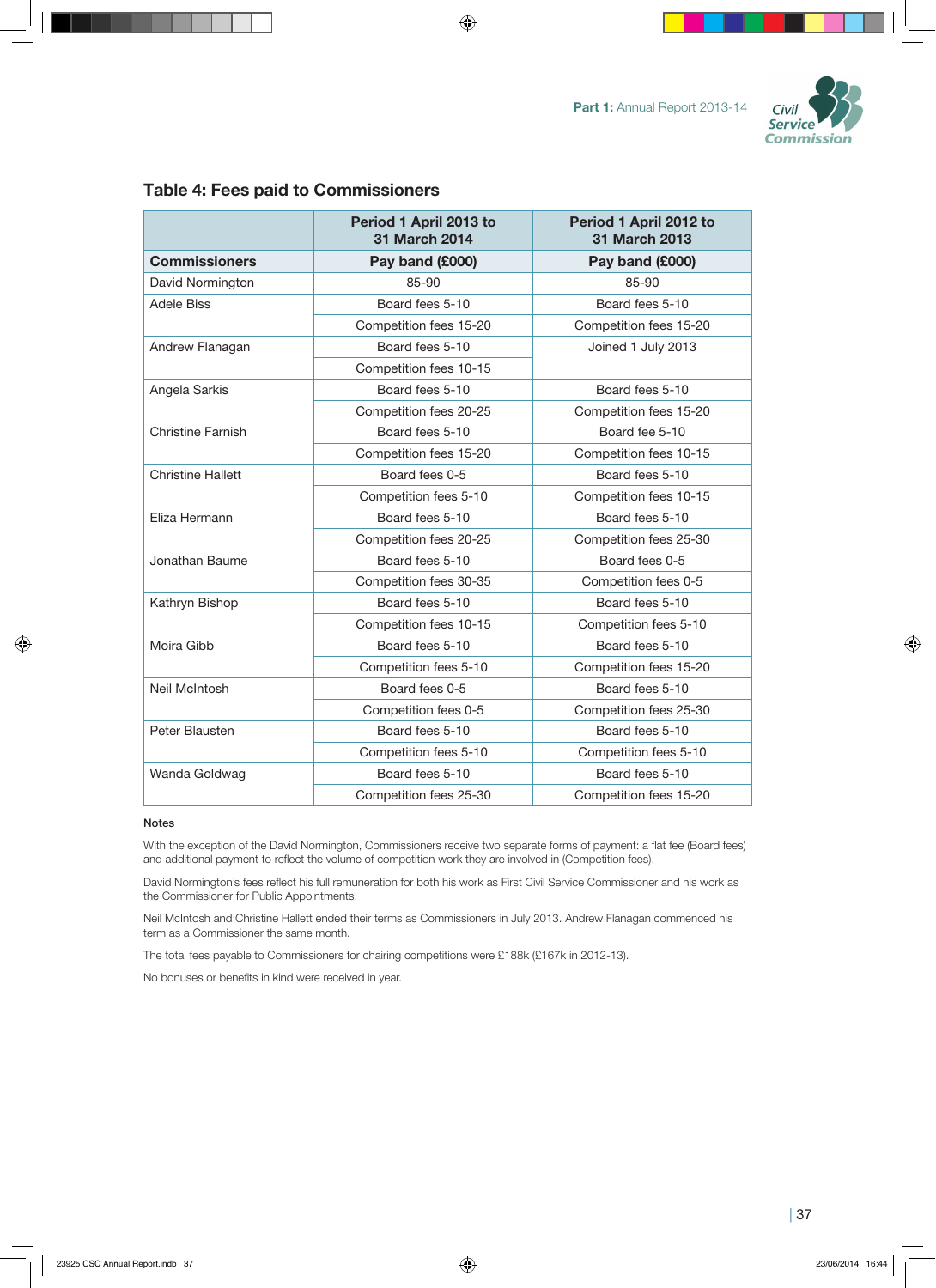

The Commission did not have a Remuneration Committee during 2013-14 because all staff members are currently on secondment from the Civil Service and their pay rates are determined in line with Cabinet Office policy. From April 2014 the Commission will have a Remuneration Committee in order to determine the remuneration of the Chief Executive and the remuneration policy for any staff directly employed by the Commission.

⊕

The Commission has determined that the Chief Executive meets the definition of senior management. The current Chief Executive, who is a civil servant on secondment to the Commission, was appointed in December 2012, after a Civil Service wide competition, by the First Commissioner with the approval of the Cabinet Office. The remuneration of senior civil servants is set by the Prime Minister following independent advice from the Review Body on Senior Salaries.

| Table 5: Senior staff remuneration |  |
|------------------------------------|--|
|------------------------------------|--|

|                         |       | Salary (£000's) |                                                                                 | <b>Bonus</b><br><b>Payments</b><br>(£000's) |   | <b>Benefits</b><br>in Kind (to<br>nearest £100) |           | <b>Pension</b><br><b>Benefits</b><br>(£000's) | <b>Total (£000's)</b> |           |  |
|-------------------------|-------|-----------------|---------------------------------------------------------------------------------|---------------------------------------------|---|-------------------------------------------------|-----------|-----------------------------------------------|-----------------------|-----------|--|
|                         |       |                 | 2013-14 2012-13 2013-14 2012-13 2013-14 2012-13 2013-14 2012-13 2013-14 2012-13 |                                             |   |                                                 |           |                                               |                       |           |  |
| Clare<br><b>Salters</b> | 65-70 | 15-20           | 0                                                                               | 0                                           | 0 | 0                                               | $20 - 25$ | $5 - 10$                                      | 85-90                 | $25 - 30$ |  |

#### **Note**

◈

The 2012-13 salary reflects the fact that the Chief Executive did not take up post until 17 December 2012; her Full Year Equivalent salary band was £65-70K.

The value of pension benefits accrued during the year is calculated as (the real increase in pension multiplied by 20) plus (the real increase in any lump sum) less (the contributions made by the individual). The real increases exclude increases due to inflation or any increase or decreases due to a transfer of pension rights.

Reporting bodies are required to disclose the relationship between the Full Year Equivalent (FYE) remuneration (to the nearest £5000 band) of the highest-paid employee in their organisation and the median remuneration of the organisation's workforce.

The banded full year equivalent of the highest-paid employee in the Commission in 2013-14 was £65-70k FYE (2012-13, £65-70k). This was 2.17 times the median remuneration of the workforce (2012-13, 1.91 times), which was £31,136 (2012-13, £35,415). The main reason for this change in the ratio was a turnover of staff at middle-management level within the Commission. Several long-serving staff, whose salaries were towards the higher end of their pay band, completed their secondments to the Commission and those that have replaced them are on salaries lower in the same pay band.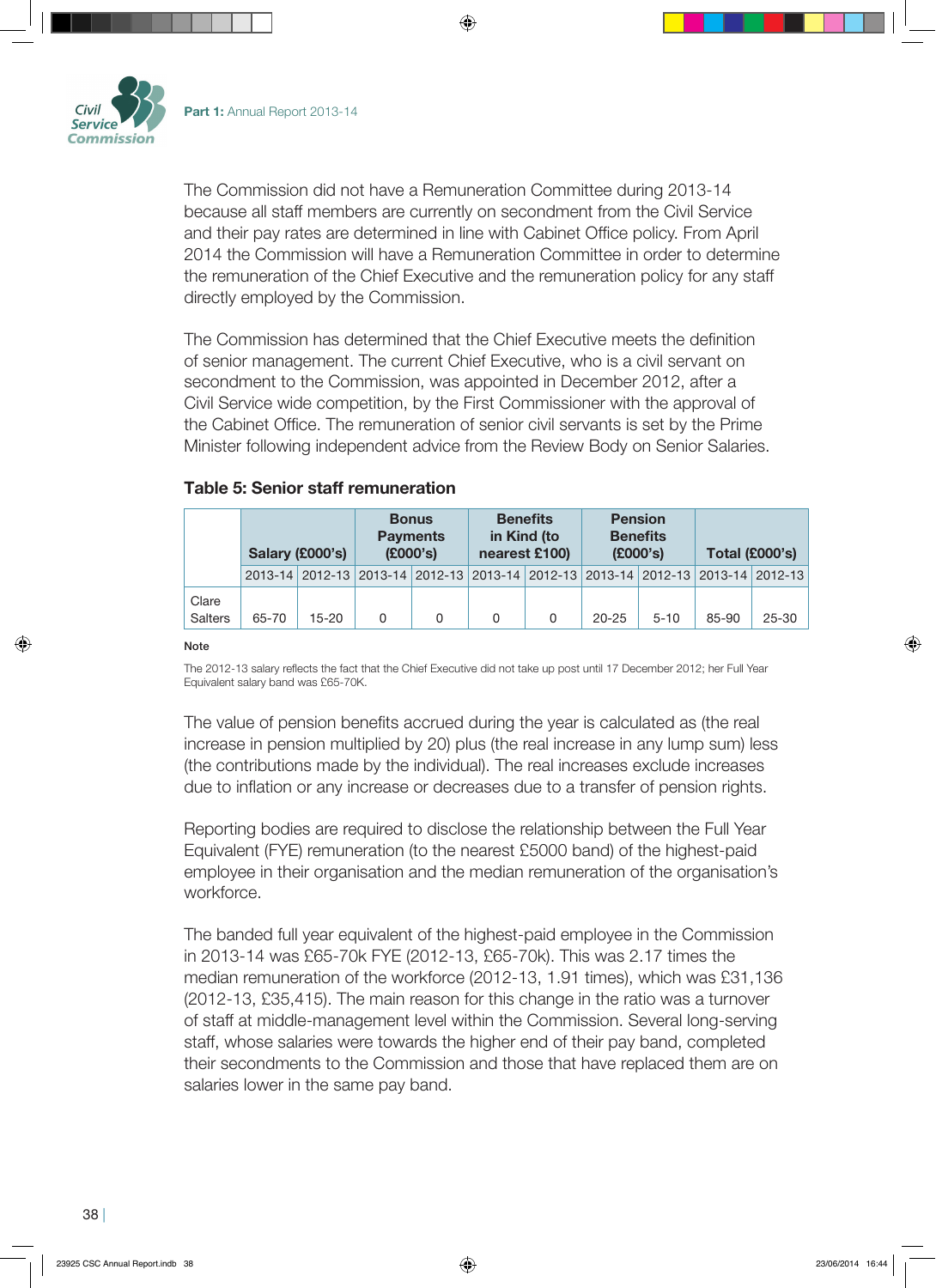



#### Table 6: Hutton fair pay disclosure ratio

|                                                                         | Period 1 April 2013 to<br>31 March 2014 | Period 1 April 2012 to<br>31 March 2013 |
|-------------------------------------------------------------------------|-----------------------------------------|-----------------------------------------|
| Band of Highest Paid Employee's<br>remuneration (to nearest £5000 band) | 65-70                                   | 65-70                                   |
| Median Total Remuneration                                               | £31,136                                 | £35,415                                 |
| Ratio                                                                   | 2 17                                    | 1.91                                    |

 $\bigoplus$ 

#### *Pensions*

◈

Commissioner appointments, including that of the First Civil Service Commissioner, are not pensionable. The Commission does not operate its own pension scheme. All staff are on secondment from the Civil Service and are therefore members of the Principal Civil Service Pension Scheme. All pension arrangements for staff are dealt with by the Department in the Civil Service from which they are seconded to the Commission. All pension arrangements relate to defined contribution pension schemes and contributions are charged in the income and expenditure account as they become payable in accordance with the rules of the arrangements.

As shown in Table 7, the Chief Executive's pension has accrued in her role as a civil servant.

|                      |                                                                        | Accrued pension at pension age<br>and related lump sum (£000) |                                                               | <b>Cash Equivalent Transfer Value</b><br>(CETV) (£000) |                                  |                                                   |  |  |
|----------------------|------------------------------------------------------------------------|---------------------------------------------------------------|---------------------------------------------------------------|--------------------------------------------------------|----------------------------------|---------------------------------------------------|--|--|
|                      | At end of<br>At start of<br>reporting<br>reporting<br>period<br>period |                                                               | Real<br>increase<br>in value<br>during<br>reporting<br>period | At start of<br>reporting<br>period                     | At end of<br>reporting<br>period | Real<br>increase<br>during<br>reporting<br>period |  |  |
| <b>Clare Salters</b> | 18 (plus<br>lump sum of<br>$50 - 55$                                   | 19 (plus<br>lump sum of<br>$55 - 60$                          | $0 - 2.5$<br>pension<br>$2.5 - 5$<br>lump sum                 | 259                                                    | 291                              | 13                                                |  |  |

#### Table 7: Chief Executive's pension

Clare Salters

Clare Salters Chief Executive Civil Service Commission 16 June 2014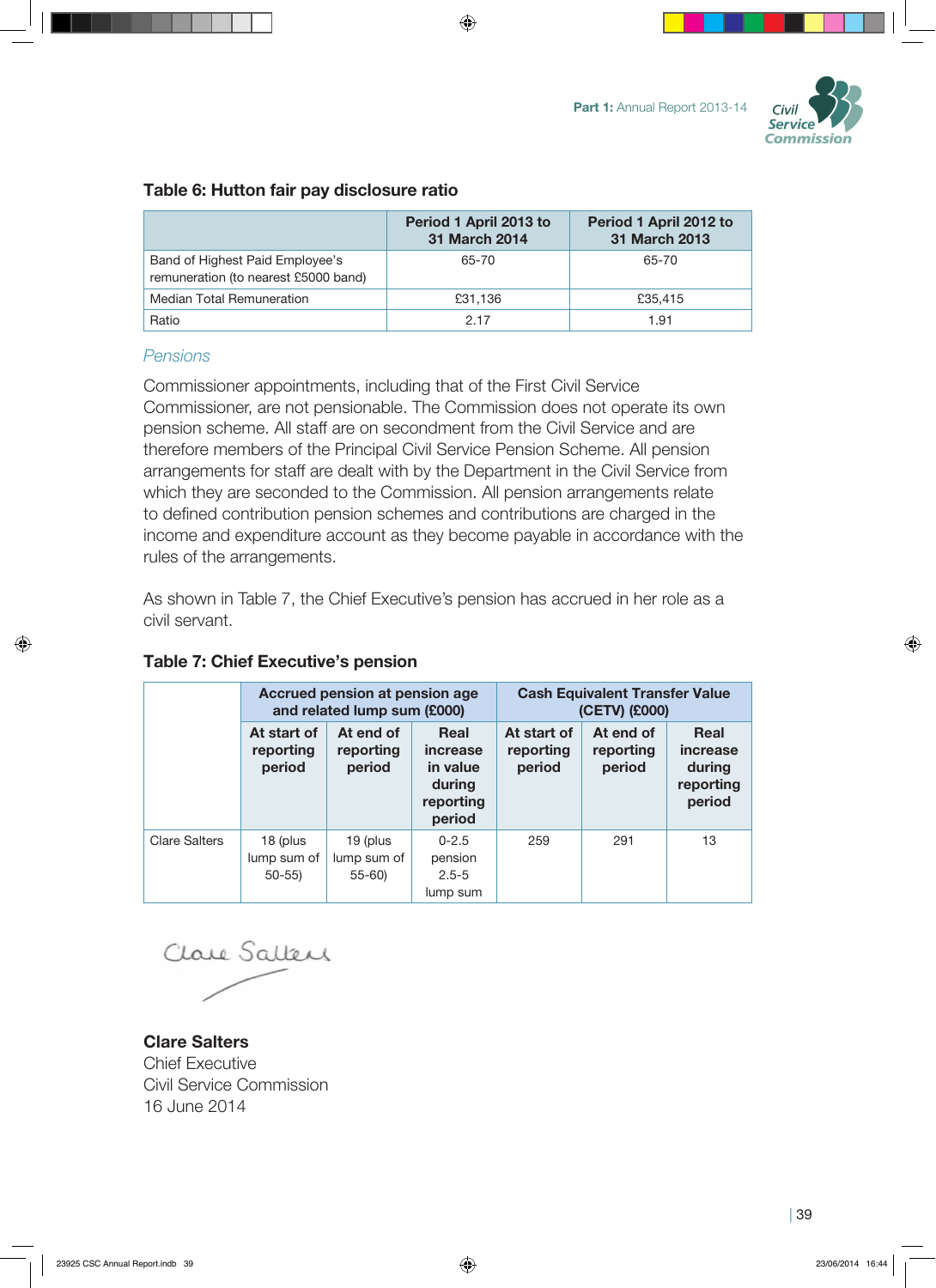# Statement of Accounting Officer's **Responsibilities**

Under the Constitutional Reform and Governance Act 2010 the Civil Service Commission is required to prepare, for each financial year, accounts prepared on an accruals basis and giving a true and fair view of the state of affairs of the Civil Service Commission and of its income and expenditure, changes in taxpayers' equity and cash flows for the financial year.

◈

In preparing the annual report and accounts, the Accounting Officer is required to comply with the requirements of the *Government Financial Reporting Manual*  (FReM) and in particular to:

- observe the Accounts Direction issued by the Cabinet Office, including the relevant accounting and disclosure requirements, and apply suitable accounting policies on a consistent basis;
- make judgements and estimates on a reasonable basis;
- state whether applicable accounting standards as set out in FReM have been followed, and disclose and explain any material departures in the accounts; and
- prepare the accounts on a going concern basis.

The Accounting Officer of the Cabinet Office has designated the Chief Executive as Accounting Officer of the Civil Service Commission. The responsibilities of an Accounting Officer – including responsibility for the propriety and regularity of the public finances for which the Accounting Officer is answerable, for keeping proper records and for safeguarding the Civil Service Commission's assets – are set out in *Managing Public Money* published by HM Treasury.

◈

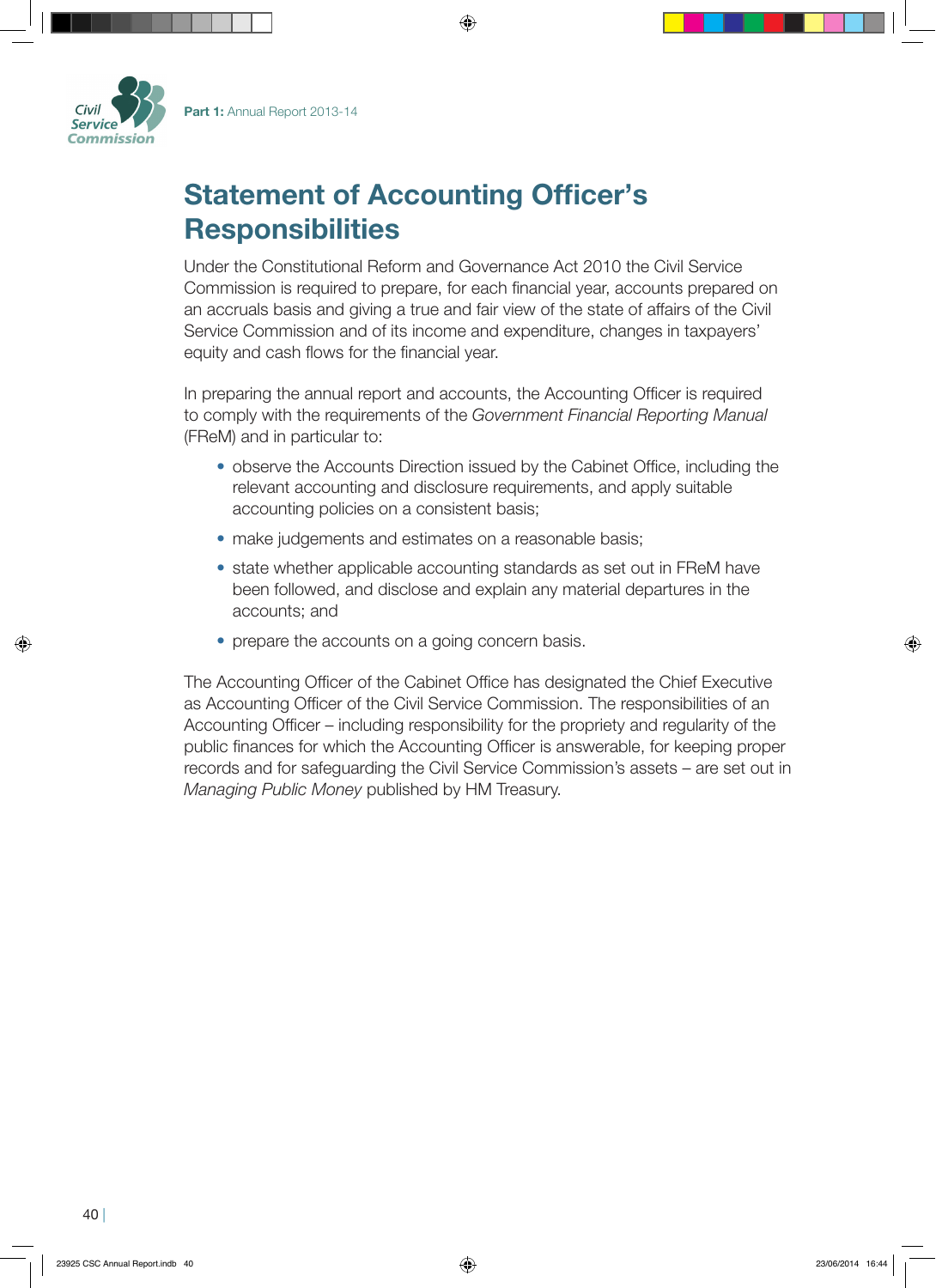



## Governance Statement

The Civil Service Commission is an independent executive Non Departmental Public Body (NDPB), sponsored by the Cabinet Office that was created in its current form on 11 November 2010 by the commencement of Part 1 of the Constitutional Reform and Governance Act 2010.

⊕

As Accounting Officer, I have responsibility for maintaining effective systems of corporate governance controls – both structural and procedural – to support the achievement of the Commission's policies, aims and objectives whilst safeguarding the public funds and assets for which I am responsible, in accordance with the responsibilities assigned to me in *Managing Public Money*.

#### *The Board and its Standing Committees*

The Commission's Board is chaired by the First Civil Service Commissioner and the other ten Commissioners all sit on the Board. The Board is supported by a Secretariat, made up of the Chief Executive and 20 other staff. Together, the Board and the Secretariat constitute the Civil Service Commission.

The Board meets on a monthly basis (except in August) and its approval is required for any significant changes relating to the operation of the Commission. Minutes of Board meetings are published on our website.<sup>26</sup>

The Board has established three standing committees to advise the Board on specific areas and, in certain cases, to exercise functions on behalf of the Board:

- The Audit and Risk Committee, which supports the Board in its responsibilities for issues of risk control and governance;
- The Recruitment Standing Committee, which has oversight of the effective operation and impact of the Recruitment Principles and policies and procedures for handling complaints made under them;
- The Code Standing Committee, which advises the Board on the exercise of the Commission's responsibilities relating to the Civil Service Code, and which has delegated responsibility for adjudicating on appeals brought to the Commission, under section 9 of the Constitutional Reform and Governance Act 2010.

Standing Committee membership during 2013-14 is set out at Annex B. With the exception of the Code Committee's delegated power to adjudicate appeals, all recommendations made by standing committees are subject to Board approval.

The Board reviews information on the Commission's core work at each Board meeting. The Board reviews its own performance annually, and periodically in-year, to ensure that the Board and its standing committees are acting effectively. Each

◈

<sup>26</sup> http://civilservicecommission.independent.gov.uk/about-us/board-papers/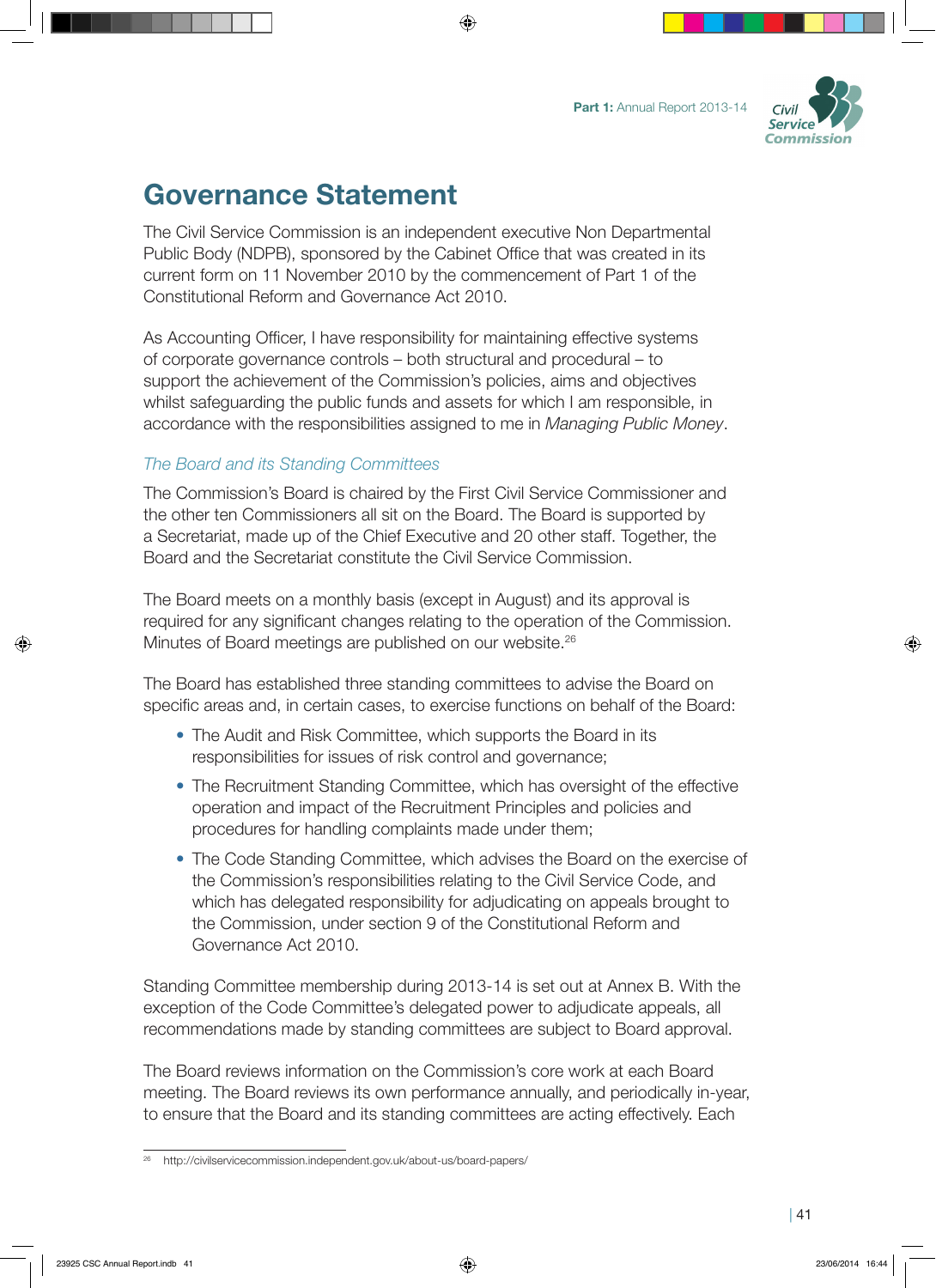

Commissioner has an annual review with the First Commissioner, to discuss their contribution to the work of the Board and its committees, their link relationships with Departments, their role as competition chair for senior recruitment and their involvement in compliance monitoring activities.

⊕

The Board complies with the *Corporate governance in central government departments: Code of good practice 2011 Compliance Checklist*, which is regarded as best practice, except in the following matters:

- All the Commissioners are non-executives. There are no additional nonexecutive members of the Board.
- The Chief Executive, as Accounting Officer, is responsible for writing the governance statement, rather than the Board. The statement is reviewed by the Audit and Risk Committee and cleared by the Board before publication.
- Our Memorandum of Understanding with the Cabinet Office is not automatically re-negotiated when key personnel leave (including when there is a change in Government). We have quarterly meetings with the sponsor team in the Cabinet Office and an agreement that the Memorandum of Understanding will be reviewed every three years; the review due in 2013-14 was delayed pending the Triennial Review.

#### *Other internal control mechanisms*

The Commission follows Cabinet Office guidelines and procedures or, where the Commission's policy differs from Cabinet Office, it has its own Standing Orders, which are set out on our website.<sup>27</sup> The Standing Orders, which have all been approved by the Board, include Commissioner and Staff codes of practice, delegations and standing committee structures.

The annual budget is set in agreement with Cabinet Office and expenditure against budget is reviewed regularly by the Secretariat senior managers and monthly by the Commission Board.

The Commission is registered in the Information Commissioner's register of data controllers. We have reviewed our procedures for information security against those used by the Cabinet Office and advice provided by the Information Commissioner – the Commission is compliant with the relevant security policies.

#### *Management of risk*

The Commission's corporate governance controls are designed to manage risk to a reasonable level rather than to eliminate all risk of failure to achieve policies, aims and objectives; it can therefore only provide reasonable, and not absolute, assurance of effectiveness. Risks are managed on an continuing basis in a process that is designed to identify and prioritise the risks to the achievement of the Commission's policies, aims and objectives, to evaluate the likelihood of those

◈

<sup>27</sup> http://civilservicecommission.independent.gov.uk/about-us/how-we-work/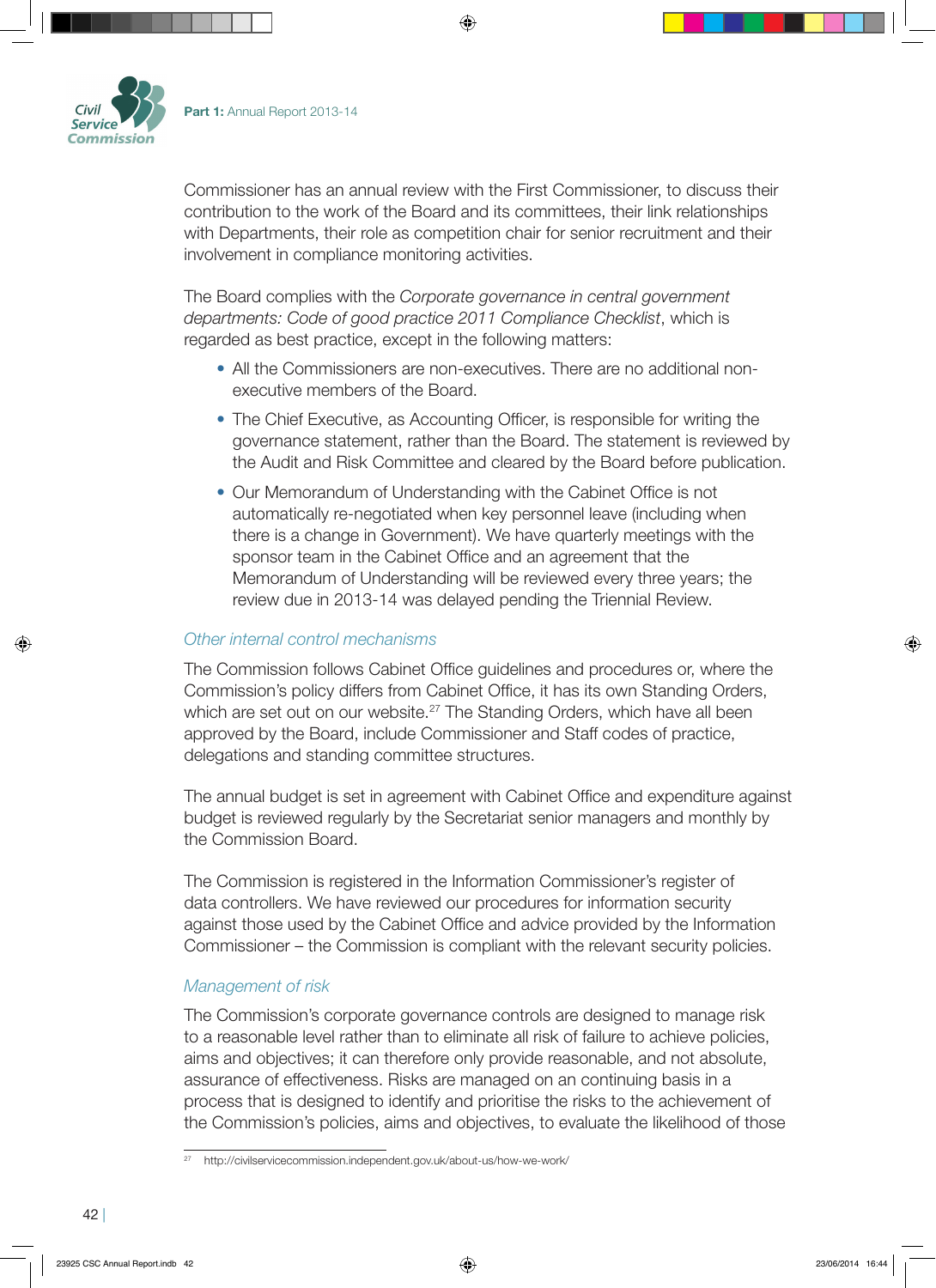

risks being realised and the impact should they be realised, and to manage them efficiently, effectively and economically. Cabinet Office guidelines and procedures have been observed for the whole of 2013-14 and this annual report and accounts accords with HM Treasury guidance.

◈

The Audit and Risk Committee (ARC) meets every three to four months and reports to the Board at the following Board meeting. ARC supports the Board by reviewing whether proportionate assurances for meeting the Board's and Accounting Officer's responsibilities are available and by testing the reliability and integrity of these assurances. This includes responsibility for the effective operation and impact of the Memorandum of Understanding with the Cabinet Office; the Commissioners' Code of Practice; the Staff Code of Practice; and the Commission's business planning process.

In addition to its members (see Annex B), ARC is attended by the Chief Executive, relevant members of the Secretariat and representatives of both the internal audit team from HM Treasury and the National Audit Office.

#### *Risk and control framework*

The Commission has a risk register in place that has been assessed and considered at senior management level and at Board level. The risk register has been scrutinised, discussed and ratified at both ARC and the full Board. Our main risk in 2013-14 was that changes in Government or Civil Service policy and practice might undermine confidence in the Civil Service appointments process.

The risk register is considered at each ARC meeting and formally reviewed by the Board twice a year (or additionally as required). It is maintained by the Secretariat and is available to all staff and Commissioners.

The Commissioners, Chief Executive, team leaders and the staff of the Commission all contribute to the compilation of the risk register. The risks are owned either by the Chief Executive or the relevant team leader.

The severity of the risks is assessed in terms of their likelihood and their impact, taking into account what actions are in place, or need to be taken, to mitigate the risks identified.

On-going operational risks are managed as follows:

- as an on-going process any risk is identified, evaluated and controlled by me and my senior management team under a delegation from the Board and following advice from ARC; and
- any changes to the assessment and evaluation of risk have to be ratified by ARC and the full Board.

ARC and the full Board lead on determining and evaluating the risks.

◈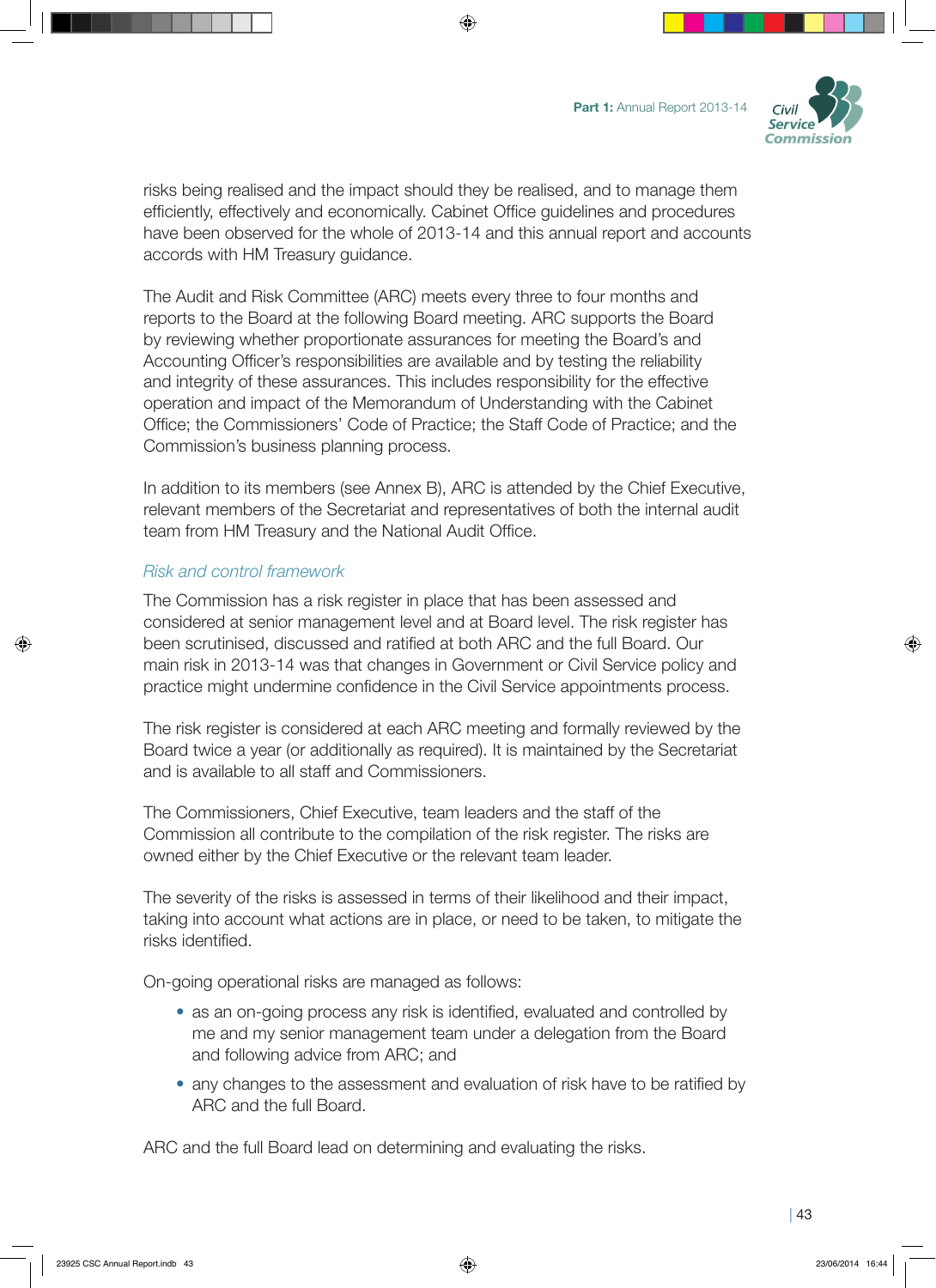

Risk management is embedded in the activity of the organisation by constructing roles and team responsibilities that are closely aligned to specific areas of work outlined in our Business Plan, which in turn are aligned to specific risks. Our Business Plan, budget and corporate framework were agreed by the Board and by the Cabinet Office. Team leaders are responsible for training and equipping members of staff to manage risk. Where staff members require training or skills outside their normal areas of responsibility the Commission ensures that this is provided. The organisation is sufficiently small that good practice, and changes in risks, can be shared by way of a monthly "all staff" meeting and internal bulletins.

◈

#### *Review of effectiveness*

As Accounting Officer, I have responsibility for reviewing the effectiveness of the Commission's governance procedures and controls. Most of our support activities are provided by the Cabinet Office. I have engaged an internal audit team (from HM Treasury) and I have consulted them, and the National Audit Office (NAO), regularly on matters of internal control. NAO and internal audit attend all Audit and Risk Committee meetings.

We had three internal audit reviews during 2013-14: one into the arrangements for determining the Chief Executive's remuneration; one into financial reporting arrangements; and the third into the management of the Recruitment Principles auditor contract. All three were given a 'Substantial Assurance' rating, defined by the internal audit team as 'risk management, governance and control systems established and found to be operating effectively with scope for improvement'.

During my review of the effectiveness of the system of internal control I have consulted the Board and the Audit and Risk Committee, and have systems in place to ensure improvements are implemented as required.

During 2013-14 the Commission's main risk was that proposals brought forward as part of the Government's Civil Service Reform programme might either impact negatively on the Commission's core regulatory role or lead to a loss of confidence in the Civil Service appointments system. To mitigate the likelihood of this risk being realised, the Commission has sought to maintain close and productive links with the Cabinet Office and other stakeholders.

I consider that the processes, checks and controls provided by the Board, the Audit and Risk Committee and the business support team have been effective.

No significant governance control issues have been identified in this year.

Clare Salters

Clare Salters Chief Executive Civil Service Commission 16 June 2014

◈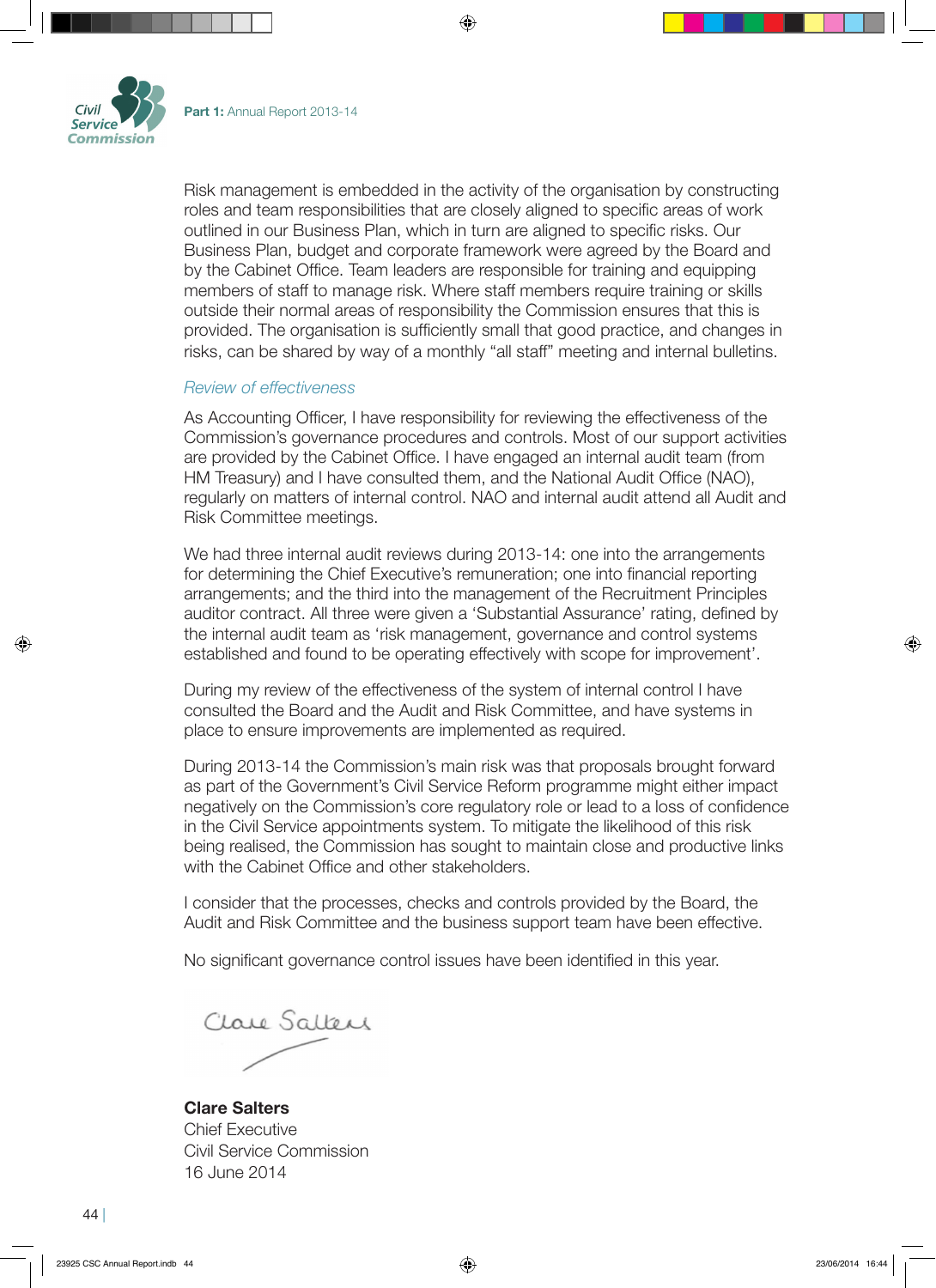



# Annex A: Commissioners and Secretariat

#### *Commissioners*

The Commissioners, whose biographies all appear on the Commission's website, are appointed by the Queen for a single five-year term of office.

 $\bigcirc$ 

David Normington, First Civil Service Commissioner and Commissioner for Public Appointments, appointed 1 April 2011.

Adele Biss, appointed as a Commissioner 1 April 2010.

Andrew Flanagan, appointed as a Commissioner 1 July 2013.

Angela Sarkis, appointed as a Commissioner 1 April 2012.

Christine Farnish, appointed as a Commissioner 1 April 2012.

**Christine Hallett**, served as a Commissioner between July 2008 and July 2013.

**Eliza Hermann**, appointed as a Commissioner 1 April 2010.

Jonathan Baume, appointed as a Commissioner 1 November 2012.

Kathryn Bishop, appointed as a Commissioner 1 April 2012.

**Moira Gibb**, appointed as a Commissioner 1 April 2012.

**Neil McIntosh**, served as a Commissioner between July 2008 and July 2013.

**Peter Blausten**, appointed as a Commissioner 1 April 2010.

Wanda Goldwag, appointed as a Commissioner 1 April 2012.

Of the 11 Commissioners in post on 31 March 2014, 4 are men and 7 are women. Two other Commissioners served during 2013-14, one male and one female.

◈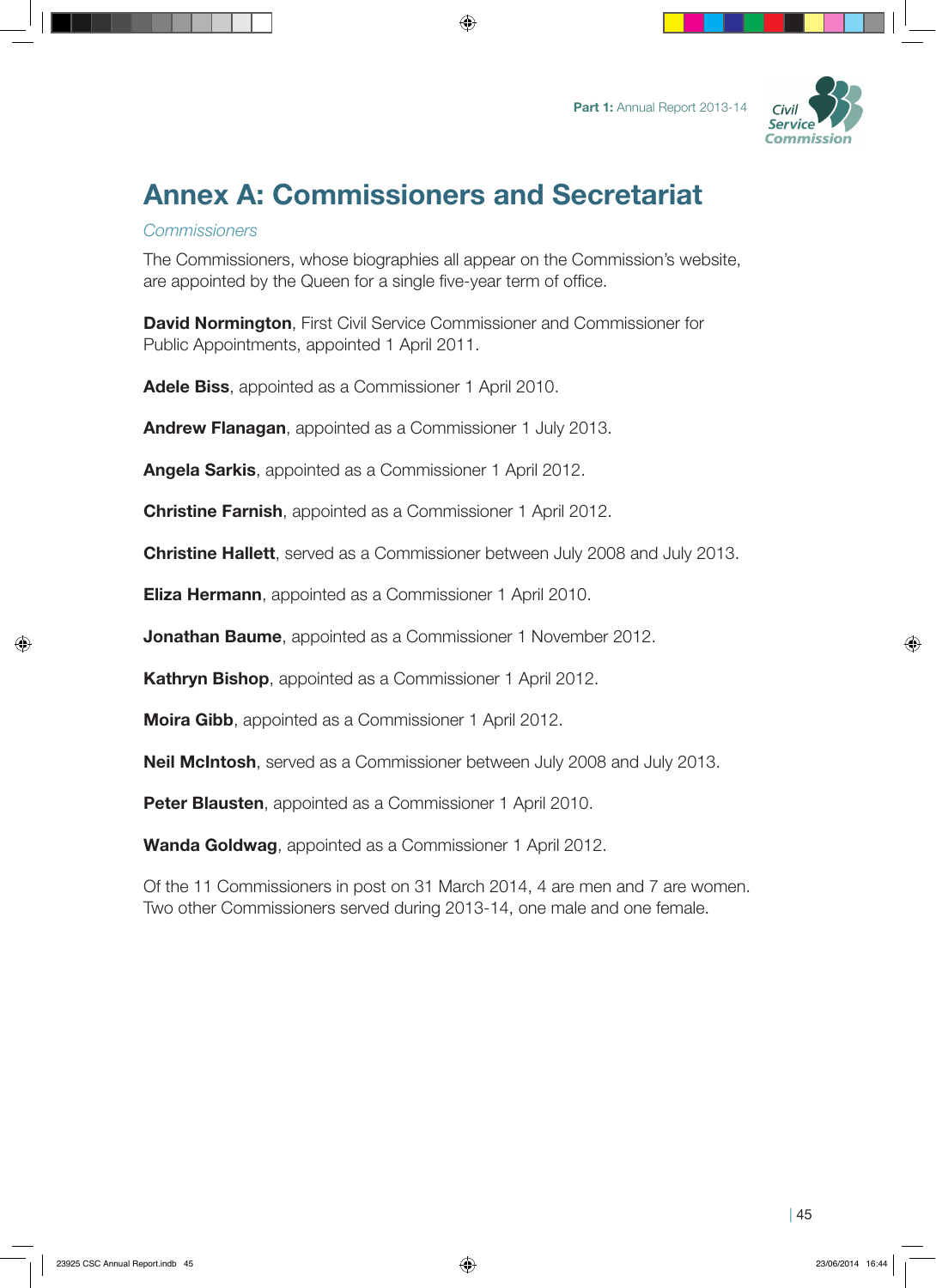

#### *Secretariat*

The Secretariat, made up of civil servants on secondment to the Commission, supports the Board of the Civil Service Commission. The staff in the Secretariat during 2013-14 are listed below. The turnover of staff during this reporting period reflects the fact that many of those who had been seconded to the Commission when it became a statutory body in November 2010 had come to the end of their three-year secondments.

◈

**Clare Salters, Chief Executive** 

**Val Iceton**, Personal Assistant to the First Commissioner and the Chief Executive

**Bill Brooke**, Principal Policy Adviser, Complaints, Accountability and Communications **Ekpe Attah, Secretary to Advisory Committee on Business Appointments and** Principal Policy Adviser, House of Lords Appointments Commission **Sandra Campbell**, Departmental Audit Policy and Contract Manager **Sharon Foster-King**, Principal Policy Adviser, Civil Service Recruitment, Finance and Governance.

**Terry Willows**, Principal Policy Adviser, Public Appointments

**Carrie Aitken, Senior caseworker, from March 2014** Catherine Millington, Caseworker, June to November 2013 and then Senior Caseworker, from December 2013 **Claire Hanna, Senior caseworker, to November 2013 Diane Macfarlane, Senior caseworker, to November 2013 Elaine McNaughton, Senior caseworker, to May 2013** Heidi Ferguson, Senior caseworker, from July 2013 **Isabel Fraser**, Senior caseworker, from January 2014 **Jennifer Smith, Senior caseworker, from July 2013 Mariatu Turay, Senior caseworker, to November 2013 Michaela Greener**, Senior caseworker, from January 2014 Paul Skinner, Business Support Manager

**Baljit Rayit**, Caseworker, from January 2014 **Beth Watson, Caseworker to April 2013** Conrad Steel, Caseworker, May 2013 to January 2014 Dean Ponder, Caseworker Rajvinder Bahia, Caseworker Sean Edwards-Playne, Caseworker

Leroy Cargill, Administration Officer Nicola Carpenter, Finance Officer

◈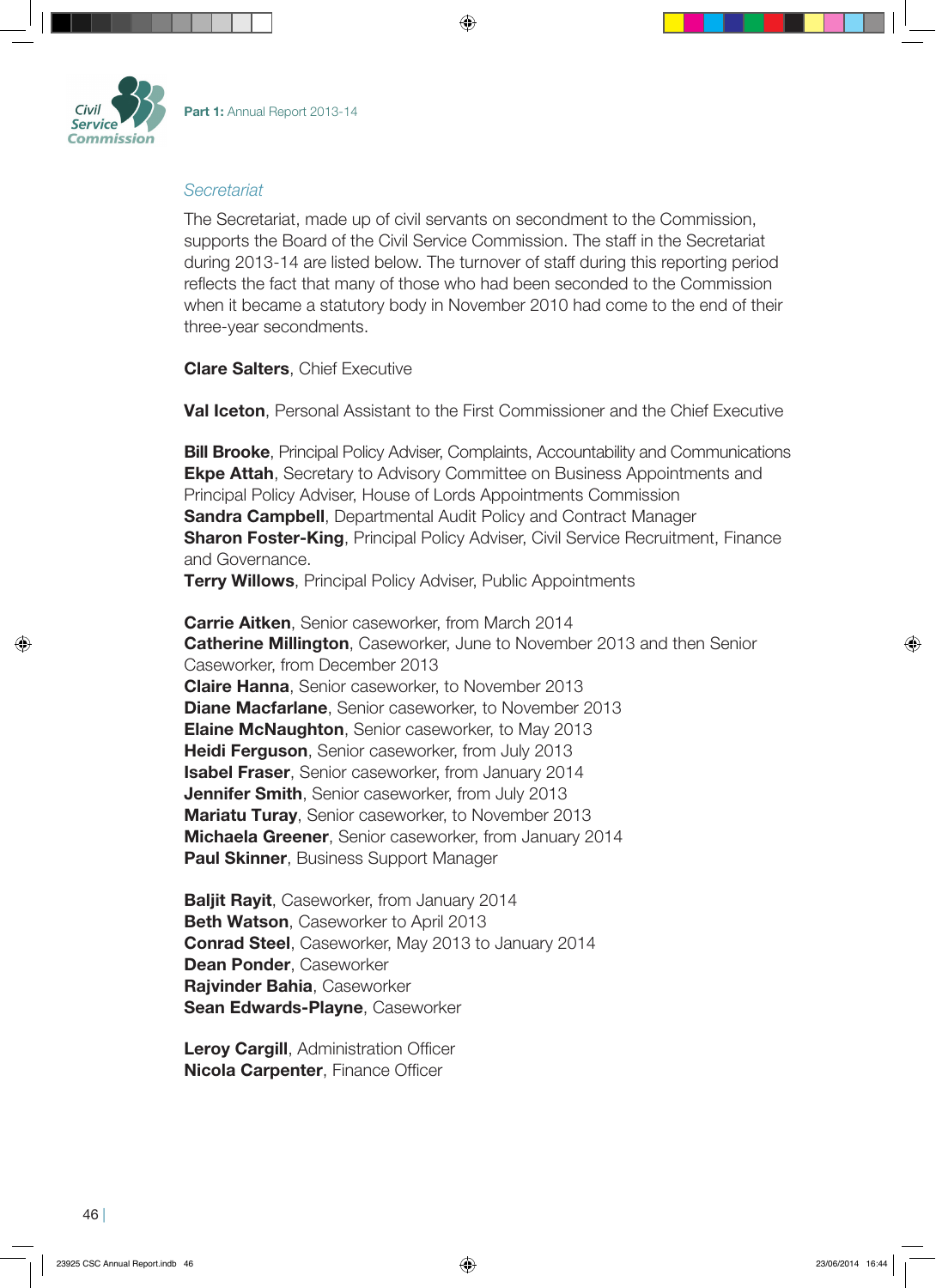



We were also pleased to have the support of Mayuri Pandya and Debora **Camaglieri**, both diversity scheme interns, who worked with us from June to September 2013 and of Deborah De Beukelaer, graduate intern, who joined us in March 2014.

◈

Of the 21<sup>28</sup> staff in post on 31 March 2014, seven were male and 14 were female.

◈

 $\bigcirc$ 

<sup>&</sup>lt;sup>28</sup> Since 1 April 2013, the Secretariat has also supported the Commissioner for Public Appointments, the House of Lords Appointments Commission and the Advisory Committee on Business Appointments. As a result, the size of the Secretariat increased from 14 (13.6 WTE) staff in 2012-13 to the current 21 (19.6 WTE) staff, as the staff from those other organisations were absorbed into the Secretariat.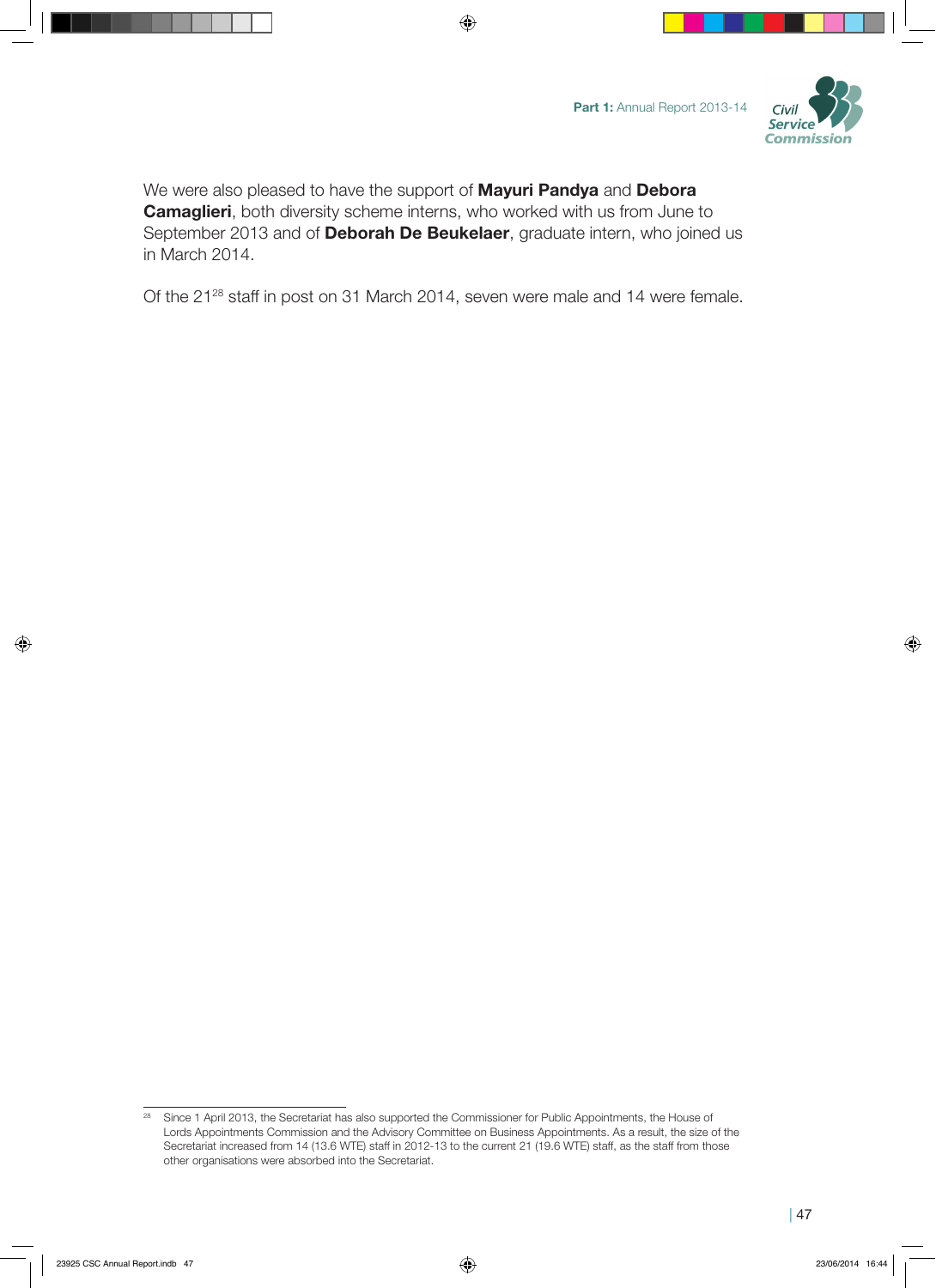

## Annex B: Standing Committee Membership

 $\bigoplus$ 

### Audit and Risk Committee

- Wanda Goldwag (Chair from July 2013)
- Adele Biss
- Andrew Flanagan
- Jonathan Baume

*Until July 2013 only:*

- Christine Hallett (chair)
- Neil McIntosh

### Recruitment Committee

- Eliza Hermann (Chair)
- Andrew Flanagan
- Angela Sarkis
- Moira Gibb
- Peter Blausten

*Until July 2013 only:*

- Christine Hallett
- Wanda Goldwag

### Civil Service Code Committee

- Adele Biss (Chair from July 2013)
- Angela Sarkis
- Christine Farnish
- Jonathan Baume,
- Kathryn Bishop

*Until July 2013 only:*

• Neil McIntosh (chair)

◈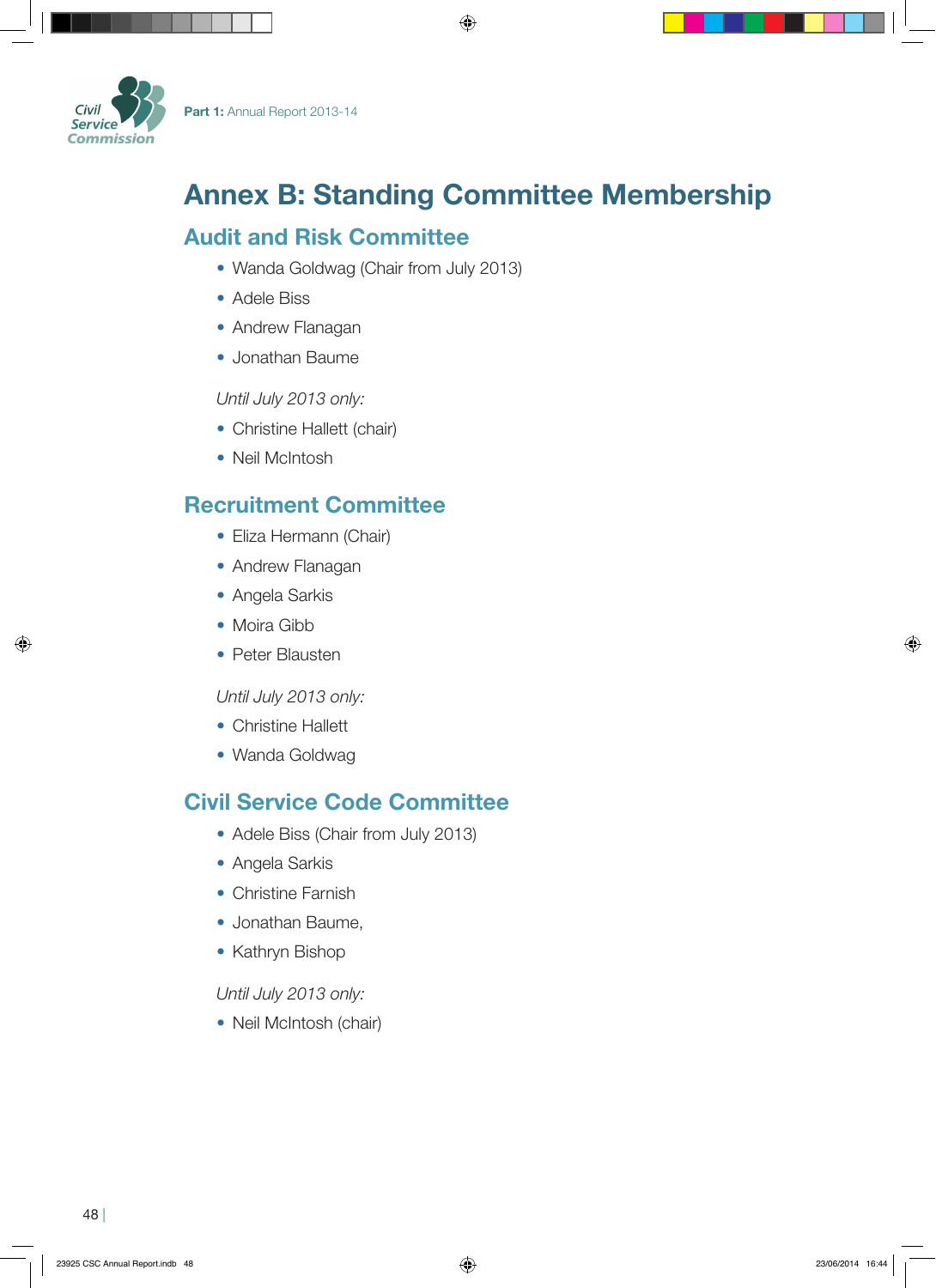

# Part 2: Annual Accounts 2013-14

◈

# Certificate and Report of the Comptroller and Auditor General to the Houses of Parliament

I certify that I have audited the financial statements of the Civil Service Commission for the year ended 31 March 2014 under the Constitutional Reform and Governance Act 2010. The financial statements comprise: the Statements of Comprehensive Net Expenditure, Financial Position, Cash Flows, Changes in Taxpayers' Equity; and the related notes. These financial statements have been prepared under the accounting policies set out within them. I have also audited the information in the Remuneration Report that is described in that report as having been audited.

#### Respective responsibilities of the Commission, Accounting Officer and auditor

As explained more fully in the Statement of the Commission's and Accounting Officer's Responsibilities, the Commission and the Accounting Officer are responsible for the preparation of the financial statements and for being satisfied that they give a true and fair view. My responsibility is to audit, certify and report on the financial statements in accordance with the Constitutional Reform and Governance Act 2010. I conducted my audit in accordance with International Standards on Auditing (UK and Ireland). Those standards require me and my staff to comply with the Auditing Practices Board's Ethical Standards for Auditors.

#### Scope of the audit of the financial statements

An audit involves obtaining evidence about the amounts and disclosures in the financial statements sufficient to give reasonable assurance that the financial statements are free from material misstatement, whether caused by fraud or error. This includes an assessment of: whether the accounting policies are appropriate to the Civil Service Commission's circumstances and have been consistently applied and adequately disclosed; the reasonableness of significant accounting estimates made by the Civil Service Commission; and the overall presentation of the financial statements. In addition I read all the financial and non-financial information in Annual Report to identify material inconsistencies with the audited financial statements and to identify any information that is apparently materially incorrect based on, or materially inconsistent with, the knowledge acquired by me in the course of performing the audit. If I become aware of any apparent material misstatements or inconsistencies I consider the implications for my certificate.

◈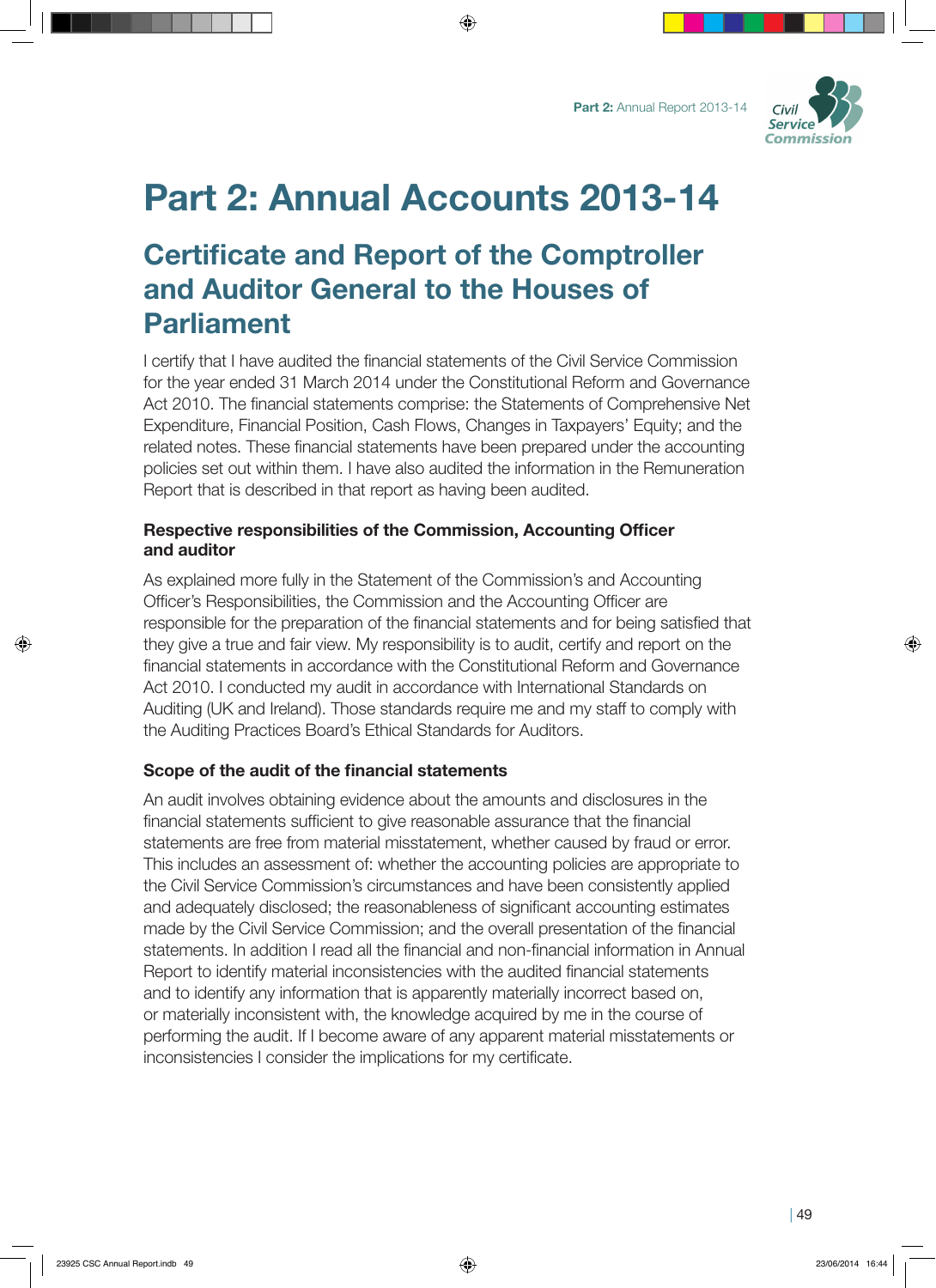

I am required to obtain evidence sufficient to give reasonable assurance that the expenditure and income recorded in the financial statements have been applied to the purposes intended by Parliament and the financial transactions recorded in the financial statements conform to the authorities which govern them.

◈

#### Opinion on regularity

In my opinion, in all material respects the expenditure and income recorded in the financial statements have been applied to the purposes intended by Parliament and the financial transactions recorded in the financial statements conform to the authorities which govern them.

#### Opinion on financial statements

In my opinion:

- the financial statements give a true and fair view of the state of the Civil Service Commission 's affairs as at 31 March 2014 and of the net expenditure for the year then ended; and
- the financial statements have been properly prepared in accordance with the Constitutional Reform and Governance Act 2010 and Cabinet Office directions issued thereunder.

#### Opinion on other matters

In my opinion:

- the part of the Remuneration Report to be audited has been properly prepared in accordance with Cabinet Office directions issued under the Constitutional Reform and Governance Act 2010; and
- the information given in the Chief Executive's Foreword and Management Commentary sections for the financial year for which the financial statements are prepared is consistent with the financial statements.

#### Matters on which I report by exception

I have nothing to report in respect of the following matters which I report to you if, in my opinion:

- adequate accounting records have not been kept or returns adequate for my audit have not been received from branches not visited by my staff; or
- the financial statements and the part of the Remuneration Report to be audited are not in agreement with the accounting records and returns; or
- I have not received all of the information and explanations I require for my audit; or
- the Governance Statement does not reflect compliance with HM Treasury's guidance.

◈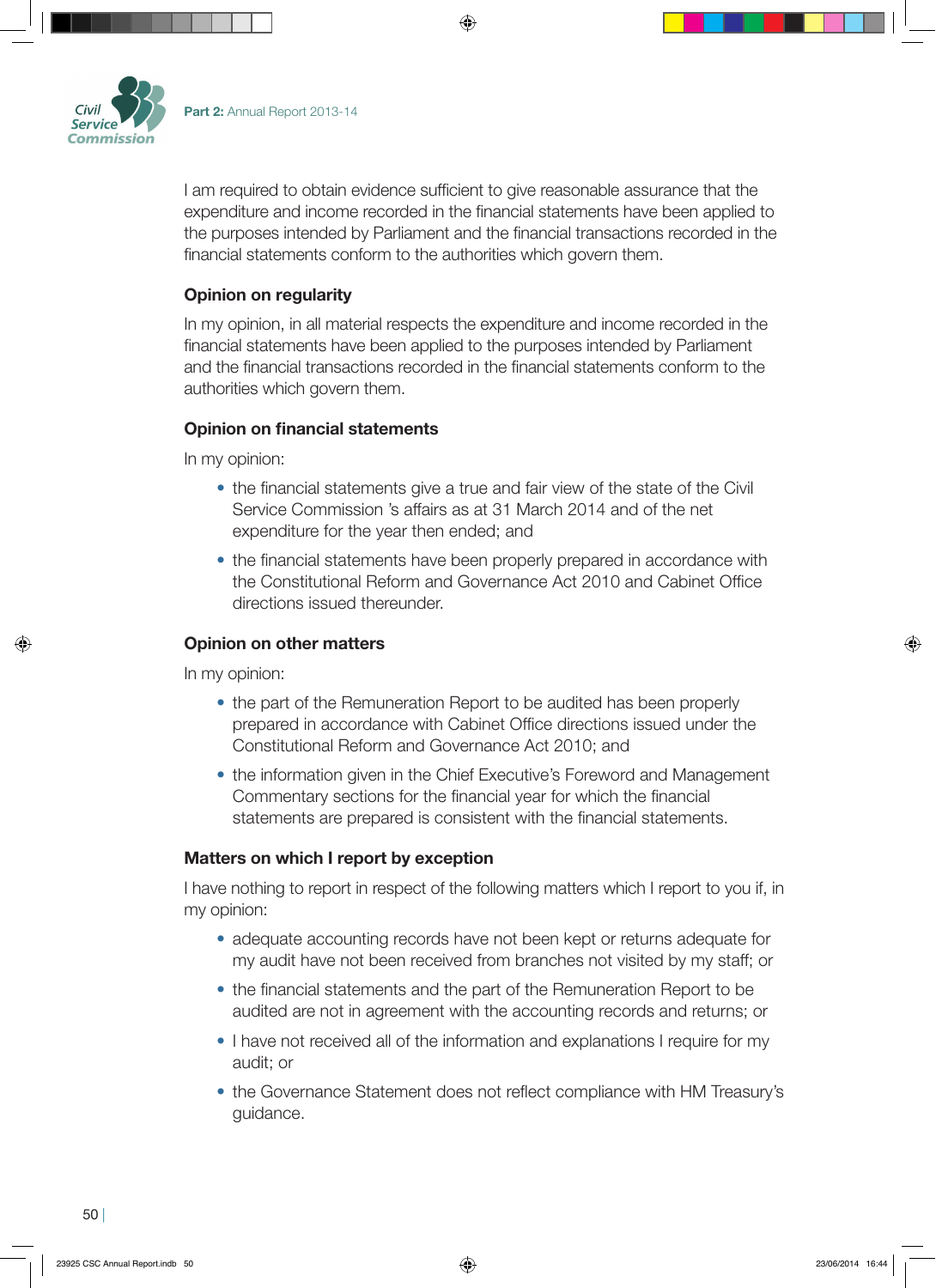

#### Report

I have no observations to make on these financial statements.

 $\bigoplus$ 

Sir Amyas Morse KCB Date: 19 June 2014 Comptroller and Auditor General National Audit Office 157-197 Buckingham Palace Road Victoria London SW1W 9SP

 $\bigoplus$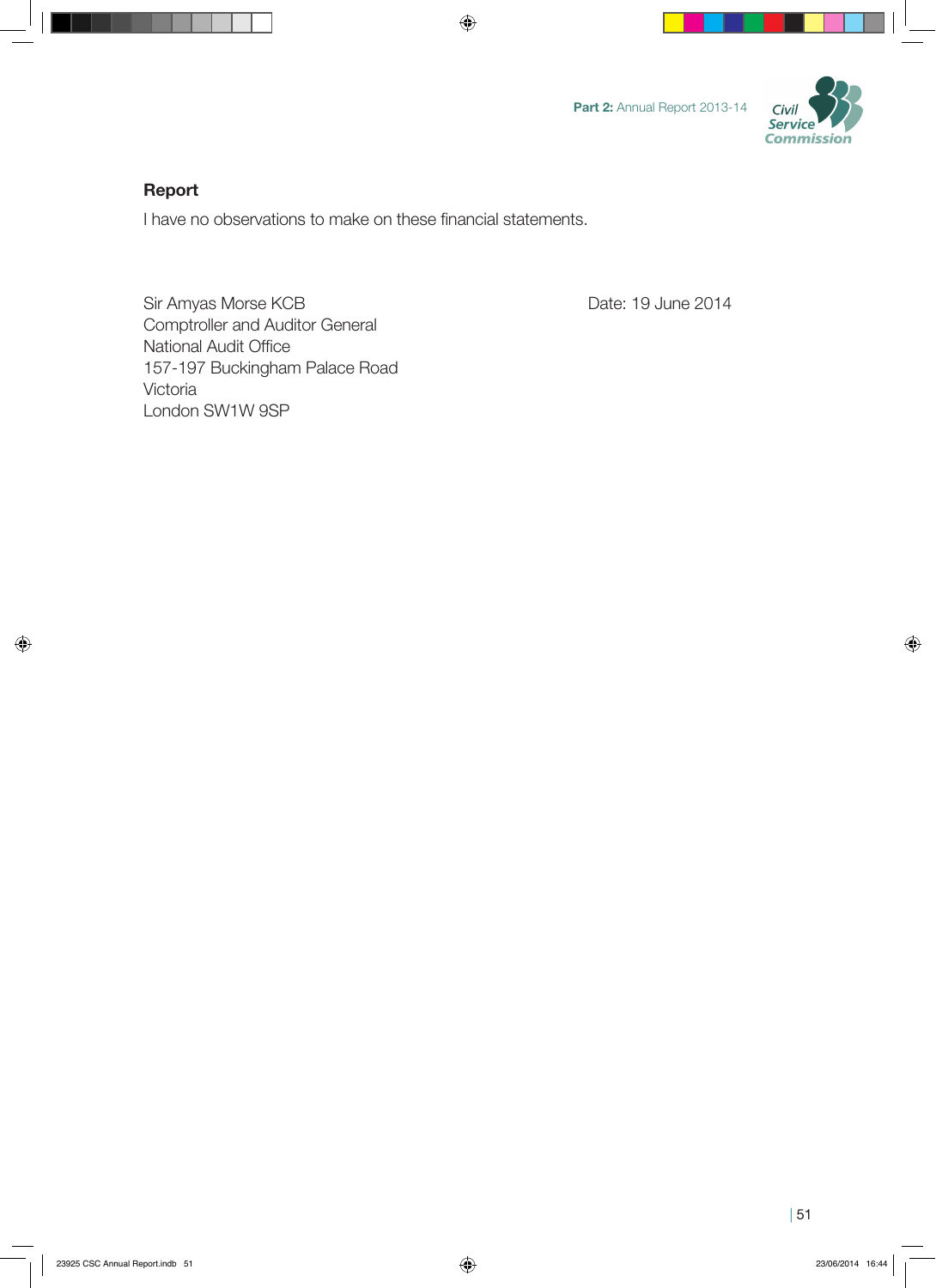

## Statement of Comprehensive Net Expenditure for the period ended 31 March 2014

 $\bigoplus$ 

|                                                                                  | <b>Note</b> | 2013-14<br>£000s | 2012-13<br>£000s |
|----------------------------------------------------------------------------------|-------------|------------------|------------------|
| <b>Expenditure</b>                                                               |             |                  |                  |
| Staff and Commissioner costs                                                     | 3           | 1354             | 904              |
| <b>Other Expenditures</b>                                                        | 4           | 903              | 774              |
| <b>Income</b>                                                                    |             |                  |                  |
| Income from Other Government Departments                                         | 5           | (5)              | (343)            |
| <b>Net Expenditure</b>                                                           |             | 2252             | 1335             |
| Interest Payable/Receivable                                                      |             |                  |                  |
| Net Expenditure after Interest                                                   |             | 2252             | 1335             |
| <b>Total Comprehensive Net Expenditure for</b><br>the period ended 31 March 2014 |             | 2252             | 1335             |

The notes on pages 56 to 62 form part of these accounts.

 $\bigoplus$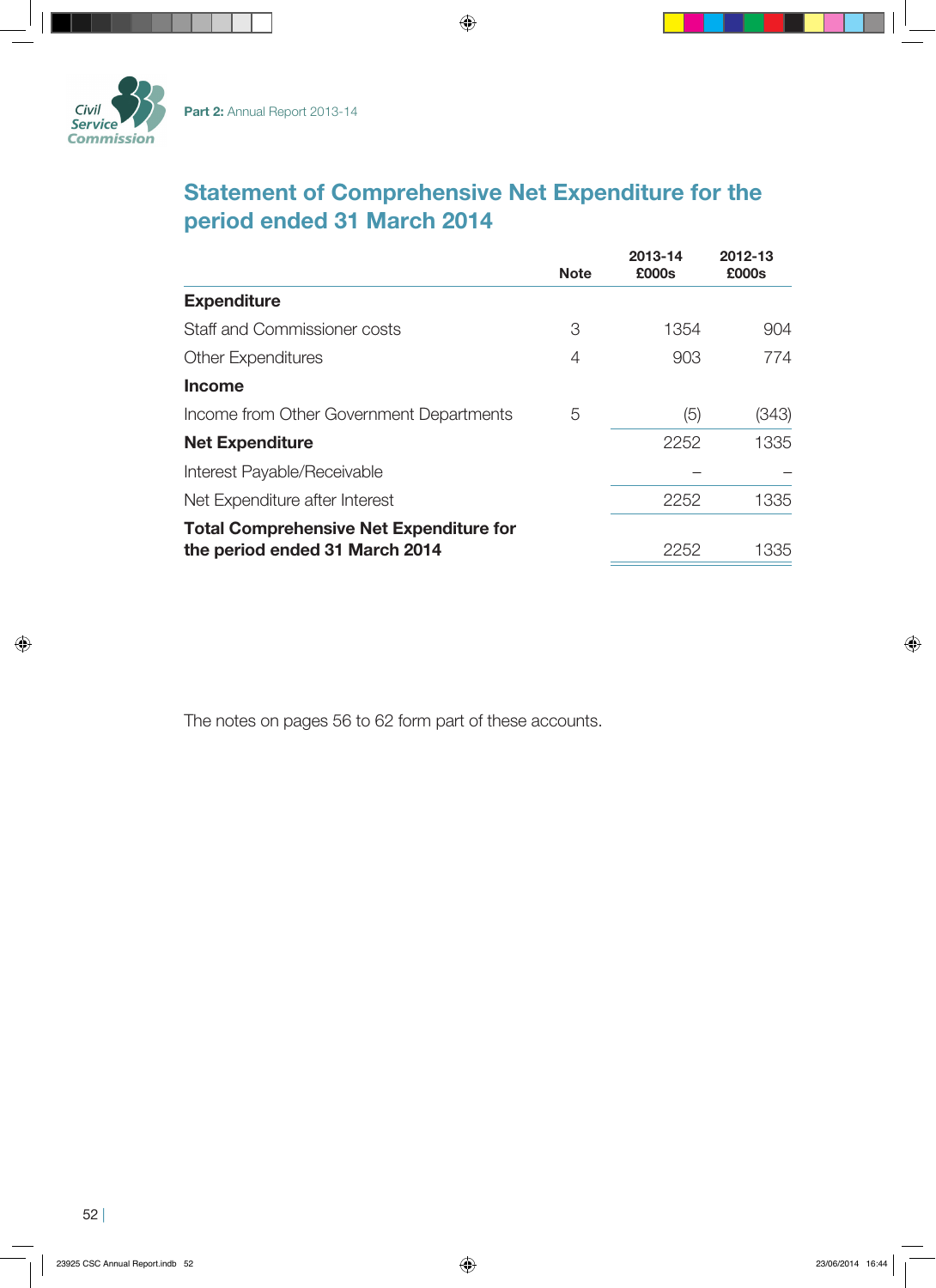

## Statement of Financial Position as at 31 March 2014

 $\bigoplus$ 

|                                                        | <b>Note</b> |       | 2013-14<br>£000s |      | 2012-13<br>£000s |
|--------------------------------------------------------|-------------|-------|------------------|------|------------------|
| <b>Total non-current Assets</b>                        |             |       |                  |      |                  |
| <b>Current Assets</b>                                  |             |       |                  |      |                  |
| <b>Total Assets</b>                                    |             |       | Ω                |      | 0                |
| <b>Current liabilities</b>                             |             |       |                  |      |                  |
| Trade and other payables                               | 6           | (225) |                  | (68) |                  |
| <b>Total current liabilities</b>                       |             |       | (225)            |      | (68)             |
| <b>Total assets less current</b><br><b>liabilities</b> |             |       | (225)            |      | (68)             |
| <b>Total non-current liabilities</b>                   |             |       |                  |      |                  |
| <b>Assets less liabilities</b>                         |             |       | (225)            |      | (68)             |
| Taxpayers' equity                                      |             |       |                  |      |                  |
| <b>I&amp;E Reserve</b>                                 |             |       | (225)            |      | (68)             |
| <b>Total taxpayers' equity</b>                         |             |       | (225)            |      | (68)             |

The notes on pages 56 to 62 form part of these accounts.

Clare Salters

Chief Executive Civil Service Commission 16 June 2014

 $\bigoplus$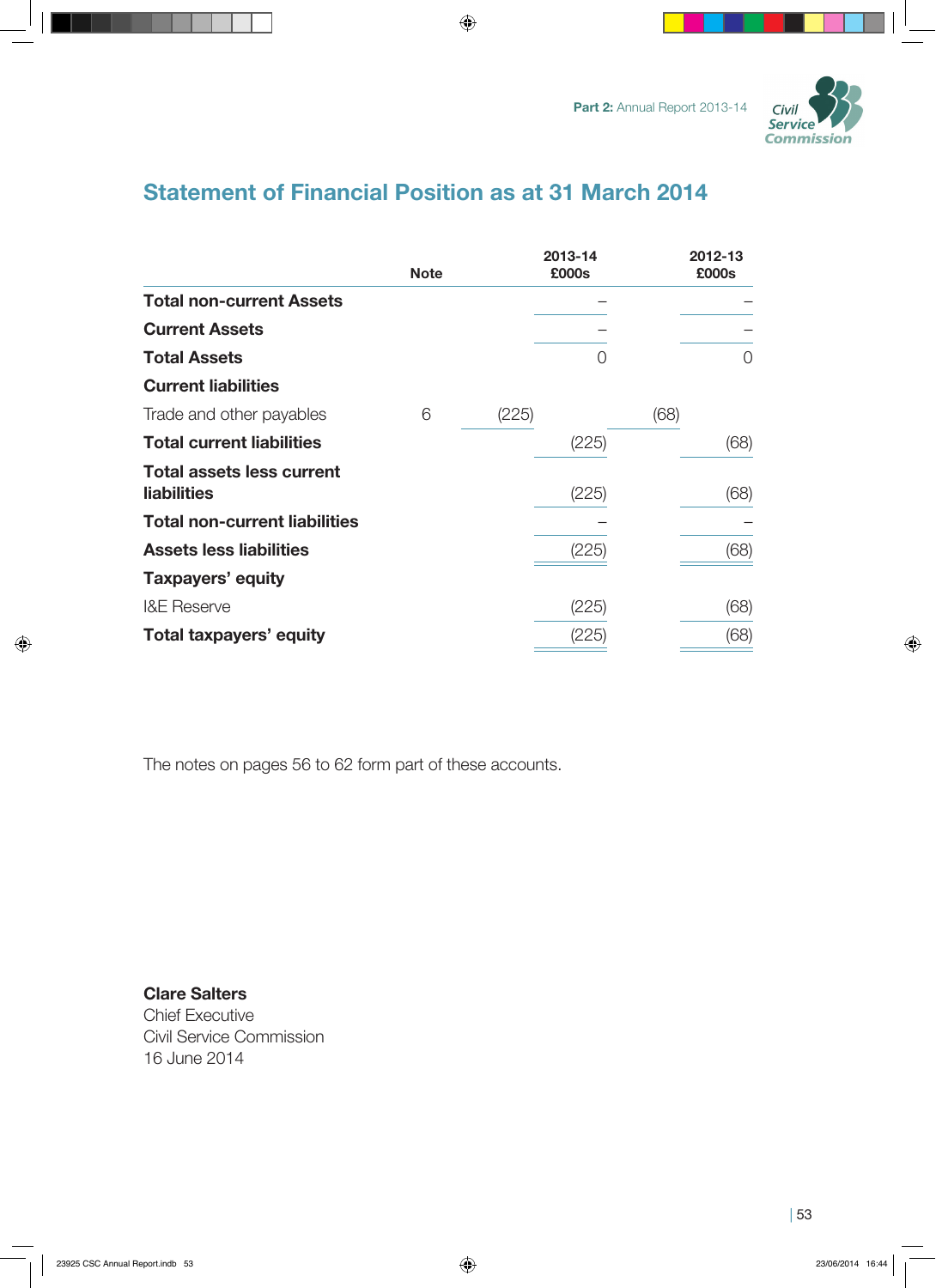

## Statement of Cash Flows for the period ended 31 March 2014

 $\bigoplus$ 

|                                                                       | <b>Note</b> | 2013-14<br>£000 | 2012-13<br>£000 |
|-----------------------------------------------------------------------|-------------|-----------------|-----------------|
| <b>Cash flows from operating activities</b>                           |             |                 |                 |
| <b>Net Deficit</b>                                                    |             | (2252)          | (1335)          |
| Adjustment for non-cash transactions                                  |             |                 |                 |
| (Increase)/Decrease in Inventories                                    |             |                 |                 |
| (Increase)/Decrease in trade and other receivables                    |             |                 |                 |
| Increase/(Decrease) in trade payables                                 | 6           | 15729           | (97)            |
| Net cash outflow from operating activities                            |             | (2095)          | (1432)          |
| <b>Cash flows from investing activities</b>                           |             |                 |                 |
| Net cash outflow from investing activities                            |             |                 |                 |
| <b>Cash flows from financing activities</b>                           |             |                 |                 |
| Grants from parent Department                                         |             | 2106            | 1432            |
| Non-cash adjustments for restatements                                 | 8           | (11)            |                 |
| <b>Net financing</b>                                                  |             | 2095            | 1432            |
| Net Increase/(Decrease) in cash and cash<br>equivalents in the period |             |                 |                 |
| Cash and Cash equivalents at the beginning of<br>the period           |             |                 |                 |
| Cash and Cash equivalents at the end of<br>the period                 |             |                 |                 |
|                                                                       |             |                 |                 |

The notes on pages 56 to 62 form part of these accounts.

 $\bigoplus$ 

 $\overline{29}$  This increase is due to the late invoicing by DCMS for the whole year salaries for two members of staff.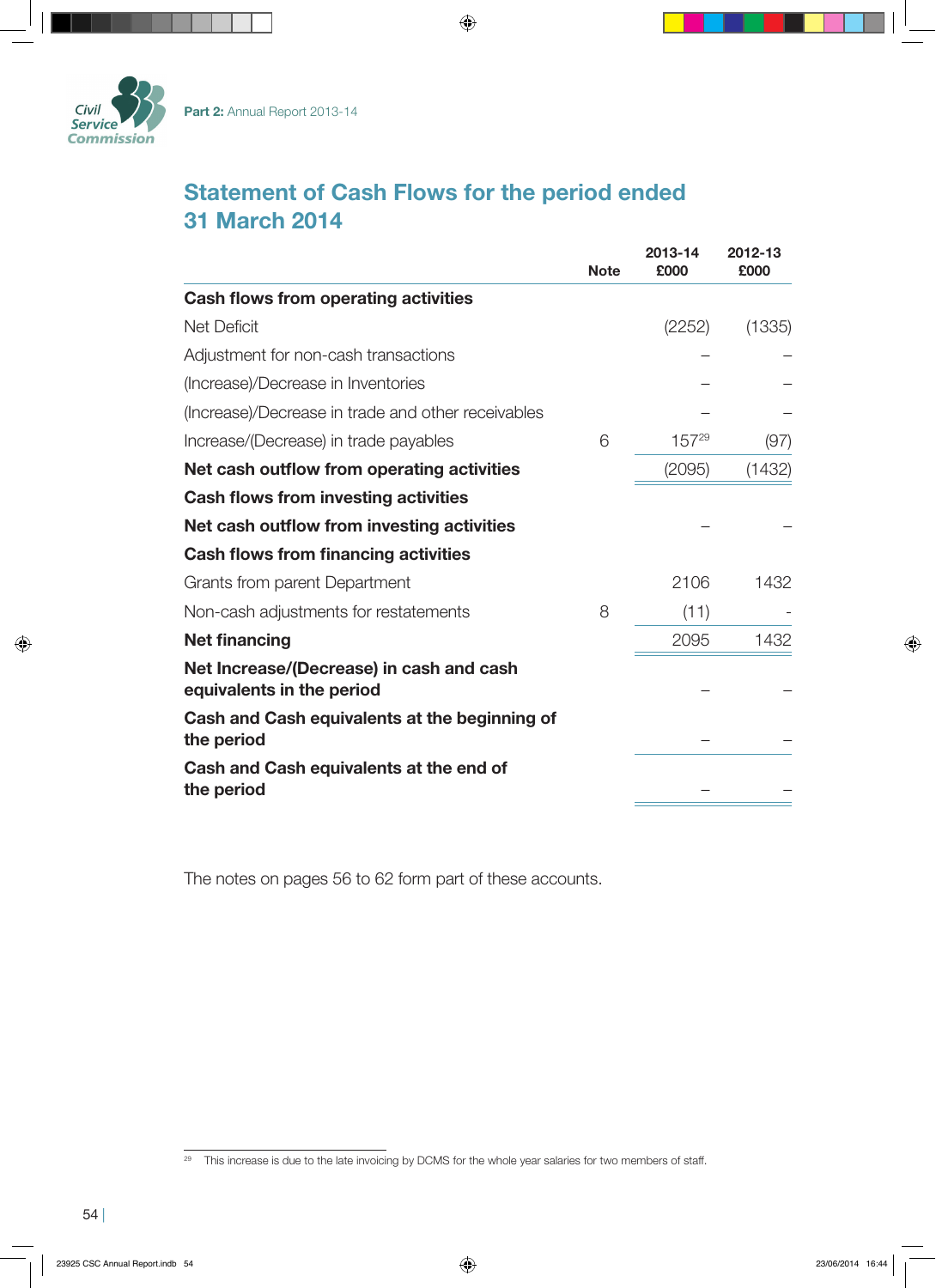



## Statement of Changes in Taxpayers' Equity

|                                            | <b>Note</b> | 1 & E<br><b>Reserve</b><br>£000 | Total<br><b>Reserves</b><br>£000 |
|--------------------------------------------|-------------|---------------------------------|----------------------------------|
| <b>Balance at 1 April 2012</b>             |             | (165)                           | (165)                            |
| Grants from Parent Department              |             | 1432                            | 1432                             |
| Comprehensive Net Expenditure for the year |             | (1335)                          | (1335)                           |
| <b>Balance at 31 March 2013</b>            |             | (68)                            | (68)                             |
| <b>Balance at 1 April 2013</b>             |             | (68)                            | (68)                             |
| <b>Transfer of Function</b>                | 8           | (11)                            | (11)                             |
| Grants from Parent Department              |             | 2106                            | 2106                             |
| Supply repayable to Parent Department      |             |                                 |                                  |
| Comprehensive Net Expenditure for the year |             | (2252)                          | (2252)                           |
| <b>Balance at 31 March 2014</b>            |             | (225)                           | (225)                            |
|                                            |             |                                 |                                  |

 $\bigoplus$ 

The notes on pages 56 to 62 form part of these accounts.

| 55

 $\bigoplus$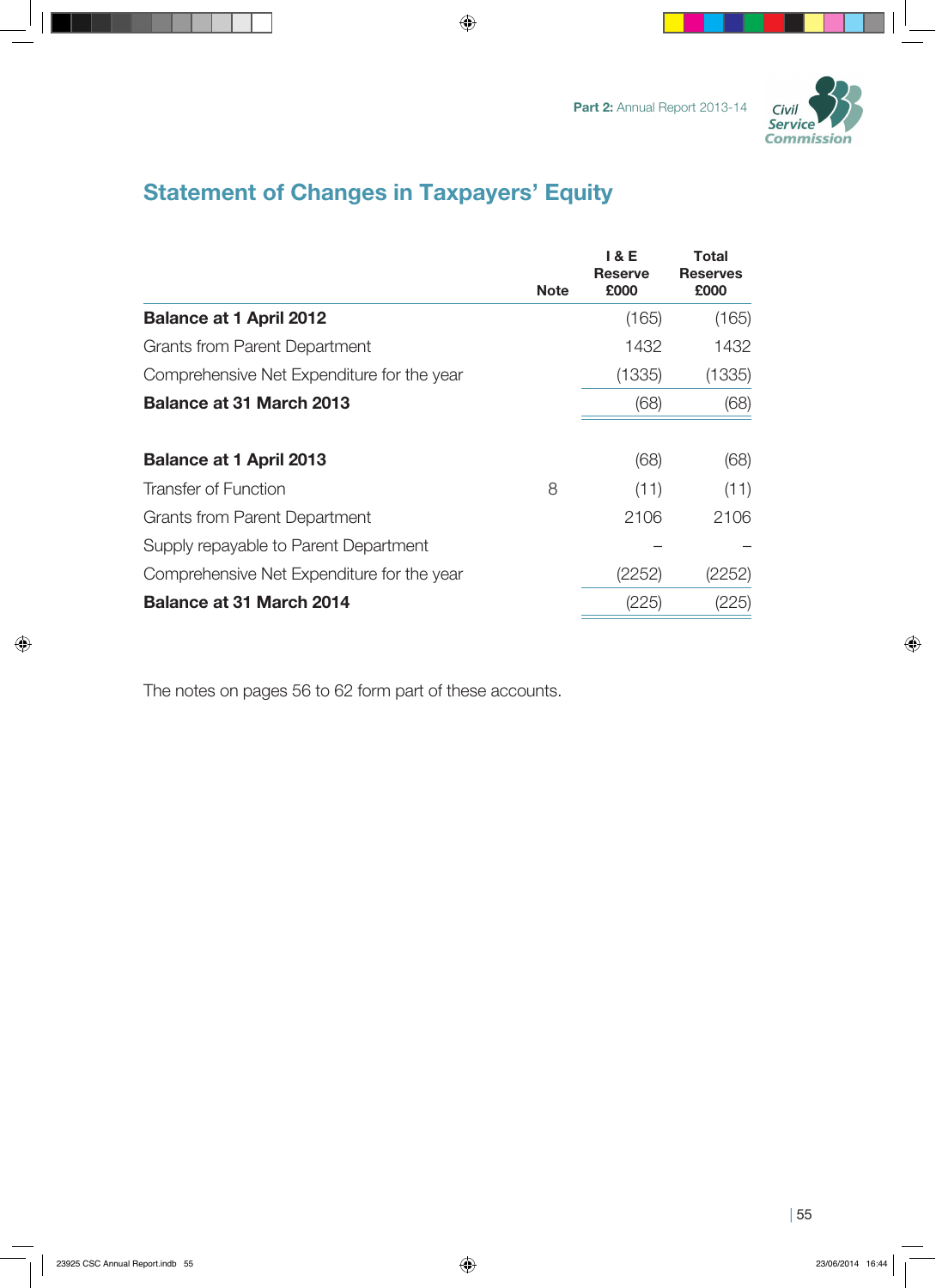

## Notes to the accounts for the year ended 31 March 2014

◈

#### *1. Statement of Accounting Policies*

#### Basis of preparation

As an independent executive Non Departmental Public Body (NDPB), the Civil Service Commission's financial statements have been prepared in accordance with the Accounts Direction given by the Minister for the Cabinet Office, the Cabinet Office is the Civil Service Commission's sponsoring Department. They meet the requirements of the *Government Financial Reporting Manual* (FReM) issued by HM Treasury. The accounting policies contained in the FReM apply *International Financial Reporting Standards* (IFRS) as adapted or interpreted for the public sector context. Where the FReM permits a choice of accounting policy, the accounting policy which is judged to be most appropriate to the particular circumstances of the Civil Service Commission for the purpose of giving a true and fair view has been selected. The particular policies adopted by the Civil Service Commission are described below. They have been applied consistently in dealing with items that are considered material to the accounts.

#### Going concern

The financial statements have been prepared on the basis that the Commission is a going concern. The Commission is a statutory body created by the Constitutional Reform and Governance Act 2010. The Commission's budget and business plan for 2014-15 and corporate framework 2012-16 have been agreed by the Cabinet Office.

#### *1.1 Accounting convention*

These accounts have been prepared under the historical cost convention modified to account for the revaluation of property, plant and equipment, intangible assets and inventories.

The preparation of financial statements requires management to make judgments, estimates and assumptions that affect the amounts reported for assets and liabilities as at the date of the Statement of Financial Position and amounts reported for income and expenditure during the year. However, the nature of estimation means that actual outcomes could differ from those estimates.

The Commission, with the exception of accruals, has not made any estimates in producing these accounts.

◈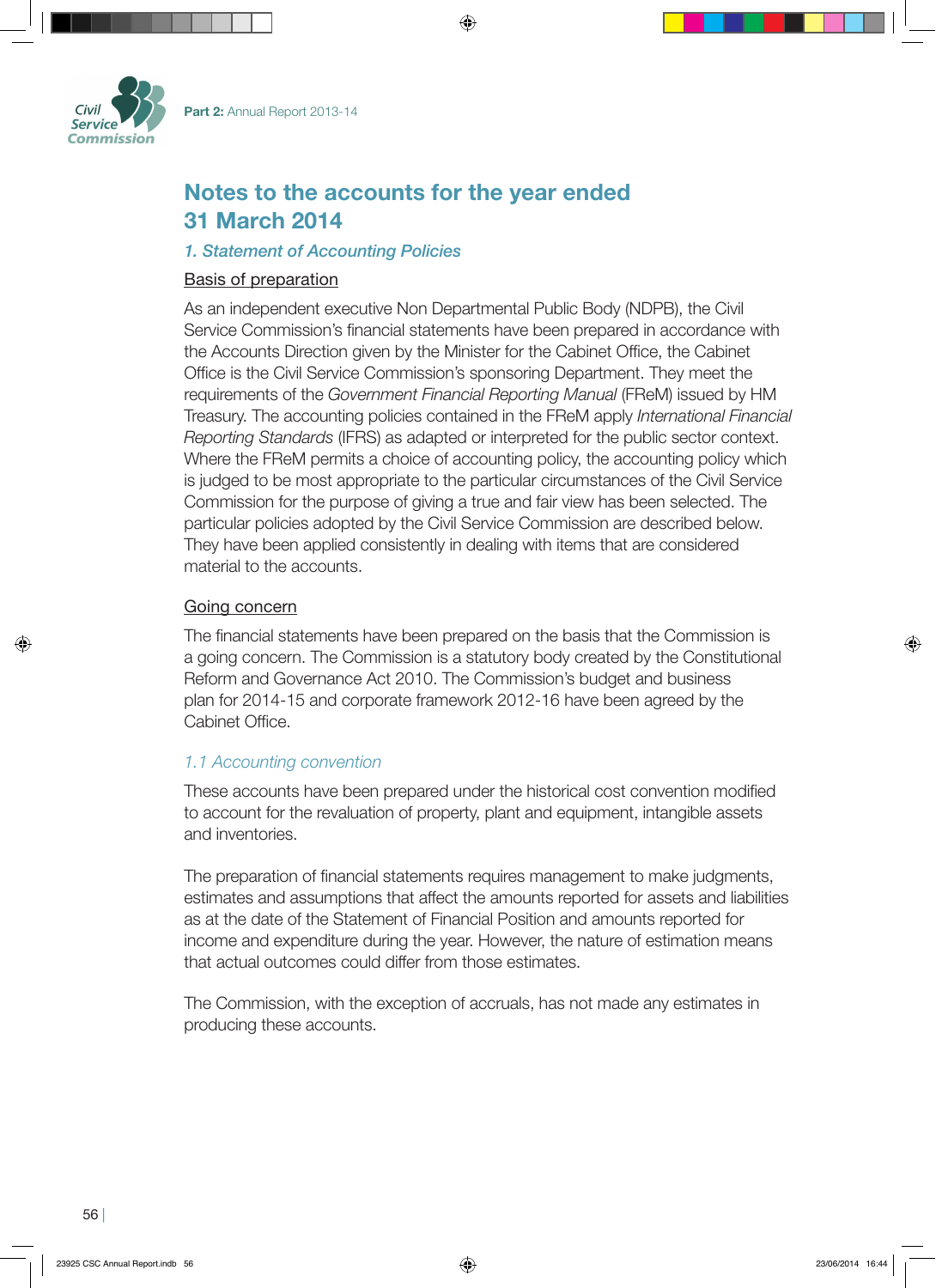



#### *1.2 Income*

Income principally comprises fees and charges for services provided on a full-cost basis to external customers as well as public re-payment work and includes income due to the Consolidated Fund that, in accordance with the FReM, is treated as operating income.

⊕

#### *1.3 Cash and cash equivalents*

The Commission does not hold a bank account or cash. Under a Memorandum of Understanding, payments are made, and receipts collected, on behalf of the Commission by the Cabinet Office, through its central bank account.

#### *1.4 Grant-in-Aid*

As the Commission is an independent executive Non-Departmental Public Body, Grant-in-Aid is treated as financing from the sponsoring Department. This is recognised as a credit into general reserves and is treated on a cash basis in accordance with guidance given in the FReM.

#### *1.5 Financial Instruments*

The majority of financial instruments relate to contracts to buy non-financial items in line with expected purchase and usage requirements. The Commission is not exposed to significant liquidity, interest rate, or foreign currency risk.

#### *1.6 Operating Segments*

◈

The Commission provides Secretariat support for four units. Further details are provided in Note 2. We report to the Civil Service Commission Board in most detail on the Civil Service Commission functions derived directly from the 2010 Act. For the three other independent offices<sup>30</sup> for which the Commission only provides Secretariat services we report to the Civil Service Board only for oversight purposes. Our operating segments reflect these four functional areas.

#### *1.7 Future changes in Accounting Policy*

There are no Accounting Standards that have been issued but not yet come into effect under the FReM that will have a material impact on the Civil Service Commission's Financial Statements.

<sup>30</sup> The Office of the Commissioner for Public Appointments (OCPA), House of Lords Appointments Commission (HOLAC) and the Advisory Committee on Business Appointments (ACOBA.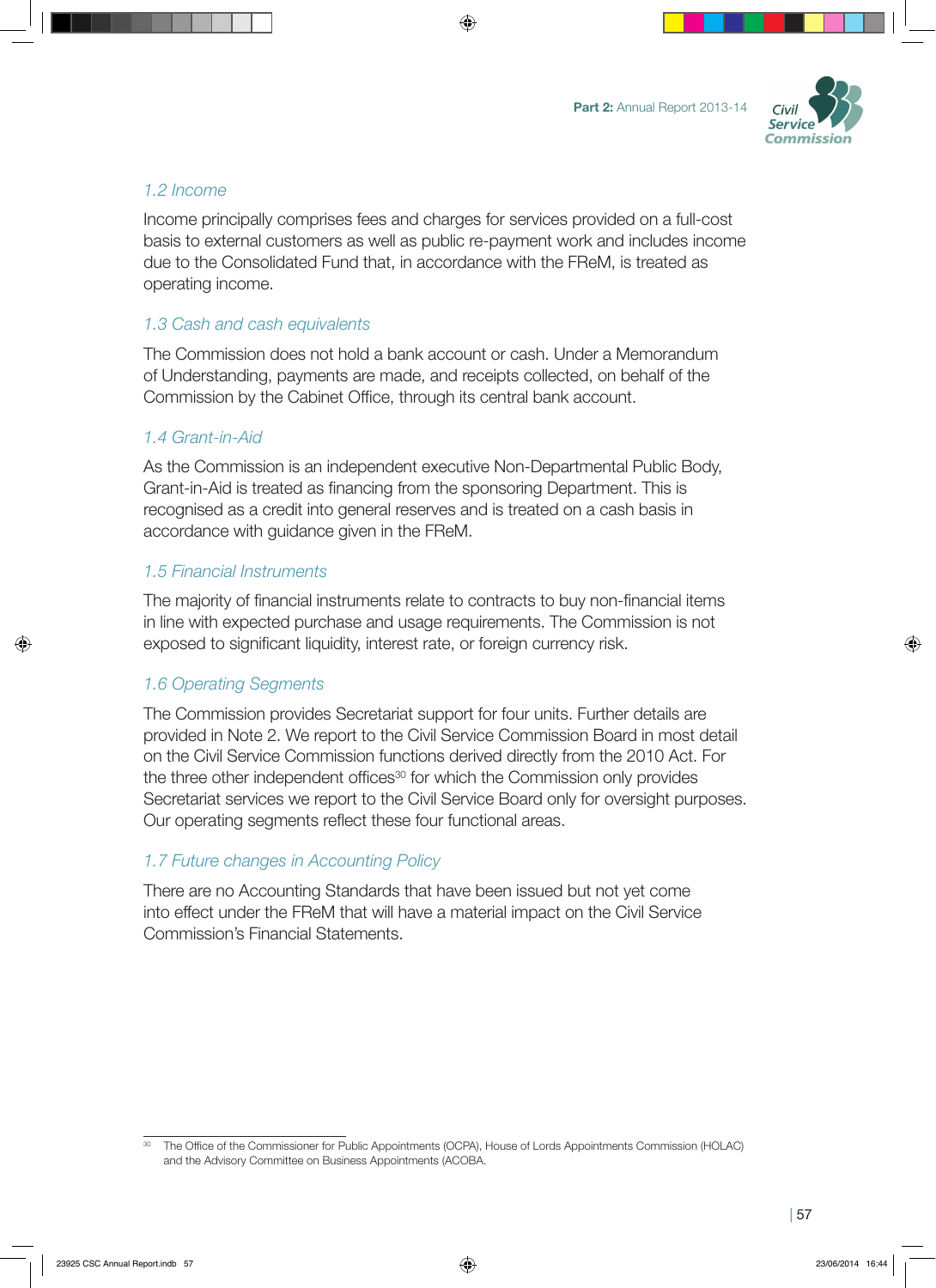

#### *2. Operating Segments*

From 1 April 2013 onwards the Civil Service Commission agreed with the Government to provide secretariat support to the House of Lords Appointments Commission, the Advisory Committee on Business Appointments; and the Office of the Commissioner for Public Appointments. The spend for each area is reflected in the table below.<sup>31</sup>

 $\bigoplus$ 

|                                                    | 2013-14 |      |              | 2012-13      |               |           |             |           |              |       |
|----------------------------------------------------|---------|------|--------------|--------------|---------------|-----------|-------------|-----------|--------------|-------|
| £000s                                              | င်သ     | OCPA | <b>UOLAC</b> | <b>ACOBA</b> | <b>Total</b>  | ပိတ်      | <b>OCPA</b> | ပ<br>HOLA | <b>ACOBA</b> | Total |
| Commissioner or<br><b>Committee Member</b><br>Fees | 325     | 41   | 26           | 27           | 419           | 335       |             |           |              | 335   |
| <b>Other Gross</b><br>Expenditure                  | 1008    | 482  | 179          | 169          |               | 1838 1343 |             |           |              | 1343  |
| Income                                             | (5)     | (0)  | (0)          | (0)          | (5)           | (343)     |             |           |              | (343) |
| <b>NET EXPENDITURE</b>                             | 1328    | 523  | 205          |              | 196 2252 1335 |           |             |           |              | 1335  |

◈

 $\bigcirc$ 

<sup>&</sup>lt;sup>31</sup> The cost of Secretariat and other generic support cost is based on a work-sampling exercise and calculated on the basis of: Civil Service Commission 61%, House of Lords Appointments Commission 12%, the Advisory Committee on Business Appointments 12% and the Office of the Commissioner for Public Appointments 15%. As explained in the Statement of Financial Position (page 53), the Civil Service Commission does not have any assets and therefore does not hold segmental information on assets held.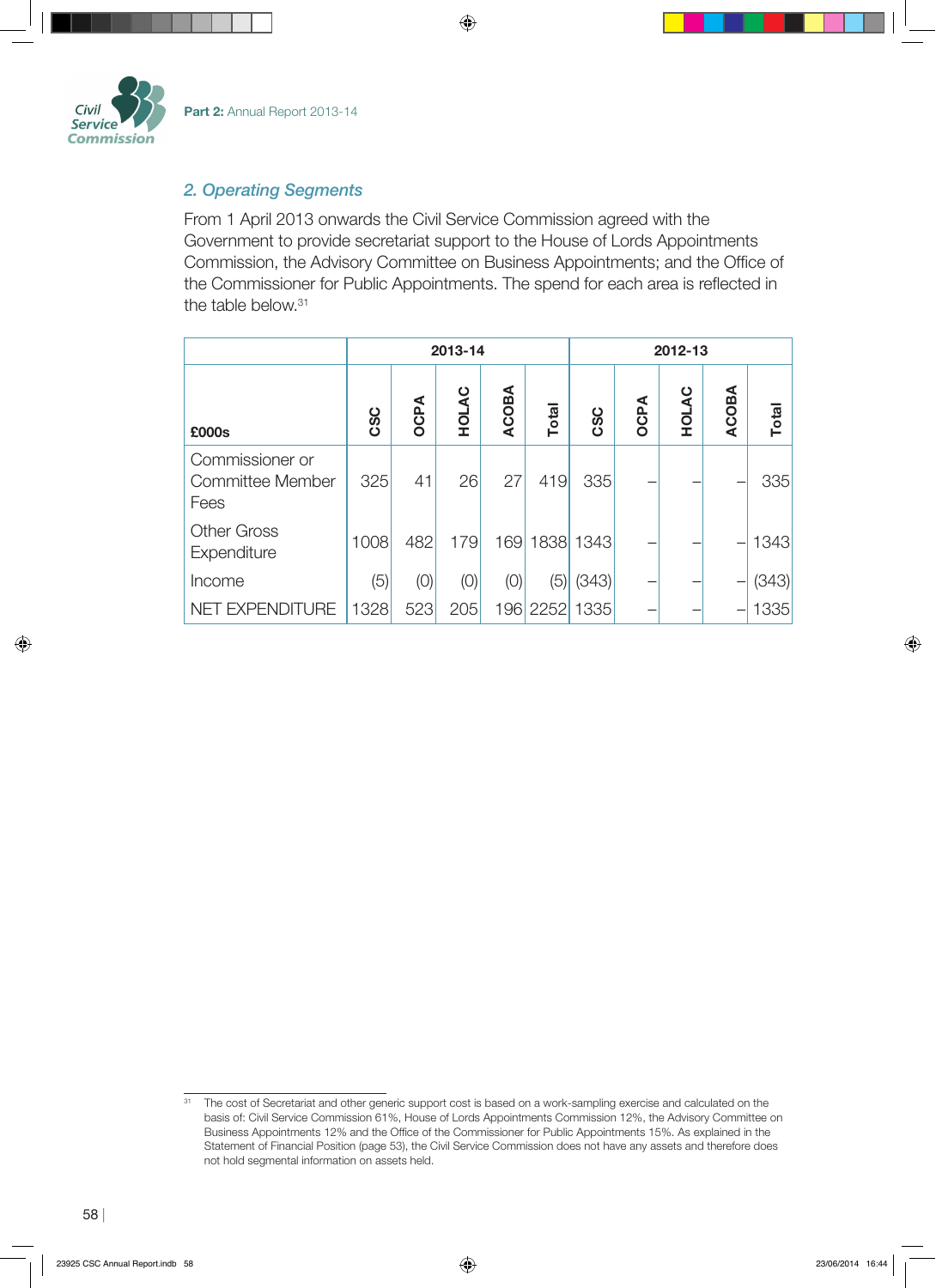

#### *3. Staff Numbers and Related Costs*

#### *3.1 Commissioner32 and staff costs33*

|                       | 2013-14      |              |                                  |                                        | 2012-13 |
|-----------------------|--------------|--------------|----------------------------------|----------------------------------------|---------|
| £000                  | <b>Total</b> | <b>Staff</b> | Commis-<br>sioners <sup>34</sup> | <b>Office</b><br>Holders <sup>35</sup> | Total   |
| Wages and salaries    | 1117         | 701          | 356                              | 60                                     | 888     |
| Social security costs | 99           | 62           | 37                               |                                        | 82      |
| Other pensions costs  | 138          | 138          |                                  |                                        | 101     |
| <b>Total</b>          | 1354         | 901          | 393                              | 60                                     | 1071    |

⊕

#### *3.2 Commissioner and staff numbers (full time equivalent)*

|                    | 2013-14      |                  |                                  |                                        | 2012-13 |
|--------------------|--------------|------------------|----------------------------------|----------------------------------------|---------|
|                    | <b>Total</b> | <b>Staff</b>     | Commis-<br>sioners <sup>34</sup> | <b>Office</b><br>Holders <sup>35</sup> | Total   |
| Directly employed  | O            | $\left( \right)$ |                                  |                                        |         |
| Inward secondments | 19.3         | 19.3             | $\left( \right)$                 |                                        | 13.6    |
| Office holders     | 40.4         | $\bigcirc$       | 11.4                             | 29                                     | 12      |
| <b>Total</b>       | 59.7         | 19.3             | 11.4                             | 29                                     | 25.6    |

#### **Notes**

◈

The numbers of staff, Commissioners and Office Holders reflect the monthly average throughout 2013-14. The numbers in post on 31 March 2014 were 11 Commissioners, 29 Office Holders and 19.6 (full time equivalent) staff.

The increase in staff and Office Holders since 2012-13 reflects the transfer of responsibility for providing secretariat support to HOLAC, ACOBA and OCPA from 1 April 2013. The staff supporting OCPA had moved into the Civil Service Commission (from the Cabinet Office) in 2011-12, and the Commission then recharged the cost of these staff to the Cabinet Office until 31 March 2013.

<sup>32</sup> Commissioners receive two different types of fees. "Board fees" and "Competition fees" that are paid for each day that a Commissioner chairs a recruitment competition". In 2012-13 "Competition fees" were classified as "Other Expenditure". They are now included in "Staff Costs". This reclassification has also been applied retrospectively to the last year comparators in these Accounts.

<sup>33</sup> This figure represents 100% of staff costs for the period 1 April 2013 to 31 March 2014. As explained in Note 2 (operating segments), staff costs for 2013-14 were calculated at 61% for the Civil Service Commission's 'core' regulatory responsibilities, 15% for OCPA, 12% for HOLAC and12% for ACOBA.

<sup>34 &#</sup>x27;Commissioners' includes the First Commissioner and Commissioner for Public Appointments (a single joint appointment) and all Civil Service Commissioners.

<sup>35 &#</sup>x27;Office Holders' includes the Chair and Members of HOLAC and the Chair and Members of ACOBA. It includes the 14 Public Appointments Assessors and (in Note 3.1) the proportion of their costs that is met by OCPA (the majority of their fees are paid direct by Departments). It does not include the Commissioner for Public Appointments, who is included under 'Commissioners'.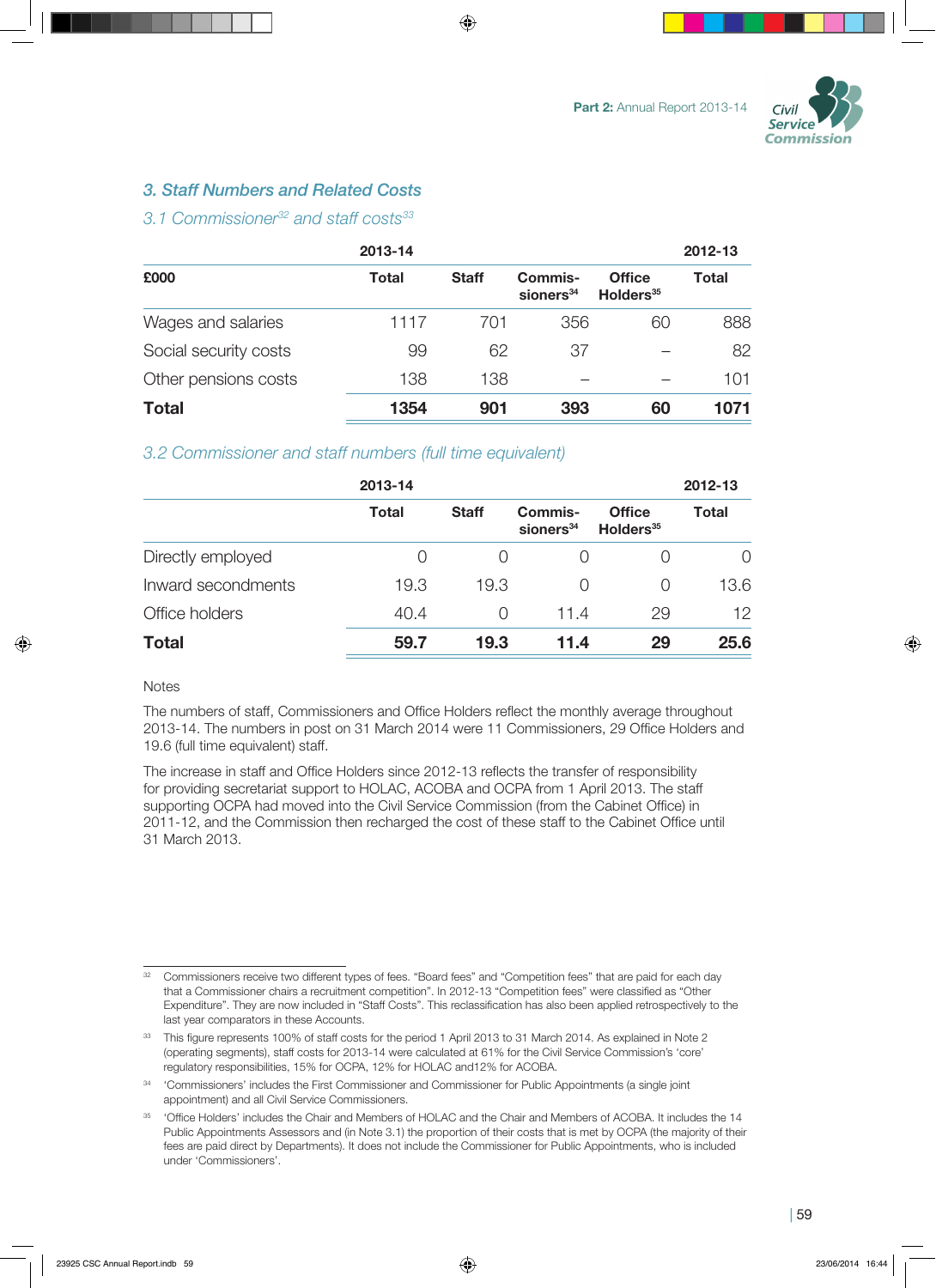

#### *4. Other Expenditure*

|                                       | <b>Note</b> | 2013-14<br>£000 | 2012-13<br>£000 |
|---------------------------------------|-------------|-----------------|-----------------|
| <b>Other Expenditure</b>              |             |                 |                 |
| Accommodation, utilities and IT costs |             | 456             | 241             |
| Consultancy                           |             | 330             | 258             |
| Supplies and services                 |             | 64              | 71              |
| Other staff related costs             |             | 35              | (3)             |
| Travel, subsistence and hospitality   |             | 11              | 33              |
| <b>Audit Fee</b>                      |             | 7               | 7               |
| <b>Total</b>                          |             | 903             | 607             |

 $\bigoplus$ 

#### Note

Of the £330k Consultancy figure, £234k relates to the audit of Departments' compliance with the Recruitment Principles and the Code of Practice on Ministerial Appointments; £80k relates to search consultancy work relating to the appointment of Chair of the Recognition Panel established by the Royal Charter on press self regulation; and £8k relates to the work done by HMT Internal Audit.

#### *5. Income*

|                                          | <b>Note</b> | 2013-14<br>£000 | 2012-13<br>£000 |
|------------------------------------------|-------------|-----------------|-----------------|
| <b>Administration</b>                    |             |                 |                 |
| Income From Other Government Departments | 1.2         | 536             | 34337           |
| <b>Total</b>                             |             | 5               | 343             |

#### *6. Trade Payables and Other Liabilities*

|                              | 2013-14<br>£000 | 2012-13<br>£000 |
|------------------------------|-----------------|-----------------|
| <b>Current</b>               |                 |                 |
| Accruals and deferred income | 225             | 68              |
| <b>Total</b>                 | 225             | 68              |

◈

 $\bigcirc$ 

<sup>&</sup>lt;sup>36</sup> During the reporting period the only income was from the Home Office for the Commission's assistance with some recruitment competitions for posts below SCS pay band 2.

<sup>&</sup>lt;sup>37</sup> During the previous reporting period, the income received was from the Cabinet Office, relating to recharges for staff time spent supporting the other Independent Offices – HOLAC, ACOBA and OCPA (see page 61).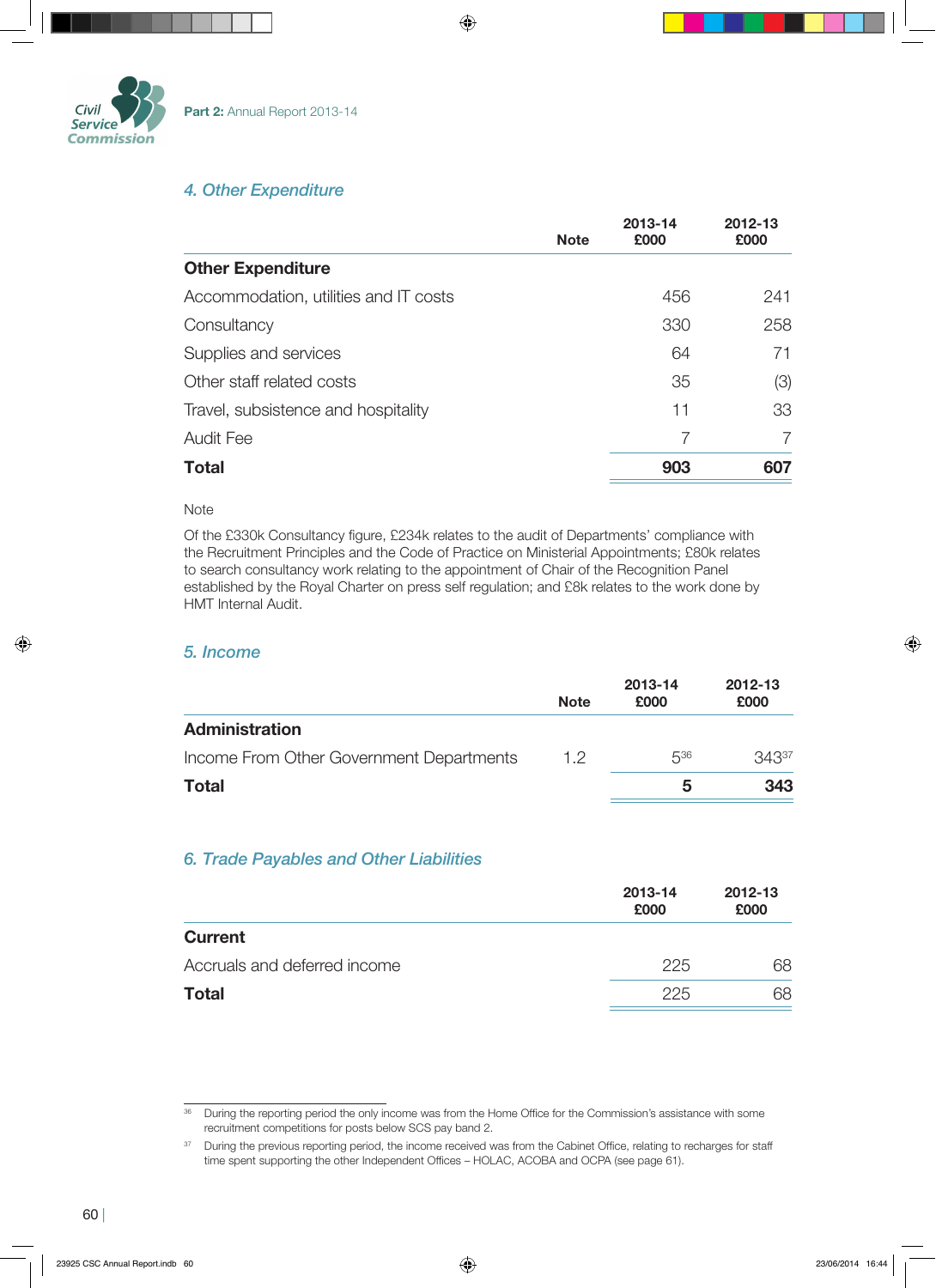

#### *6.1 Intra-Government Balances*

|                                               | 2013-14<br>£000 | 2012-13<br>£000 |
|-----------------------------------------------|-----------------|-----------------|
| <b>Current</b>                                |                 |                 |
| Balances with other central government bodies | 148             | 20.             |
| Subtotal intra-government balances            | 148             | 20              |
| Balances with bodies external to government   | 77              | 48              |
| Total payables at 31 March 2014               | 225             | 68              |

⊕

#### *7. Related Party Transactions*

The Civil Service Commission is an independent executive NDPB funded by the Cabinet Office. The Commission has had a small number of transactions with other Government Departments<sup>38</sup> in relation to staff secondments and the Home Office in relation to chairing a small number of more junior recruitment competitions.

Back office services are provided to the Commission from the Cabinet Office under a Memorandum of Understanding for a per capita charge of £25,976, a total of £458k for the period ending 31 March 2014.

No manager or other related party has undertaken any material transaction with the NDPB during the year.

#### *8. Transfer of function*

◈

From 1 April 2013 onwards the Civil Service Commission was tasked by the Government to provide secretariat support to three other independent offices sponsored by the Cabinet Office: the House of Lords Appointments Commission (HOLAC), the Advisory Committee on Business Appointments (ACOBA); and the Office of the Commissioner for Public Appointments (OCPA). The transfer of these responsibilities has been accounted for as a transfer of function by absorption. In accordance with the Financial Reporting Manual, comparators from 2012-13 have not been restated. The net liabilities relating to this transfer have been introduced into the accounts on 1 April 2013, with a corresponding balance to the General Fund of (£11k). This is primarily due to accruals at year end 2012-13 for HOLAC and ACOBA Office Holders' honorariums offsetting a £16k credit relating to an invoice for salary costs for a member of staff who had left the HOLAC/ACOBA unit on secondment during 2012-13.

<sup>38</sup> Cabinet Office, Department for Culture Media and Sport, Home Office, Northern Ireland Office, Crown Prosecution Service, Department for Communities and Local Government and the Government Actuary's Department.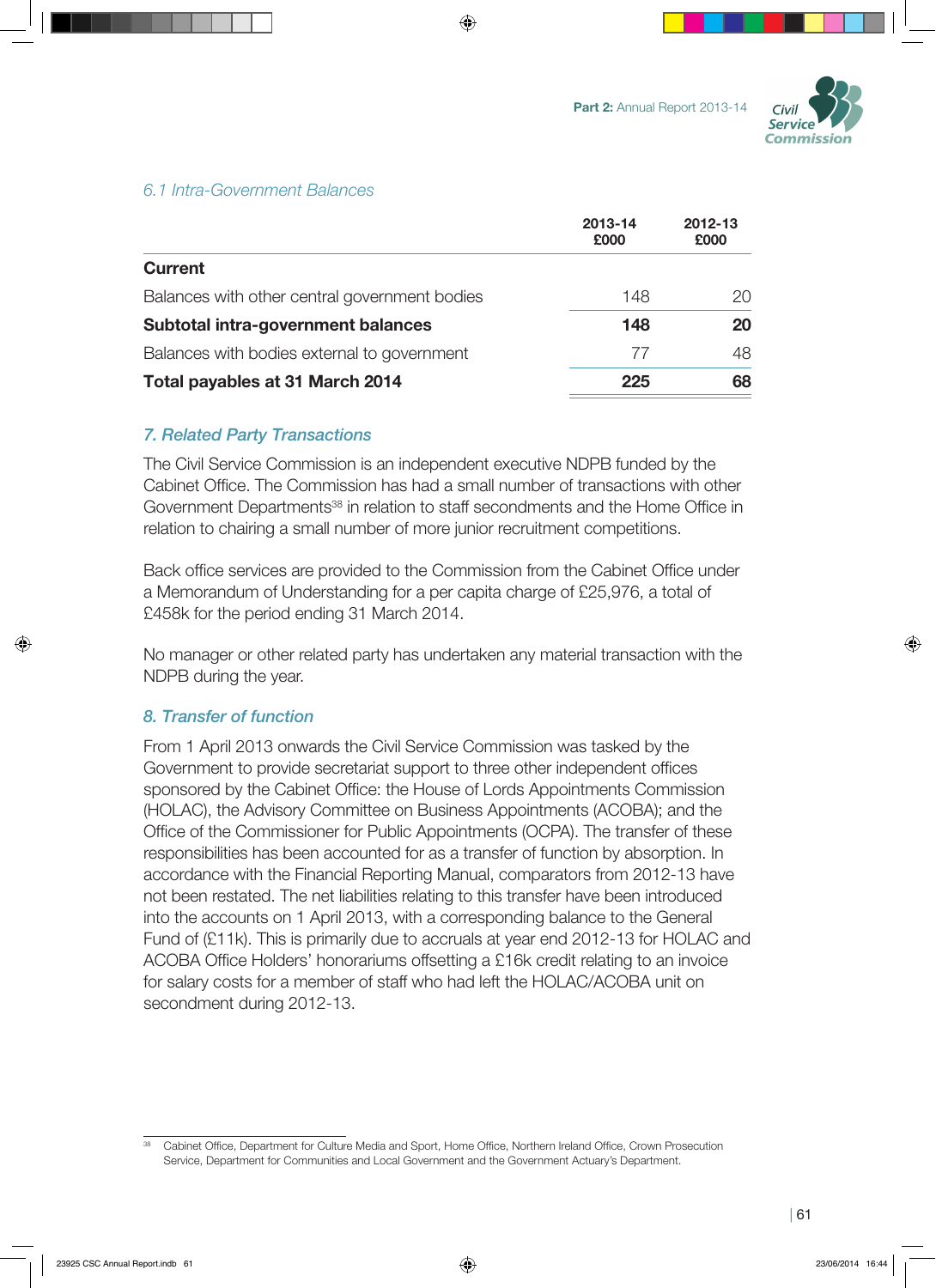

#### *9. Events after the Reporting Period*

In accordance with the requirements of IAS 10, events after the reporting period are considered up to the date on which the accounts are authorised for issue. This is interpreted as the date of the Certificate and Report of the Comptroller and Auditor General. There are no other events to report.

 $\bigoplus$ 

 $\bigoplus$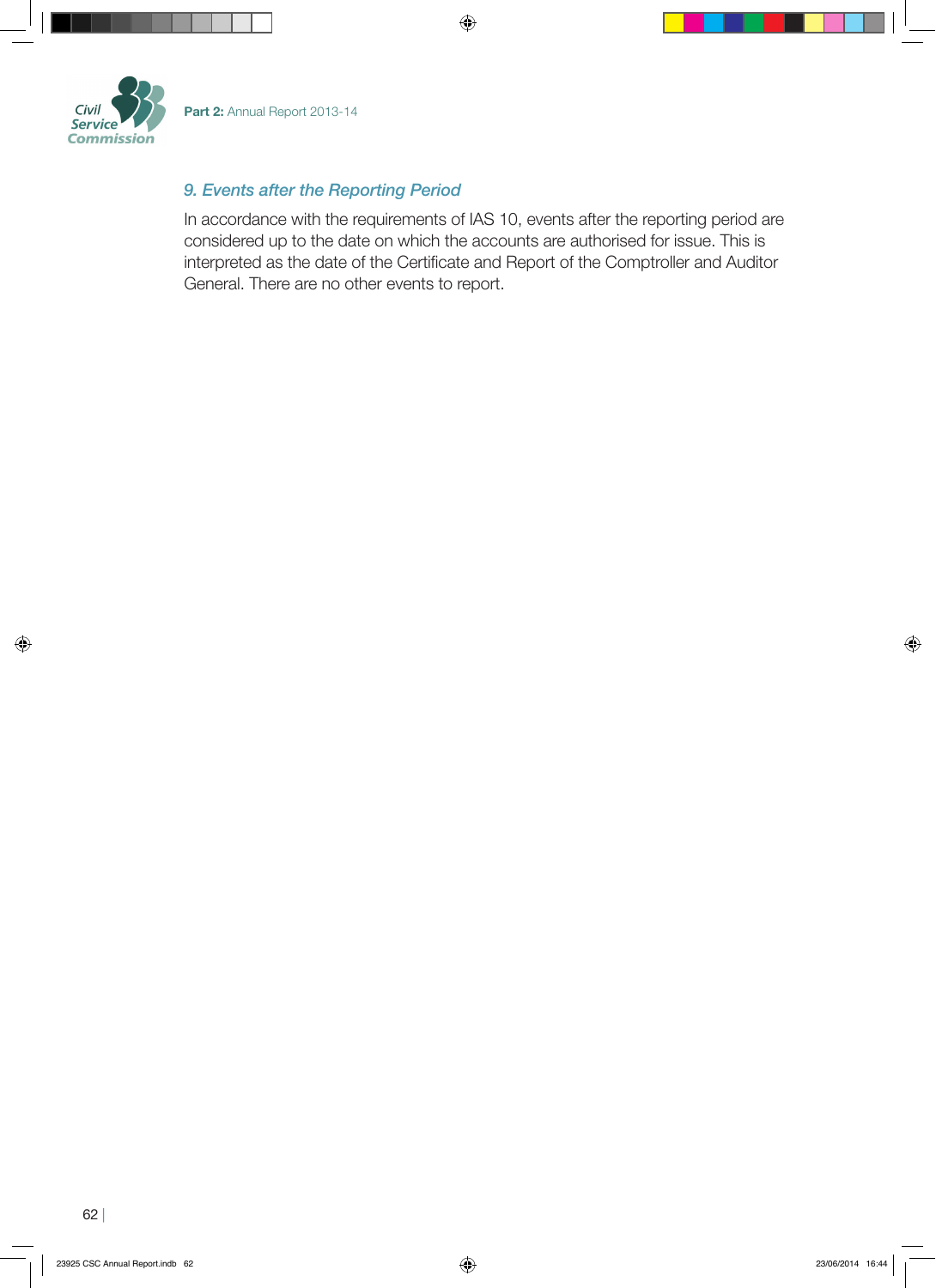

 $\bigoplus$ 

 $\equiv$  ( ) and a sequence of  $\equiv$ 

▆▆▖▏▁

 $\bigoplus$ 

<u> Titul III </u>

٦